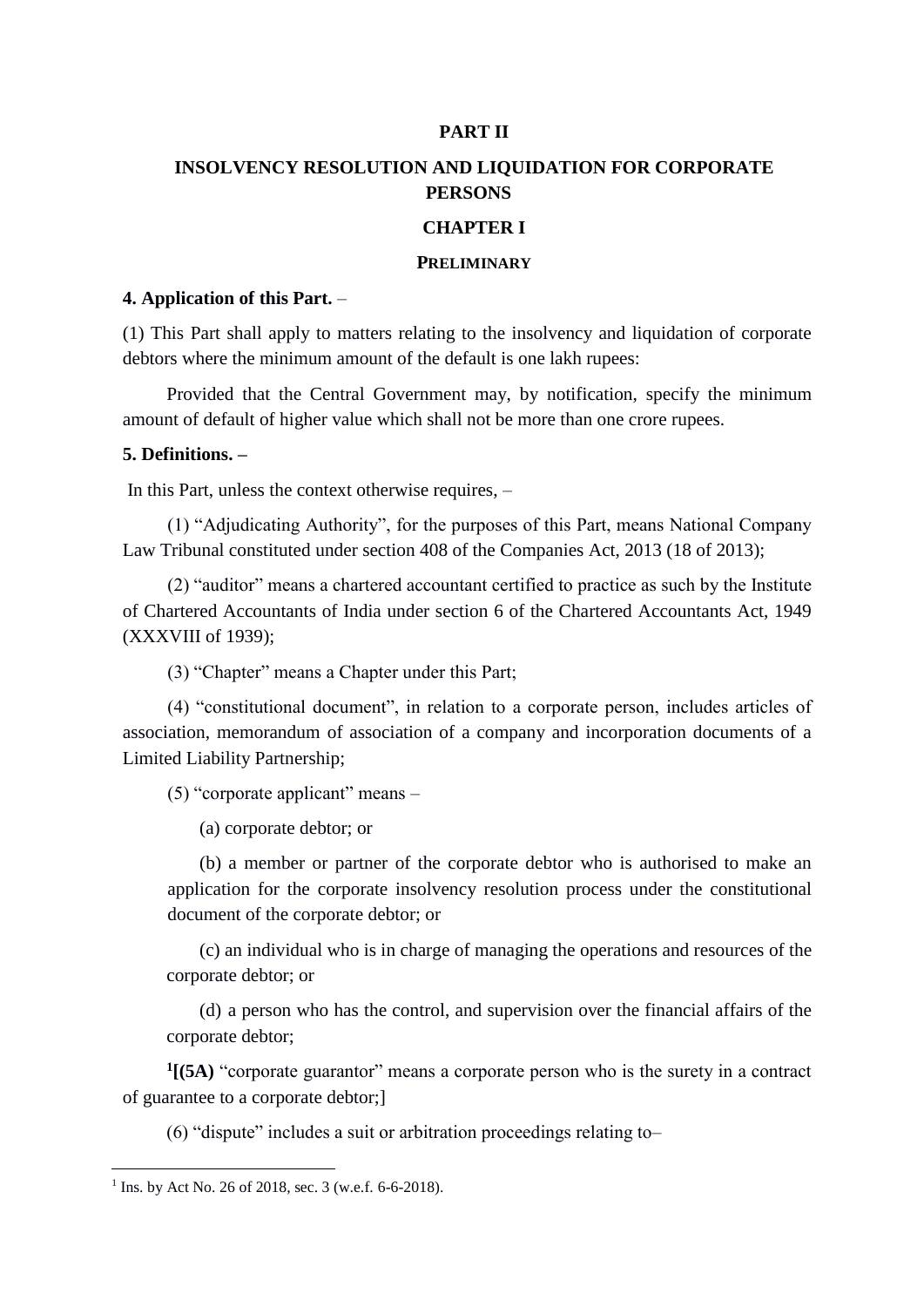(a) the existence of the amount of debt;

(b) the quality of goods or service; or

(c) the breach of a representation or warranty;

(7) "financial creditor" means any person to whom a financial debt is owed and includes a person to whom such debt has been legally assigned or transferred to;

(8) "financial debt" means a debt alongwith interest, if any, which is disbursed against the consideration for the time value of money and includes–

(a) money borrowed against the payment of interest;

(b) any amount raised by acceptance under any acceptance credit facility or its dematerialised equivalent;

(c) any amount raised pursuant to any note purchase facility or the issue of bonds, notes, debentures, loan stock or any similar instrument;

(d) the amount of any liability in respect of any lease or hire purchase contract which is deemed as a finance or capital lease under the Indian Accounting Standards or such other accounting standards as may be prescribed;

(e) receivables sold or discounted other than any receivables sold on non-recourse basis;

(f) any amount raised under any other transaction, including any forward sale or purchase agreement, having the commercial effect of a borrowing;

*2* **[***Explanation. -*For the purposes of this sub-clause, -

(i) any amount raised from an allottee under a real estate project shall be deemed to be an amount having the commercial effect of a borrowing; and

(ii) the expressions, "allottee" and "real estate project" shall have the meanings respectively assigned to them in clauses (d) and (zn) of section 2 of the Real Estate (Regulation and Development) Act, 2016 (16 of 2016);**]**

(g) any derivative transaction entered into in connection with protection against or benefit from fluctuation in any rate or price and for calculating the value of any derivative transaction, only the market value of such transaction shall be taken into account;

(h) any counter-indemnity obligation in respect of a guarantee, indemnity, bond, documentary letter of credit or any other instrument issued by a bank or financial institution;

(i) the amount of any liability in respect of any of the guarantee or indemnity for any of the items referred to in sub-clause (a) to (h) of this clause;

<sup>2</sup> Ins. by Act No. 26 of 2018, sec. 3 (w.e.f. 6-6-2018).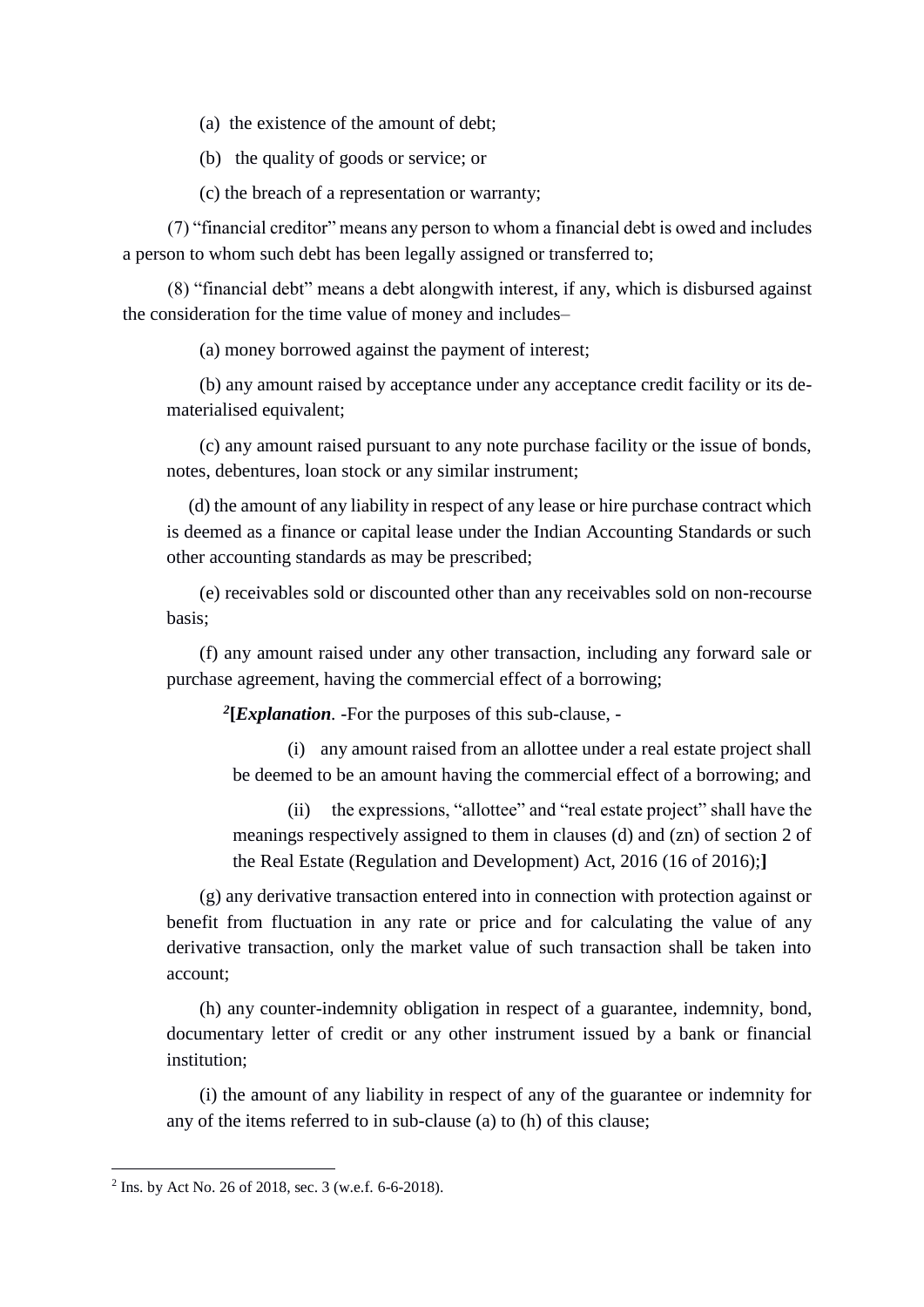(9) "financial position", in relation to any person, means the financial information of a person as on a certain date;

(10) "information memorandum" means a memorandum prepared by resolution professional under sub-section *(1)* of section 29;

(11) "initiation date" means the date on which a financial creditor, corporate applicant or operational creditor, as the case may be, makes an application to the Adjudicating Authority for initiating corporate insolvency resolution process;

(12) "insolvency commencement date" means the date of admission of an application for initiating corporate insolvency resolution process by the Adjudicating Authority under sections 7, 9 or section 10, as the case may be:

**3 [**Provided that where the interim resolution professional is not appointed in the order admitting application under section 7, 9 or 10, the insolvency commencement date shall be the date on which such interim resolution professional is appointed by the Adjudicating Authority**]**;

 $(13)$  "insolvency resolution process costs" means –

(a) the amount of any interim finance and the costs incurred in raising such finance;

(b) the fees payable to any person acting as a resolution professional;

(c) any costs incurred by the resolution professional in running the business of the corporate debtor as a going concern;

(d) any costs incurred at the expense of the Government to facilitate the insolvency resolution process; and

(e) any other costs as may be specified by the Board;

(14) "insolvency resolution process period" means the period of one hundred and eighty days beginning from the insolvency commencement date and ending on one hundred and eightieth day;

(15) "interim finance" means any financial debt raised by the resolution professional during the insolvency resolution process period;

(16) "liquidation cost" means any cost incurred by the liquidator during the period of liquidation subject to such regulations, as may be specified by the Board;

(17) "liquidation commencement date" means the date on which proceedings for liquidation commence in accordance with section 33 or section 59, as the case may be;

(18) "liquidator" means an insolvency professional appointed as a liquidator in accordance with the provisions of Chapter III or Chapter V of this Part, as the case may be;

(19) "officer" for the purposes of Chapter VII of this Part, means an officer who is in

<sup>3</sup> Ins. by Act No. 26 of 2018, sec. 3 (w.e.f. 6-6-2018).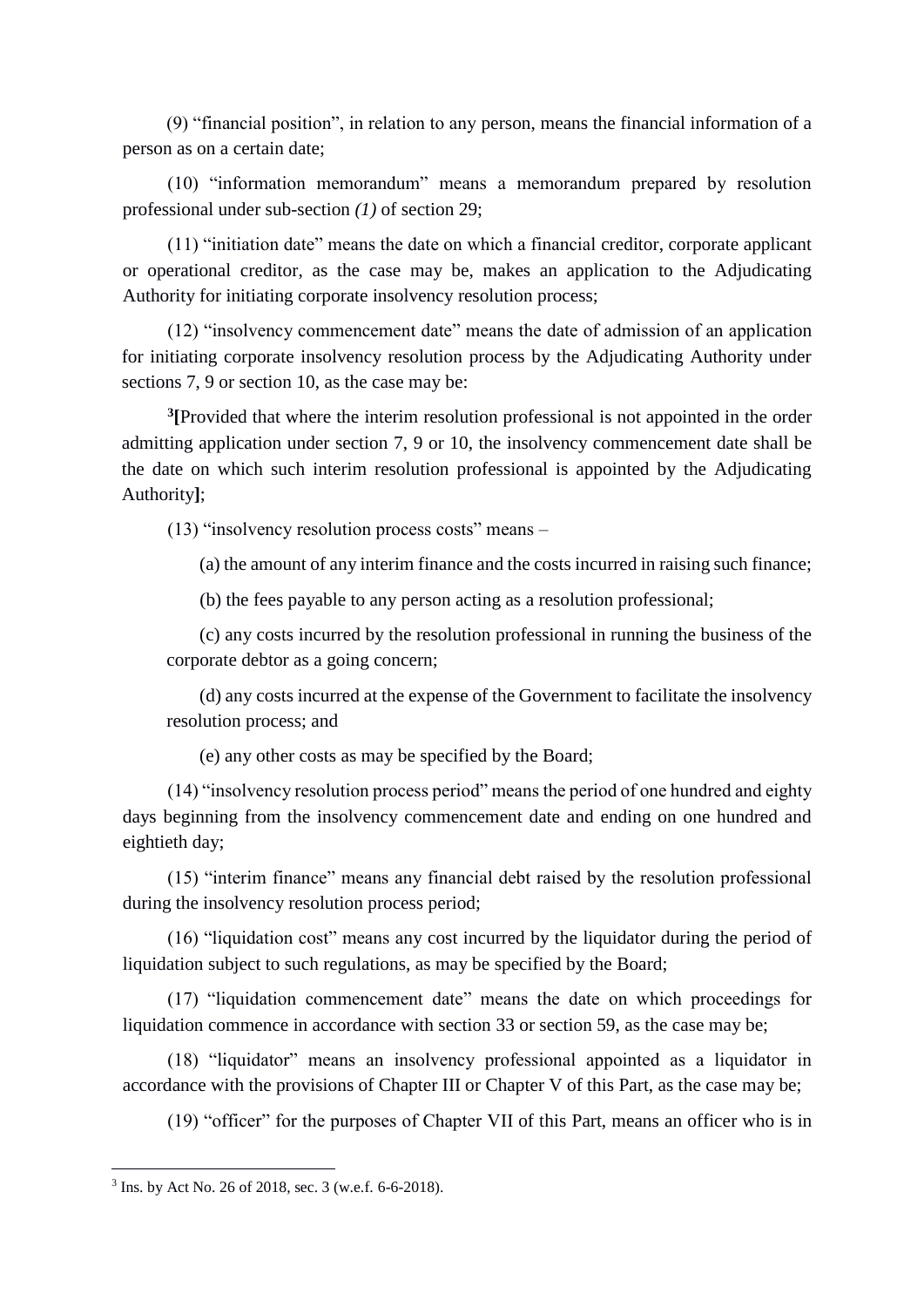default, as defined in clause (60*)* of section 2 of the Companies Act, 2013 (18 of 2013), or a designated partner as defined in clause (j) of section 2 of the Limited Liability Partnership Act, 2008 (6 of 2009), as the case may be;

(20) "operational creditor" means a person to whom an operational debt is owed and includes any person to whom such debt has been legally assigned or transferred;

(21) "operational debt" means a claim in respect of the provision of goods or services including employment or a debt in respect of the **<sup>4</sup> [**payment] of dues arising under any law for the time being in force and payable to the Central Government, any State Government or any local authority;

(22) "personal guarantor" means an individual who is the surety in a contract of guarantee to a corporate debtor;

(23) "personnel" includes the directors, managers, key managerial personnel, designated partners and employees, if any, of the corporate debtor;

(24) "related party", in relation to a corporate debtor, means-

(a) a director or partner of the corporate debtor or a relative of a director or partner of the corporate debtor;

(b) a key managerial personnel of the corporate debtor or a relative of a key managerial personnel of the corporate debtor;

(c) a limited liability partnership or a partnership firm in which a director, partner, or manager of the corporate debtor or his relative is a partner;

(d) a private company in which a director, partner or manager of the corporate debtor is a director and holds along with his relatives, more than two per cent. of its share capital;

(e) a public company in which a director, partner or manager of the corporate debtor is a director and holds along with relatives, more than two per cent. of its paid- up share capital;

(f) anybody corporate whose board of directors, managing director or manager, in the ordinary course of business, acts on the advice, directions or instructions of a director, partner or manager of the corporate debtor;

(g) any limited liability partnership or a partnership firm whose partners or employees in the ordinary course of business, acts on the advice, directions or instructions of a director, partner or manager of the corporate debtor;

(h) any person on whose advice, directions or instructions, a director, partner or manager of the corporate debtor is accustomed to act;

(i) a body corporate which is a holding, subsidiary or an associate company of the corporate debtor, or a subsidiary of a holding company to which the corporate debtor is

<sup>4</sup> Subs. by Act No. 26 of 2018, sec. 3 for the word 'repayment' (w.e.f. 6-6-2018).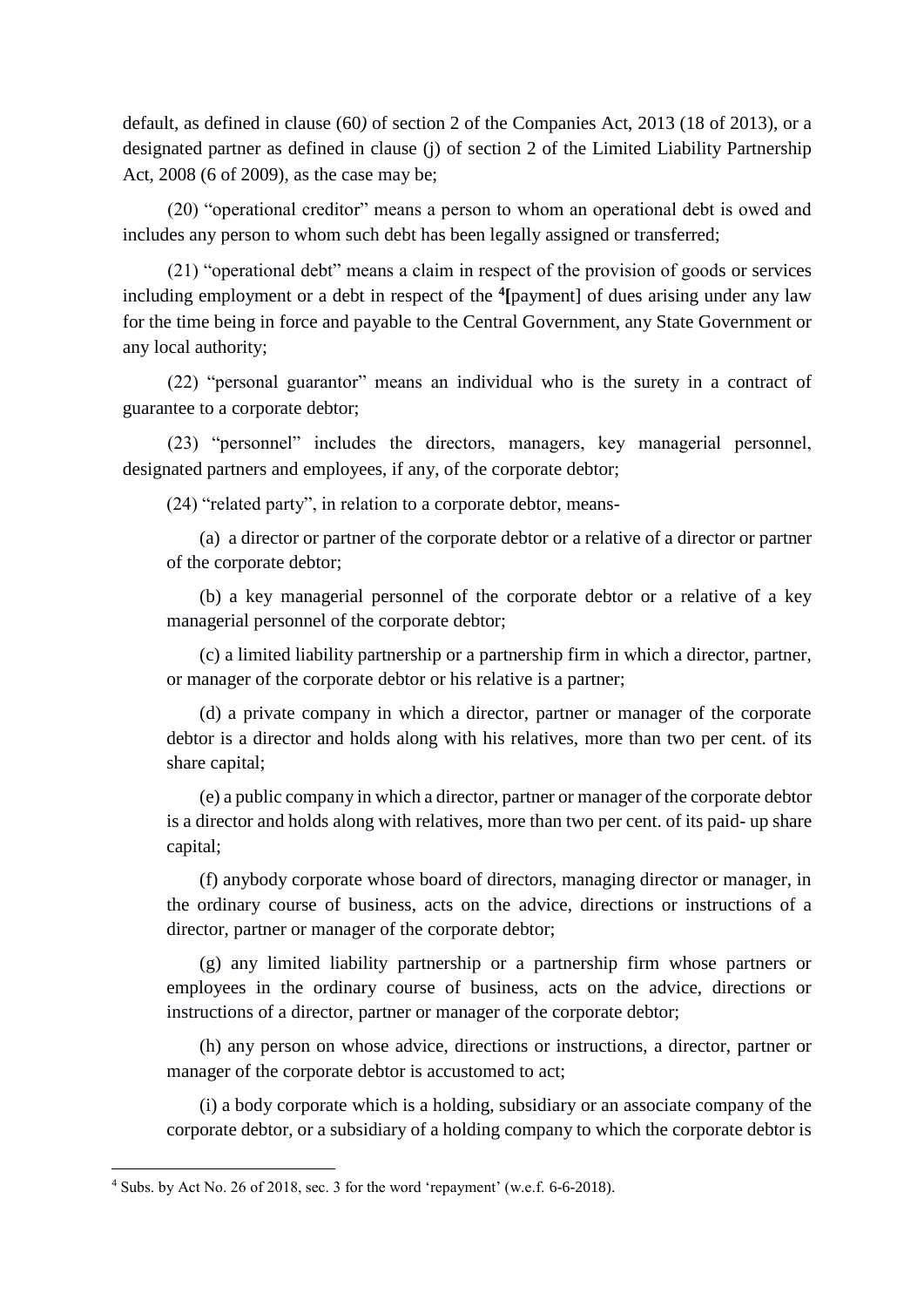a subsidiary;

(j) any person who controls more than twenty per cent. of voting rights in the corporate debtor on account of ownership or a voting agreement;

(k) any person in whom the corporate debtor controls more than twenty per cent. of voting rights on account of ownership or a voting agreement;

(l) any person who can control the composition of the board of directors or corresponding governing body of the corporate debtor;

(m) any person who is associated with the corporate debtor on account of-

(i) participation in policy making processes of the corporate debtor; or

(ii) having more than two directors in common between the corporate debtor and such person; or

(iii) interchange of managerial personnel between the corporate debtor and such person; or

(iv) provision of essential technical information to, or from, the corporate debtor;

**5 [(24A)** "related party", in relation to an individual, means-

(a) a person who is a relative of the individual or a relative of the spouse of the individual;

(b) a partner of a limited liability partnership, or a limited liability partnership or a partnership firm, in which the individual is a partner;

(c) a person who is a trustee of a trust in which the beneficiary of the trust includes the individual, or the terms of the trust confers a power on the trustee which may be exercised for the benefit of the individual;

(d) a private company in which the individual is a director and holds along with his relatives, more than two per cent. of its share capital;

(e) a public company in which the individual is a director and holds along with relatives, more than two per cent. of its paid-up share capital;

(f) a body corporate whose board of directors, managing director or manager, in the ordinary course of business, acts on the advice, directions or instructions of the individual;

(g) a limited liability partnership or a partnership firm whose partners or employees in the ordinary course of business, act on the advice, directions or instructions of the individual;

(h) a person on whose advice, directions or instructions, the individual is accustomed to act;

<sup>5</sup> Ins. by Act No. 26 of 2018, sec. 3 (w.e.f. 6-6-2018).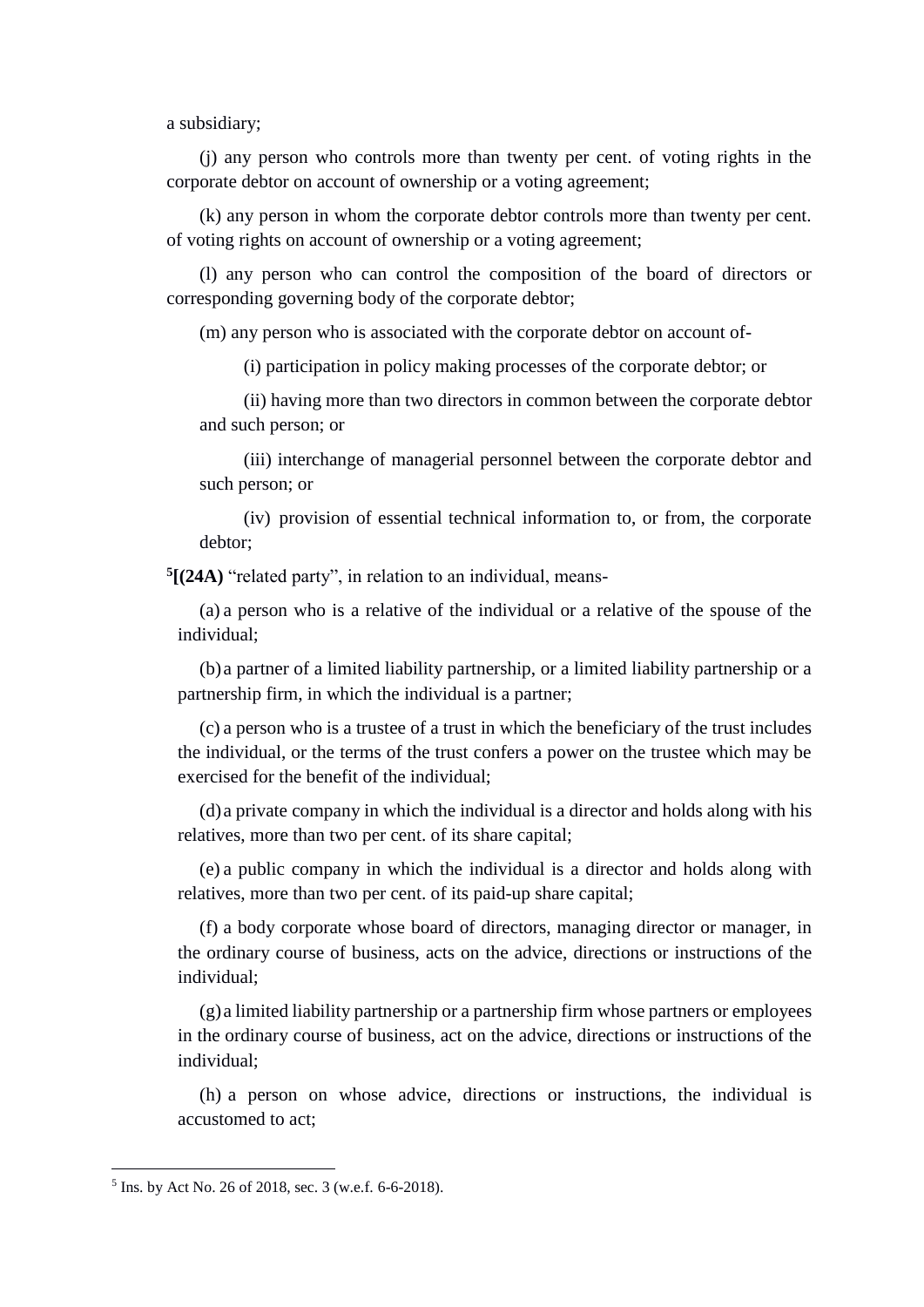(i) a company, where the individual or the individual along with its related party, own more than fifty per cent. of the share capital of the company or controls the appointment of the board of directors of the company.

*Explanation. -* For the purposes of this clause, -

(a) "relative", with reference to any person, means anyone who is related to another, in the following manner, namely:-

(i) members of a Hindu Undivided Family,

(ii) husband,

(iii) wife,

(iv) father,

(v) mother,

(vi) son,

(vii) daughter,

(viii) son's daughter and son,

(ix) daughter's daughter and son,

(x) grandson's daughter and son,

(xi) granddaughter's daughter and son,

(xii) brother,

(xiii) sister,

(xiv) brother's son and daughter,

(xv) sister's son and daughter,

(xvi) father's father and mother,

(xvii) mother's father and mother,

(xviii) father's brother and sister,

(xix) mother's brother and sister; and

(b) wherever the relation is that of a son, daughter, sister or

brother, their spouses shall also be included;]

<u>.</u>

**6 [(25)** "resolution applicant" means a person, who individually or jointly with any other person, submits a resolution plan to the resolution professional pursuant to the invitation made under clause (h) of sub-section (2) of section 25;]

 $6$  Subs. by Act No. 8 of 2018, sec. 3(a), for clause (25) (w.r.e.f. 23-11-2017). Clause (25), before substitution, stood as under:

<sup>&#</sup>x27;(25) "resolution applicant" means any person who submits a resolution plan to the resolution professional;'.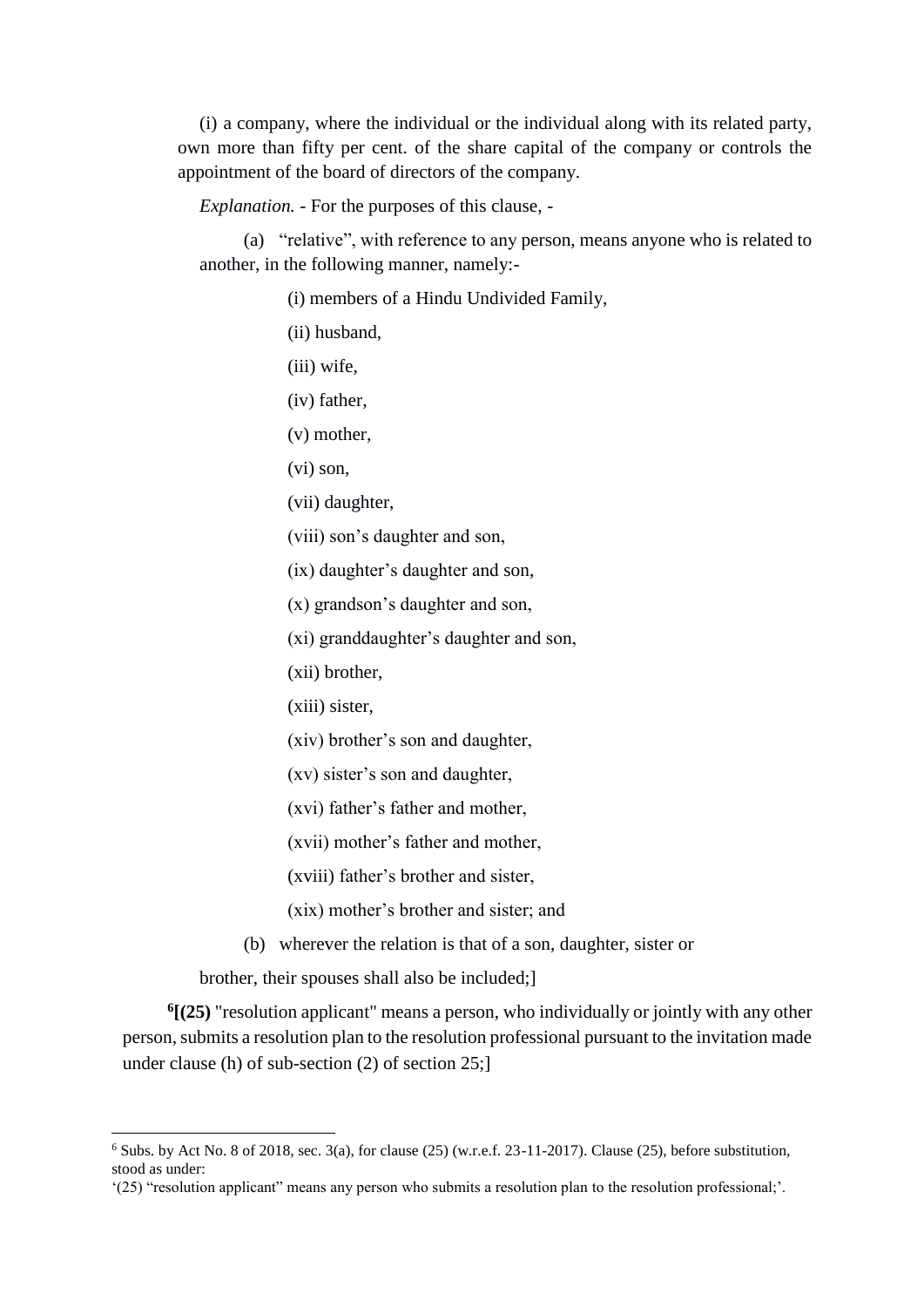(26) "resolution plan" means a plan proposed by **<sup>7</sup> [**resolution applicant] for insolvency resolution of the corporate debtor as a going concern in accordance with Part II;

(27) "resolution professional", for the purposes of this Part, means an insolvency professional appointed to conduct the corporate insolvency resolution process and includes an interim-resolution professional; and

(28) "voting share" means the share of the voting rights of a single financial creditor in the committee of creditors which is based on the proportion of the financial debt owed to such financial creditor in relation to the financial debt owed by the corporate debtor.

#### **CHAPTER II**

## **CORPORATE INSOLVENCY RESOLUTION PROCESS**

#### **6. Persons who may initiate corporate insolvency resolution process. –**

Where any corporate debtor commits a default**,** a financial creditor, an operational creditor or the corporate debtor itself may initiate corporate insolvency resolution process in respect of such corporate debtor in the manner as provided under this Chapter.

#### **7. Initiation of corporate insolvency resolution process by financial creditor.**

(1) A financial creditor either by itself or jointly with **<sup>8</sup> [other** financial creditors, or any other person on behalf of the financial creditor, as may be notified by the Central Government**]** may file an application for initiating corporate insolvency resolution process against a corporate debtor before the Adjudicating Authority when a default has occurred.

*Explanation.* - For the purposes of this sub-section, a default includes a default in respect of a financial debt owed not only to the applicant financial creditor but to any other financial creditor of the corporate debtor.

(2) The financial creditor shall make an application under sub-section *(1)* in such

form and manner and accompanied with such fee as may be prescribed.

(3) The financial creditor shall, along with the application furnish -

(a) record of the default recorded with the information utility or such other record or evidence of default as may be specified;

 $(b)$  the name of the resolution professional proposed to act as an interim resolution professional; and

(c) any other information as may be specified by the Board.

(4) The Adjudicating Authority shall, within fourteen days of the receipt of the application under sub-section (2), ascertain the existence of a default from the records of an information utility or on the basis of other evidence furnished by the financial creditor under

<sup>7</sup> Subs. by Act 8 of 2018, sec. 3(b), for "any person" (w.r.e.f. 23-11-2017).

<sup>8</sup> Subs. by Act No. 26 of 2018, sec. 4 for the words "other financial creditors" (w.e.f. 6-6-2018).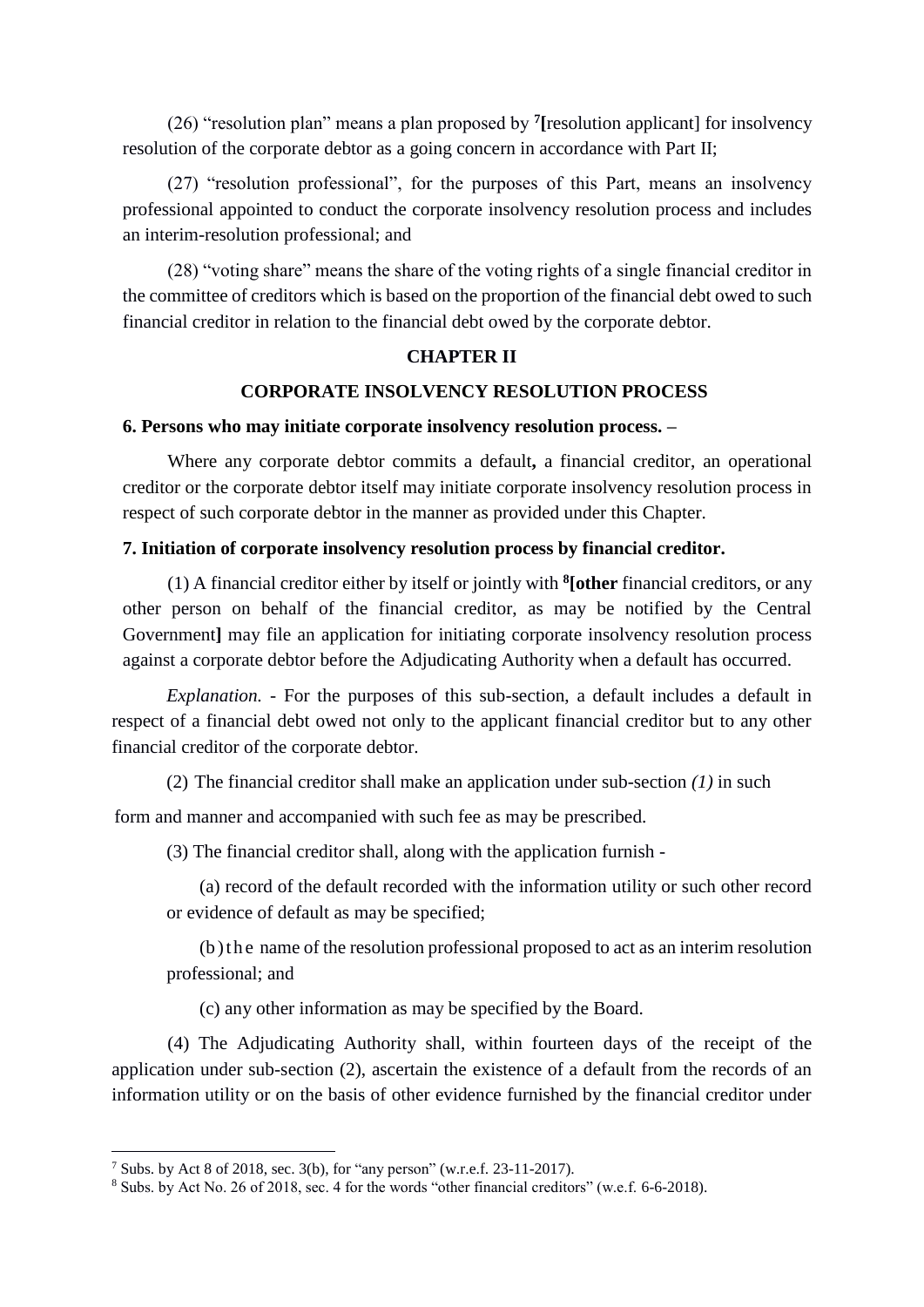sub-section (3).

(5) Where the Adjudicating Authority is satisfied that –

(a) a default has occurred and the application under sub-section *(2)* is complete, and there is no disciplinary proceedings pending against the proposed resolution professional, it may, by order, admit such application; or

 (b) default has not occurred or the application under sub-section (2) is incomplete or any disciplinary proceeding is pending against the proposed resolution professional, it may, by order, reject such application:

Provided that the Adjudicating Authority shall, before rejecting the application under clause (b*)* of sub-section (5), give a notice to the applicant to rectify the defect in his application within seven days of receipt of such notice from the Adjudicating Authority.

(6) The corporate insolvency resolution process shall commence from the date of admission of the application under sub-section (5).

(7) The Adjudicating Authority shall communicate-

(a) the order under clause *(a)* of sub-section *(5)* to the financial creditor and the

corporate debtor;

1

(b) the order under clause *(b)* of sub-section *(5)* to the financial creditor,

within seven days of admission or rejection of such application, as the case may be.

#### **8. Insolvency resolution by operational creditor**. -

(1) An operational creditor may, on the occurrence of a default, deliver a demand notice of unpaid operational debtor copy of an invoice demanding payment of the amount involved in the default to the corporate debtor in such form and manner as may be prescribed.

(2) The corporate debtor shall, within a period of ten days of the receipt of the demand notice or copy of the invoice mentioned in sub-section (1) bring to the notice of the operational creditor -

(a) existence of a dispute, **<sup>9</sup> [**if any, or**]** record of the pendency of the suit or arbitration proceedings filed before the receipt of such notice or invoice in relation to such dispute;

(b)the **<sup>10</sup>[**payment**]** of unpaid operational debt-

(i) by sending an attested copy of the record of electronic transfer of the unpaid amount from the bank account of the corporate debtor; or

(ii) by sending an attested copy of record that the operational creditor has

 $9$  Subs. by Act No. 26 of 2018, sec. 5 (a) (i) for the words "if any, and" (w.e.f. 6-6-2018).

<sup>&</sup>lt;sup>10</sup> Subs by Act No. 26 of 2018, sec.5 (a) (ii) for the word "repayment" (w.e.f. 6-6-2018).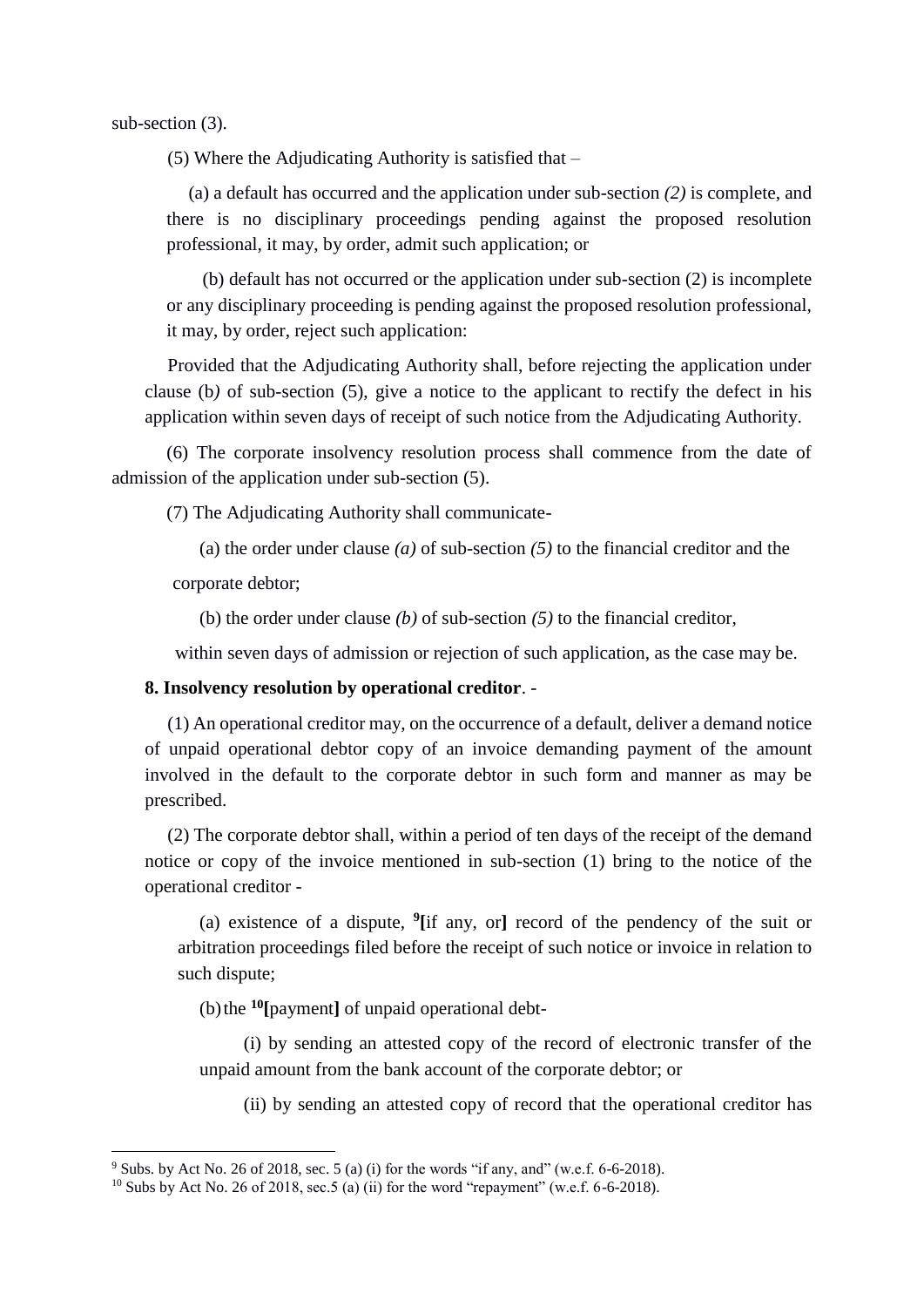encashed a cheque issued by the corporate debtor.

*Explanation.* – For the purposes of this section, a "demand notice" means a notice served by an operational creditor to the corporate debtor demanding  $11$ [payment] of the operational debt in respect of which the default has occurred.

# **9. Application for initiation of corporate insolvency resolution process by operational creditor. –**

(1) After the expiry of the period of ten days from the date of delivery of the notice or invoice demanding payment under sub-section *(1)* of section 8, if the operational creditor does not receive payment from the corporate debtor or notice of the dispute under subsection *(2)* of section 8, the operational creditor may file an application before the Adjudicating Authority for initiating a corporate insolvency resolution process.

(2) The application under sub-section *(1)* shall be filed in such form and manner and accompanied with such fee as may be prescribed.

(3) The operational creditor shall, along with the application furnish-

(a) a copy of the invoice demanding payment or demand notice delivered by the operational creditor to the corporate debtor;

(b) an affidavit to the effect that there is no notice given by the corporate debtor relating to a dispute of the unpaid operational debt;

(c) a copy of the certificate from the financial institutions maintaining accounts of the operational creditor confirming that there is no payment of an unpaid operational debt **<sup>12</sup>[**by the corporate debtor, if available;**]**

**<sup>13</sup>[**(d) a copy of any record with information utility confirming that there is no payment of an unpaid operational debt by the corporate debtor, if available; and

 (e) any other proof confirming that there is no payment of any unpaid operational debt by the corporate debtor or such other information, as may be prescribed.**]**

(4) An operational creditor initiating a corporate insolvency resolution process under this section, may propose a resolution professional to act as an interim resolution professional.

(5) The Adjudicating Authority shall, within fourteen days of the receipt of the application under sub-section (2), by an order–

(i) admit the application and communicate such decision to the operational creditor and the corporate debtor if, -

<sup>&</sup>lt;sup>11</sup> Subs. by Act No. 26 of 2018, sec.5 (b) for the word "repayment" (w.e.f.  $6-6-2018$ ).

<sup>&</sup>lt;sup>12</sup> Subs. by Act No. 26 of 2018, sec. 6 (a) (i), for the words" by the corporate debtor; and" (w.e.f. 6-6-2018). <sup>13</sup> Subs. by Act No. 26 of 2018, sec. 6 (a) (ii), for the words "such other information or as may be specified"

<sup>(</sup>w.e.f. 6-6-2018).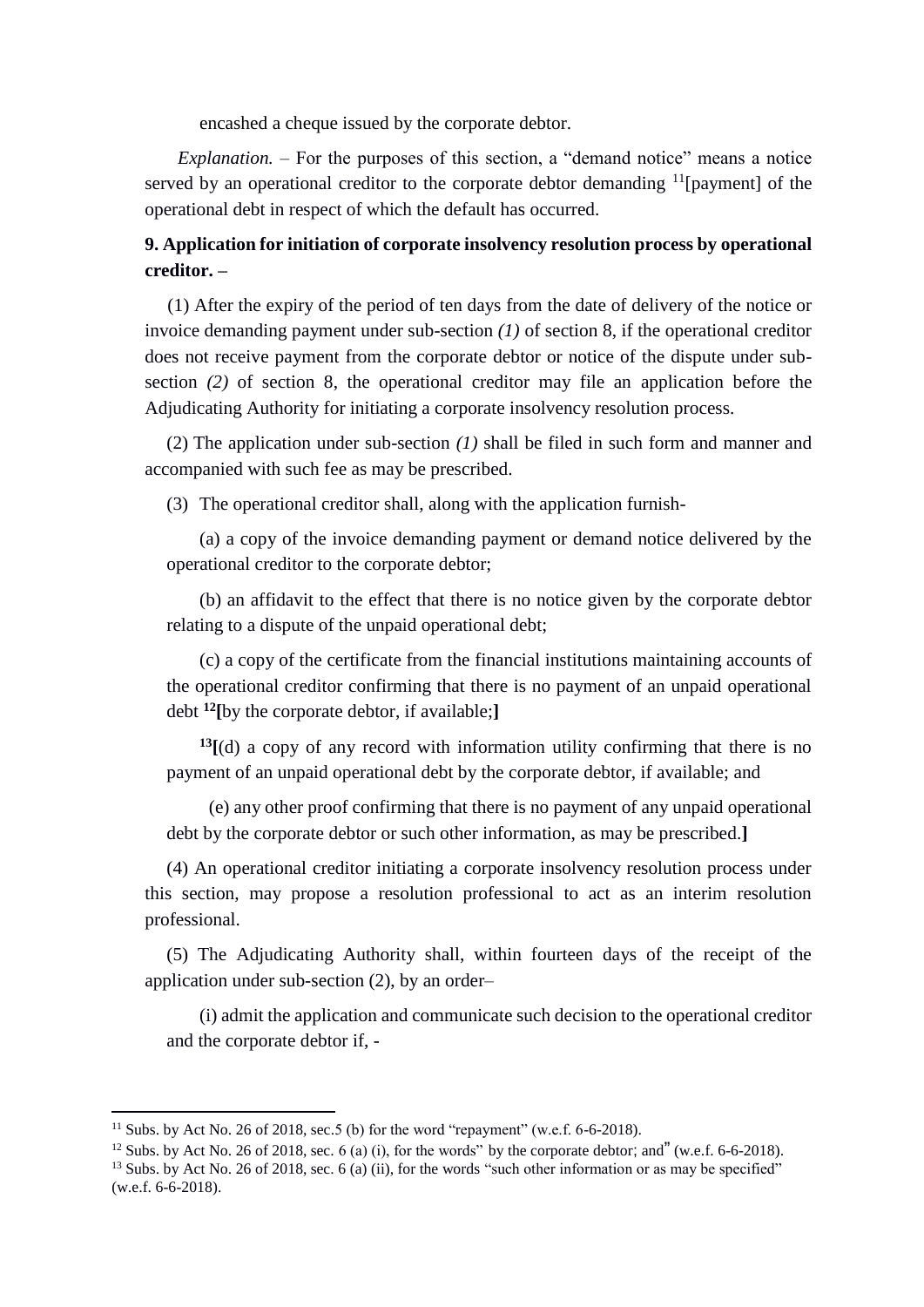(a) the application made under sub-section (2) is complete;

(b) there is no **<sup>14</sup>[**payment] of the unpaid operational debt;

(c) the invoice or notice for payment to the corporate debtor has been delivered by the operational creditor;

(d) no notice of dispute has been received by the operational creditor or there is no record of dispute in the information utility; and

(e) there is no disciplinary proceeding pending against any resolution professional proposed under sub-section (4), if any.

(ii) reject the application and communicate such decision to the operational creditor and the corporate debtor, if -

(a) the application made under sub-section (2) is incomplete;

(b) there has been **<sup>15</sup>[**payment**]** of the unpaid operational debt;

(c) the creditor has not delivered the invoice or notice for payment to the corporate debtor;

(d) notice of dispute has been received by the operational creditor or

there is a record of dispute in the information utility; or

(e) any disciplinary proceeding is pending against any proposed resolution professional:

 Provided that Adjudicating Authority, shall before rejecting an application under subclause (a) of clause (ii) give a notice to the applicant to rectify the defect in his application within seven days of the date of receipt of such notice from the Adjudicating Authority.

(6) The corporate insolvency resolution process shall commence from the date of admission of the application under sub-section (5) of this section.

#### **10. Initiation of corporate insolvency resolution process by corporate applicant. -**

(1) Where a corporate debtor has committed a default, a corporate applicant thereof may file an application for initiating corporate insolvency resolution process with the Adjudicating Authority.

(2) The application under sub-section (1) shall be filed in such form, containing such particulars and in such manner and accompanied with such fee as may be prescribed.

**<sup>16</sup>[(3)** The corporate applicant shall, along with the application, furnish-

<sup>&</sup>lt;sup>14</sup> Subs. by Act No. 26 of 2018, sec. 6 (b) (A) for the word "repayment" (w.e.f. 6-6-2018).

<sup>&</sup>lt;sup>15</sup> Subs. by Act No. 26 of 2018, sec. 6 (b) (B) for the word "repayment" (w.e.f. 6-6-2018).

<sup>&</sup>lt;sup>16</sup> Ins. by Act No. 26 of 2018, sec. 7(a) (w.e.f. 6-6-2018), before substitution the sub clause 3, stood as under – "(3). The corporate applicant shall, along with the application furnished the information relating to  $-$ 

<sup>(</sup>a) its books of account and such other documents relating to such period as may be specified; and (b)the resolution professional proposed to be appointed as an interim resolution professional."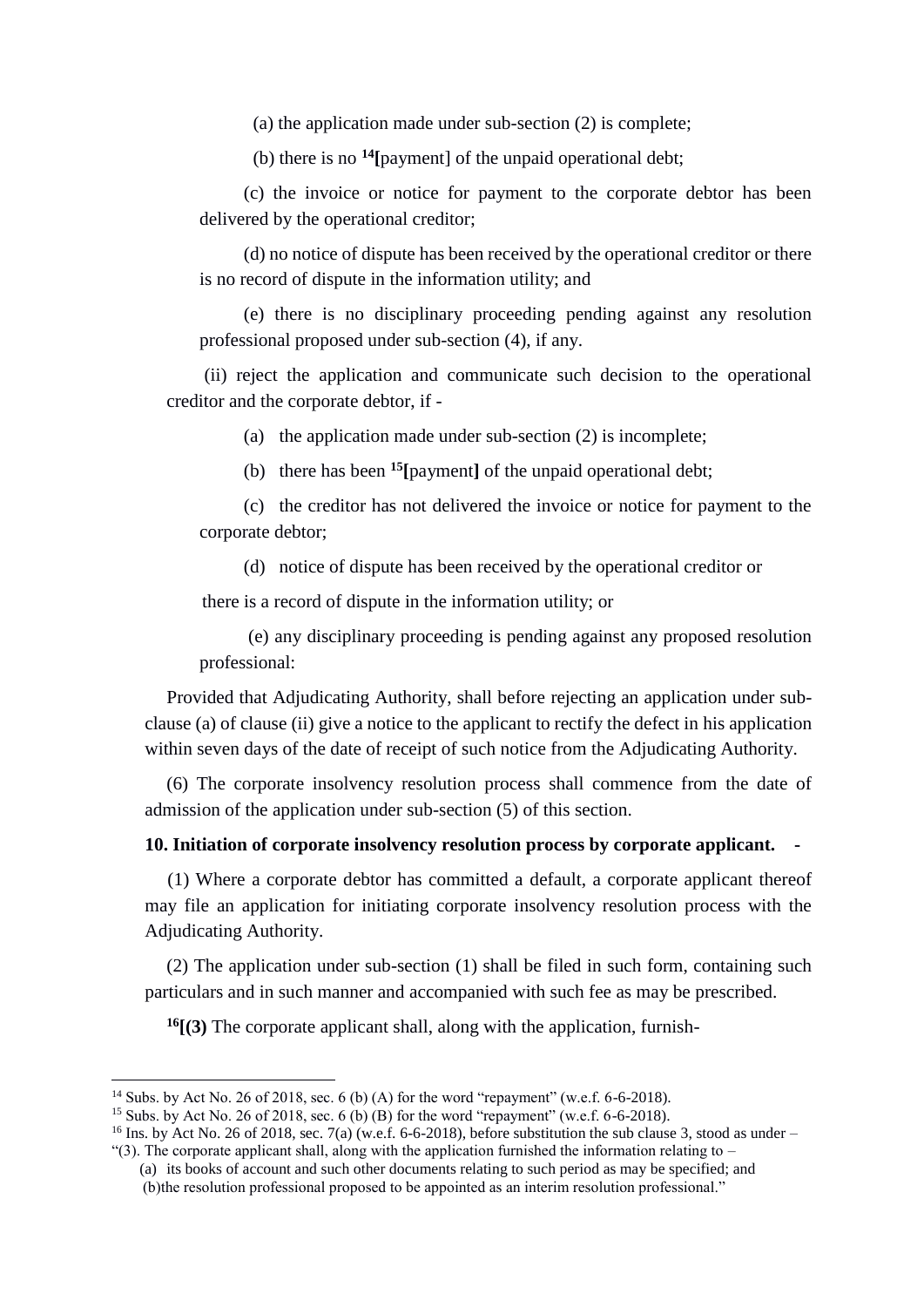(a) the information relating to its books of account and such other documents for such period as may be specified;

(b) the information relating to the resolution proposed to be appointed as an interim resolution professional; and

(c) the special resolution passed by shareholders of the corporate debtor or the resolution passed by at least three-fourth of the total number of partners of the corporate debtor, as the case may be, approving filing of the application.**]**

(4) The Adjudicating Authority shall, within a period of fourteen days of the receipt of the application, by an order-

(a) admit the application, if it is complete **<sup>17</sup>[**and no disciplinary proceeding is pending against the proposed resolution professional**]**; or

(b) reject the application, if it is incomplete **<sup>18</sup>[**or any disciplinary proceeding is pending against the proposed resolution professional**]**:

Provided that Adjudicating Authority shall, before rejecting an application, give a notice to the applicant to rectify the defects in his application within seven days from the date of receipt of such notice from the Adjudicating Authority.

(5) The corporate insolvency resolution process shall commence from the date of admission of the application under sub-section (4) of this section.

## **11. Persons not entitled to make application. -**

The following persons shall not be entitled to make an application to initiate corporate insolvency resolution process under this Chapter, namely: -

(a) a corporate debtor undergoing a corporate insolvency resolution process; or

(b) a corporate debtor having completed corporate insolvency resolution process twelve months preceding the date of making of the application; or

(c) a corporate debtor or a financial creditor who has violated any of the terms of resolution plan which was approved twelve months before the date of making of an application under this Chapter; or

(d) a corporate debtor in respect of whom a liquidation order has been made.

*Explanation. -* For the purposes of this section, a corporate debtor includes a corporate applicant in respect of such corporate debtor.

## **12. Time-limit for completion of insolvency resolution process. -**

(1) Subject to sub-section (2), the corporate insolvency resolution process shall be completed within a period of one hundred and eighty days from the date of admission of

<sup>&</sup>lt;sup>17</sup> Ins. by Act No. 26 of 2018, sec. 7(b) (i) (w.e.f. 6-6-2018).

<sup>&</sup>lt;sup>18</sup> Ins. by Act No. 26 of 2018, sec. 7(b) (ii) (w.e.f. 6-6-2018).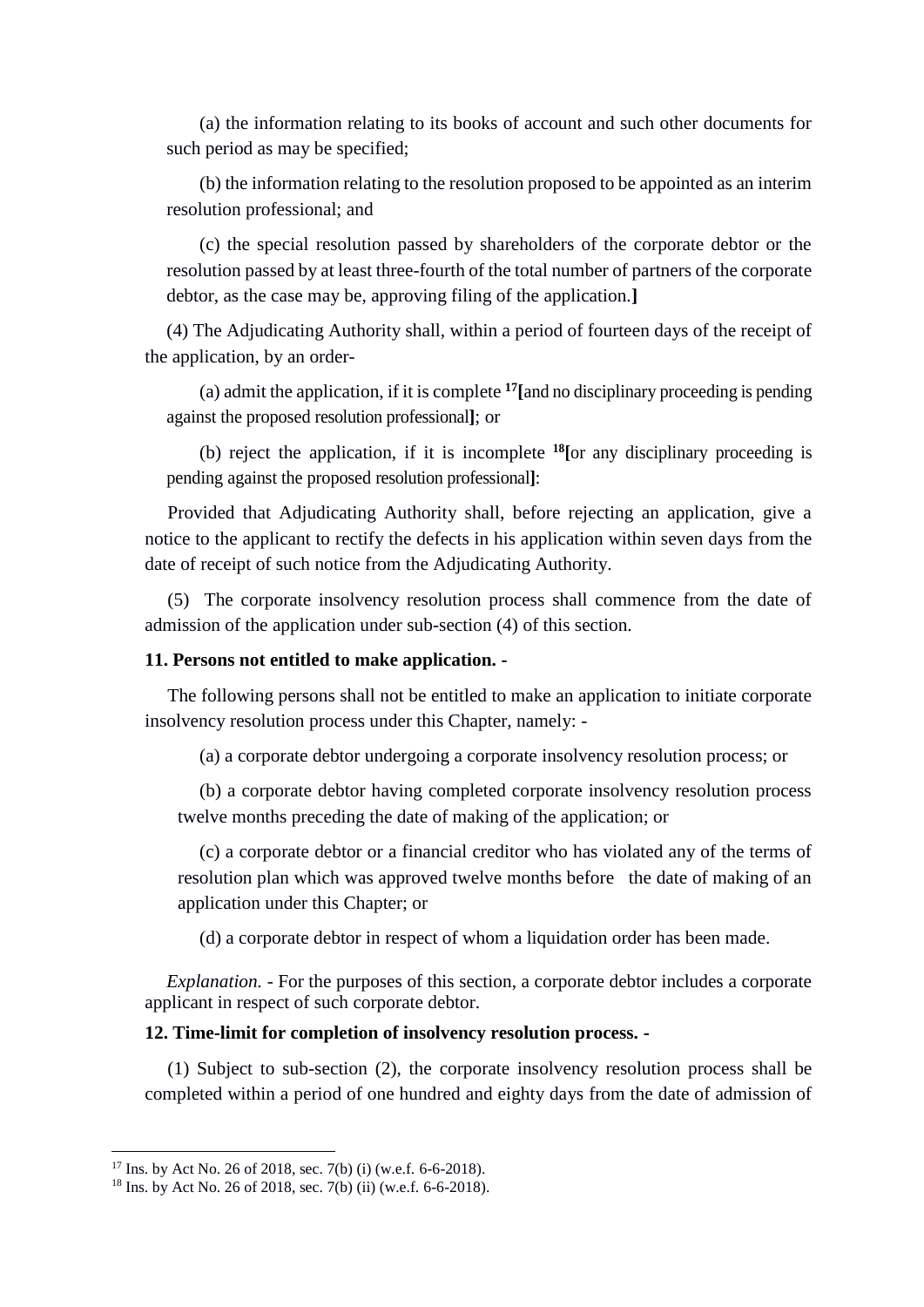the application to initiate such process.

(2)The resolution professional shall file an application to the Adjudicating Authority to extend the period of the corporate insolvency resolution process beyond one hundred and eighty days, if instructed to do so by a resolution passed at a meeting of the committee of creditors by a vote of **<sup>19</sup>[**sixty-six**]** per cent. of the voting shares.

(3) On receipt of an application under sub-section (2), if the Adjudicating Authority is satisfied that the subject matter of the case is such that corporate insolvency resolution process cannot be completed within one hundred and eighty days, it may by order extend the duration of such process beyond one hundred and eighty days by such further period as it thinks fit, but not exceeding ninety days:

Provided that any extension of the period of corporate insolvency resolution process under this section shall not be granted more than once.

# **<sup>20</sup>[12A. Withdrawal of application admitted under section 7, 9 or 10. –**

The Adjudicating Authority may allow the withdrawal of application admitted under section 7 or section 9 or section 10, on an application made by the applicant with the approval of ninety per cent. voting share of the committee of creditors, in such manner as may be specified.**]**

# **13. Declaration of moratorium and public announcement. -**

(1) The Adjudicating Authority, after admission of the application under section 7 or section 9 or section 10, shall, by an order –

(a) declare a moratorium for the purposes referred to in section 14;

(b) cause a public announcement of the initiation of corporate insolvency resolution process and call for the submission of claims under section 15; and

(c) appoint an interim resolution professional in the manner as laid down in section 16.

(2) The public announcement referred to in clause *(b)* of sub-section *(1)* shall be made immediately after the appointment of the interim resolution professional.

#### **14. Moratorium. -**

1

(1) Subject to provisions of sub-sections *(2)* and *(3)*, on the insolvency commencement date, the Adjudicating Authority shall by order declare moratorium for prohibiting all of the following, namely: -

(a) the institution of suits or continuation of pending suits or proceedings against the corporate debtor including execution of any judgement, decree or order in any court of law, tribunal, arbitration panel or other authority;

<sup>&</sup>lt;sup>19</sup> Subs. by Act No. 26 of 2018, sec. 8 for the words, "seventy-five" (w.e.f. 6-6-2018).

<sup>20</sup> Ins. by Act No. 26 of 2018, sec. 9 (w.e.f. 6-6-2018).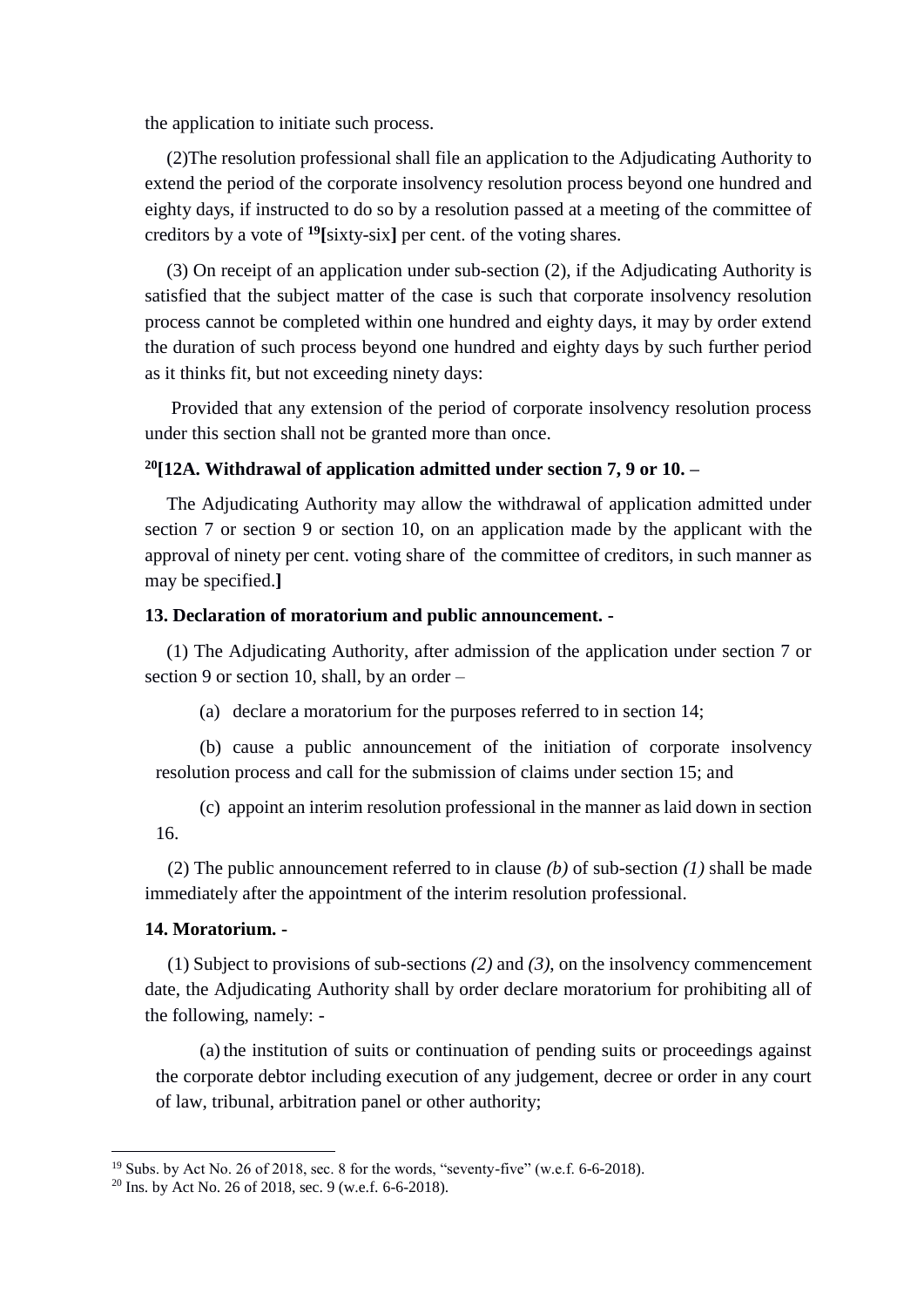(b)transferring, encumbering, alienating or disposing off by the corporate debtor any of its assets or any legal right or beneficial interest therein;

(c) any action to foreclose, recover or enforce any security interest created by the corporate debtor in respect of its property including any action under the Securitisation and Reconstruction of Financial Assets and Enforcement of Security Interest Act, 2002 (54 of 2002);

(d)the recovery of any property by an owner or lessor where such property is occupied by or in the possession of the corporate debtor.

(2) The supply of essential goods or services to the corporate debtor as may be specified shall not be terminated or suspended or interrupted during moratorium period.

 $2^{1}$ [(3) The provisions of sub-section (1) shall not apply to —

(a) such transaction as may be notified by the Central Government in consultation with any financial regulator;

(b) a surety in a contract of guarantee to a corporate debtor.**]**

(4) The order of moratorium shall have effect from the date of such order till the completion of the corporate insolvency resolution process:

Provided that where at any time during the corporate insolvency resolution process period, if the Adjudicating Authority approves the resolution plan under sub-section (1) of section 31 or passes an order for liquidation of corporate debtor under section 33, the moratorium shall cease to have effect from the date of such approval or liquidation order, as the case may be.

## **15. Public announcement of corporate insolvency resolution process. -**

(1) The public announcement of the corporate insolvency resolution process under the order referred to in section 13 shall contain the following information, namely: –

(a) name and address of the corporate debtor under the corporate insolvency resolution process;

(b) name of the authority with which the corporate debtor is incorporated or registered;

(c) the last date for submission of **<sup>22</sup>[**claims, as may be specified];

(d)details of the interim resolution professional who shall be vested with the management of the corporate debtor and be responsible for receiving claims;

<sup>&</sup>lt;sup>21</sup> Subs. by Act No. 26 of 2018, sec. 10 (w.e.f. 6-6-2018). Before its substitution, its stood as under: -

<sup>&</sup>quot;(3) The provisions of sub-section (1) shall not apply to such transaction as may be notified by the Central Government in consultation with any financial sector regulator."

<sup>&</sup>lt;sup>22</sup> Subs. by Act No. 26 of 2018, sec. 11 for the word "claims" (w.e.f. 6-6-2018).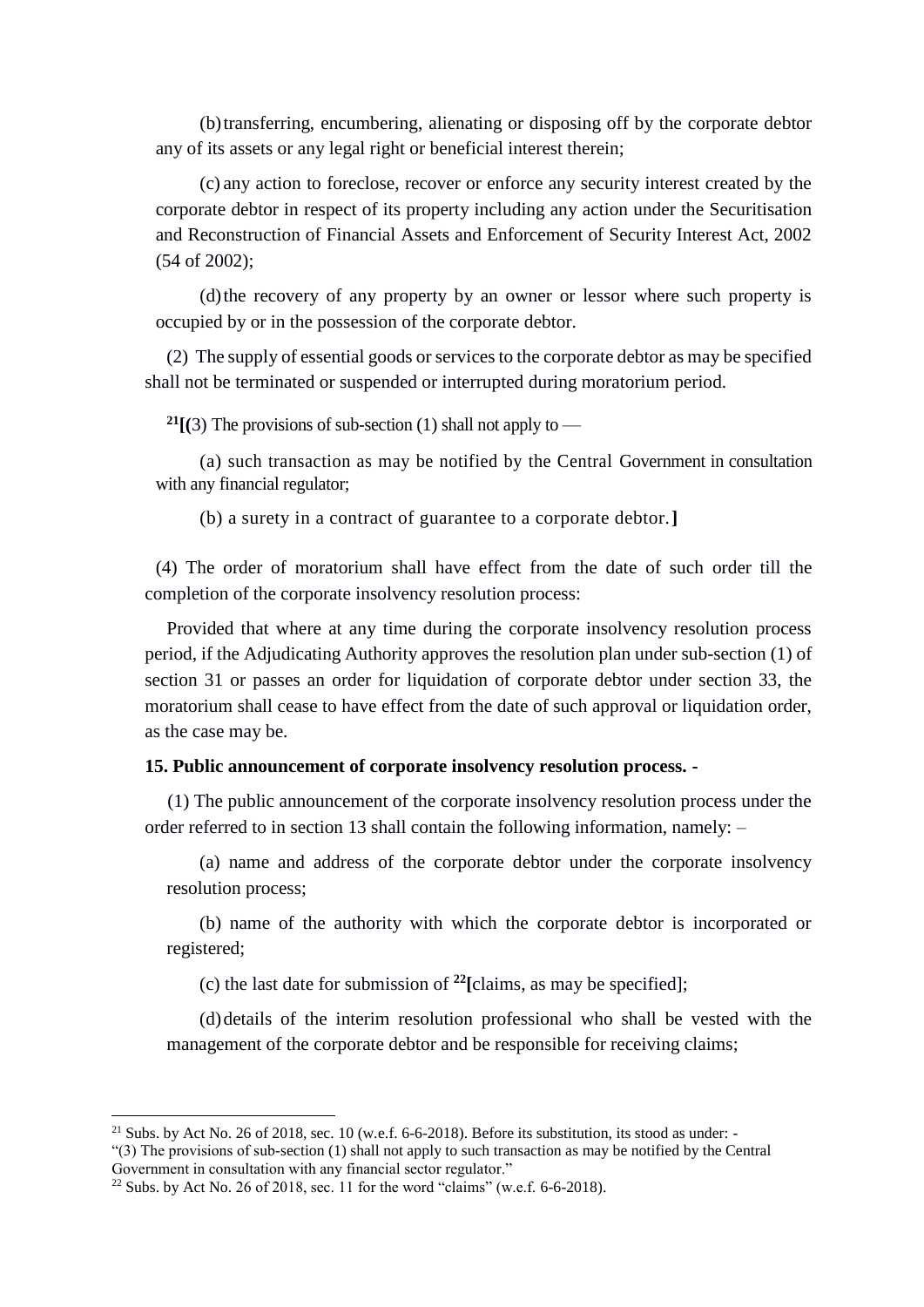(e) penalties for false or misleading claims; and

(f) the date on which the corporate insolvency resolution process shall close, which shall be the one hundred and eightieth day from the date of the admission of the application under sections 7, 9 or section 10, as the case may be.

(2) The public announcement under this section shall be made in such manner as may be specified.

## **16. Appointment and tenure of interim resolution professional. -**

(1) The Adjudicating Authority shall appoint an interim resolution professional within fourteen days from the insolvency commencement date.

(2) Where the application for corporate insolvency resolution process is made by a financial creditor or the corporate debtor, as the case may be, the resolution professional, as proposed respectively in the application under section 7 or section 10, shall be appointed as the interim resolution professional, if no disciplinary proceedings are pending against him.

(3) Where the application for corporate insolvency resolution process is made by an operational creditor and-

(a) no proposal for an interim resolution professional is made, the Adjudicating Authority shall make a reference to the Board for the recommendation of an insolvency professional who may act as an interim resolution professional;

(b) a proposal for an interim resolution professional is made under sub-section (4) of section 9, the resolution professional as proposed, shall be appointed as the interim resolution professional, if no disciplinary proceedings are pending against him.

(4) The Board shall, within ten days of the receipt of a reference from the Adjudicating Authority under sub-section *(3)*, recommend the name of an insolvency professional to the Adjudicating Authority against whom no disciplinary proceedings are pending.

(5) The term of the interim resolution professional **<sup>23</sup>[s**hall continue till the date of appointment of the resolution professional under section 22**]**.

# **17. Management of affairs of corporate debtor by interim resolution professional. -**

(1) From the date of appointment of the interim resolution professional, -

(a) the management of the affairs of the corporate debtor shall vest in the interim resolution professional;

(b) the powers of the board of directors or the partners of the corporate debtor, as the case may be, shall stand suspended and be exercised by the interim resolution professional;

<sup>&</sup>lt;sup>23</sup> Subs. by Act No.26 of 2018, sec. 12, for the words "shall not exceed thirty days from date of his appointment" (w.e.f. 6-6-2018).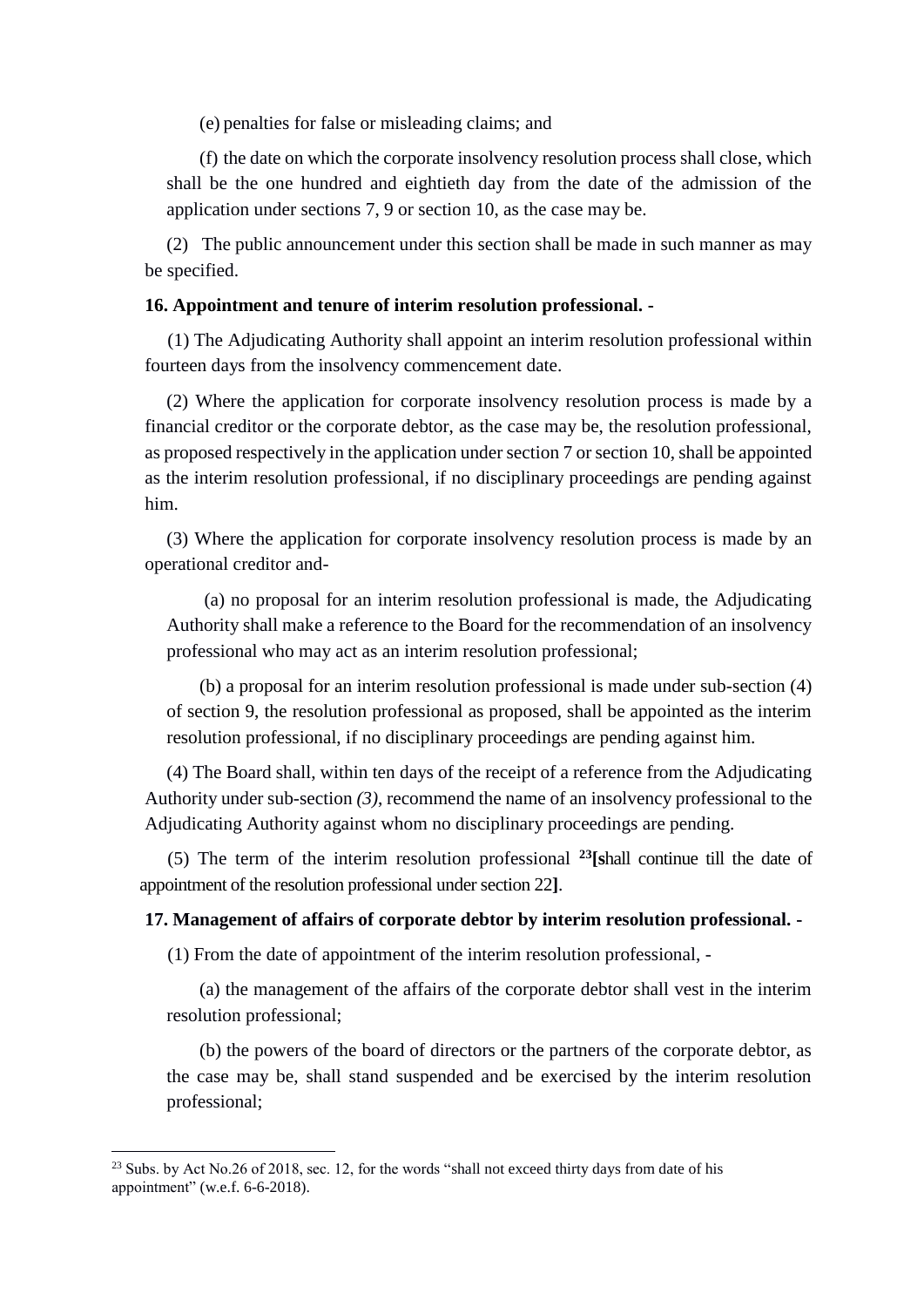(c) the officers and managers of the corporate debtor shall report to the interim resolution professional and provide access to such documents and records of the corporate debtor as may be required by the interim resolution professional;

(d) the financial institutions maintaining accounts of the corporate debtor shall act on the instructions of the interim resolution professional in relation to such accounts and furnish all information relating to the corporate debtor available with them to the interim resolution professional.

(2) The interim resolution professional vested with the management of the corporate debtor, shall-

(a) act and execute in the name and on behalf of the corporate debtor all deeds, receipts, and other documents, if any;

(b)take such actions, in the manner and subject to such restrictions, as may be specified by the Board;

(c) have the authority to access the electronic records of corporate debtor from information utility having financial information of the corporate debtor;

(d)have the authority to access the books of accounts, records and other relevant documents of corporate debtor available with government authorities, statutory auditors, accountants and such other persons as **<sup>24</sup>[**may be specified; and**]**

(e) **<sup>25</sup>[**be responsible for complying with the requirements under any law for the time being in force on behalf of the corporate debtor.**]**

# **18. Duties of interim resolution professional. -**

The interim resolution professional shall perform the following duties, namely: -

(a) collect all information relating to the assets, finances and operations of the corporate debtor for determining the financial position of the corporate debtor, including information relating to -

(i) business operations for the previous two years;

(ii) financial and operational payments for the previous two years;

(iii) list of assets and liabilities as on the initiation date; and

(iv) such other matters as may be specified;

(b) receive and collate all the claims submitted by creditors to him, pursuant to the public announcement made under sections 13 and 15;

(c) constitute a committee of creditors;

(d) monitor the assets of the corporate debtor and manage its operations until a

<sup>&</sup>lt;sup>24</sup> Subs. by Act No. 26 of 2018, sec. 13 (i), for the words "may be specified" (w.e.f. 6-6-2018).

<sup>&</sup>lt;sup>25</sup> Ins. by Act No. 26 of 2018, sec. 13 (ii) (w.e.f. 6-6-2018).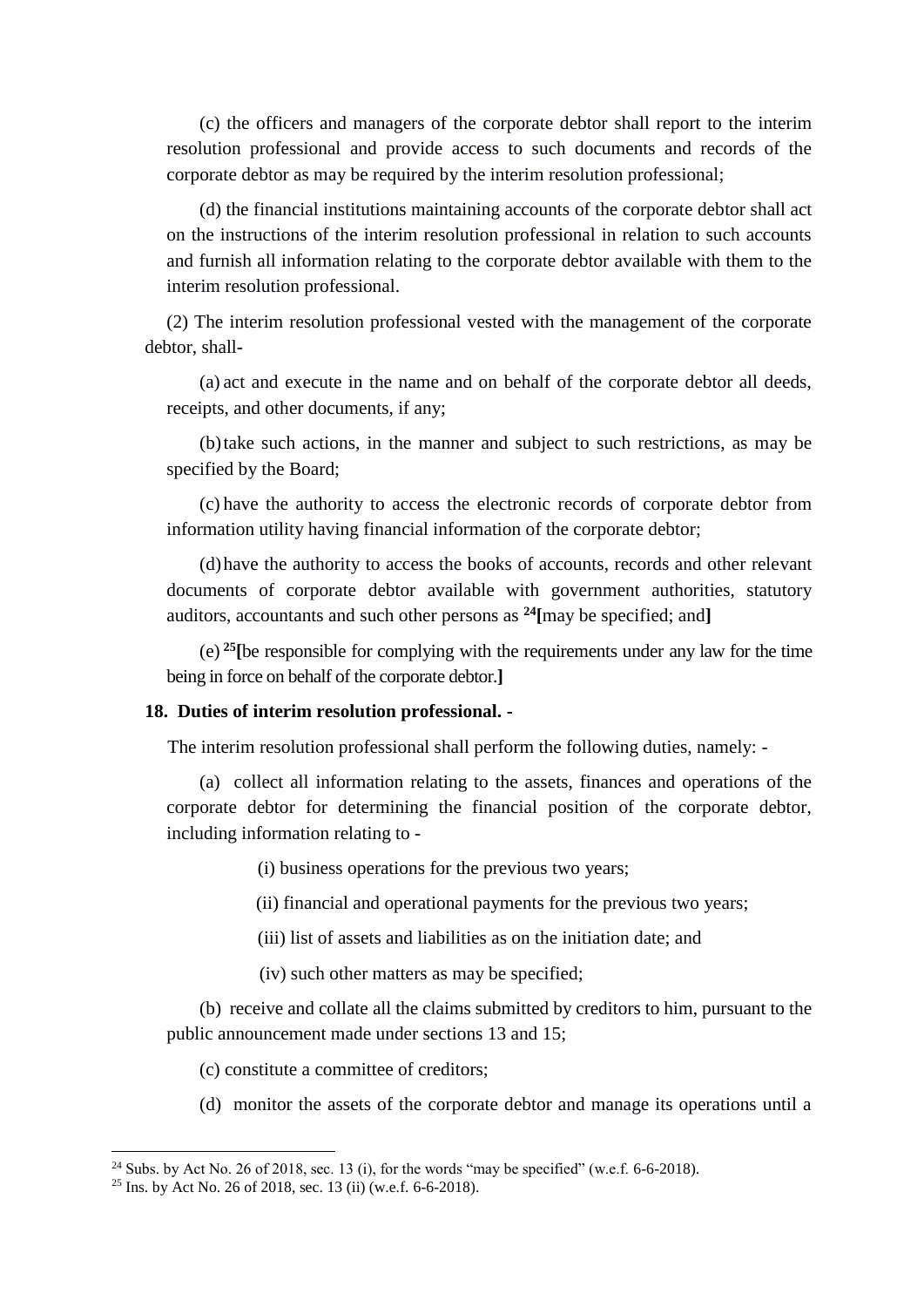resolution professional is appointed by the committee of creditors;

(e) file information collected with the information utility, if necessary; and

(f) take control and custody of any asset over which the corporate debtor has ownership rights as recorded in the balance sheet of the corporate debtor, or with information utility or the depository of securities or any other registry that records the ownership of assets including -

(i) assets over which the corporate debtor has ownership rights which may be located in a foreign country;

(ii) assets that may or may not be in possession of the corporate debtor;

(iii) tangible assets, whether movable or immovable;

(iv) intangible assets including intellectual property;

(v) securities including shares held in any subsidiary of the corporate debtor, financial instruments, insurance policies;

(vi) assets subject to the determination of ownership by a court or authority;

(g) to perform such other duties as may be specified by the Board.

*Explanation. –* For the purposes of this **<sup>26</sup>[**section**]**, the term "assets" shall not include the following, namely: -

(a) assets owned by a third party in possession of the corporate debtor held under trust or under contractual arrangements including bailment;

(b) assets of any Indian or foreign subsidiary of the corporate debtor; and

(c) such other assets as may be notified by the Central Government in consultation with any financial sector regulator.

#### **19. Personnel to extend co-operation to interim resolution professional. -**

(1) The personnel of the corporate debtor, its promoters or any other person associated with the management of the corporate debtor shall extend all assistance and cooperation to the interim resolution professional as may be required by him in managing the affairs of the corporate debtor.

(2) Where any personnel of the corporate debtor, its promoter or any other person required to assist or cooperate with the interim resolution professional does not assist or cooperate, the interim resolution professional may make an application to the Adjudicating Authority for necessary directions.

(3) The Adjudicating Authority, on receiving an application under sub-section *(2)*, shall by an order, direct such personnel or other person to comply with the instructions of the resolution professional and to cooperate with him in collection of information and

 $26$  Subs. by Act No. 26 of 2018, sec. 14, for the words "sub-section" (w.e.f. 6-6-2018).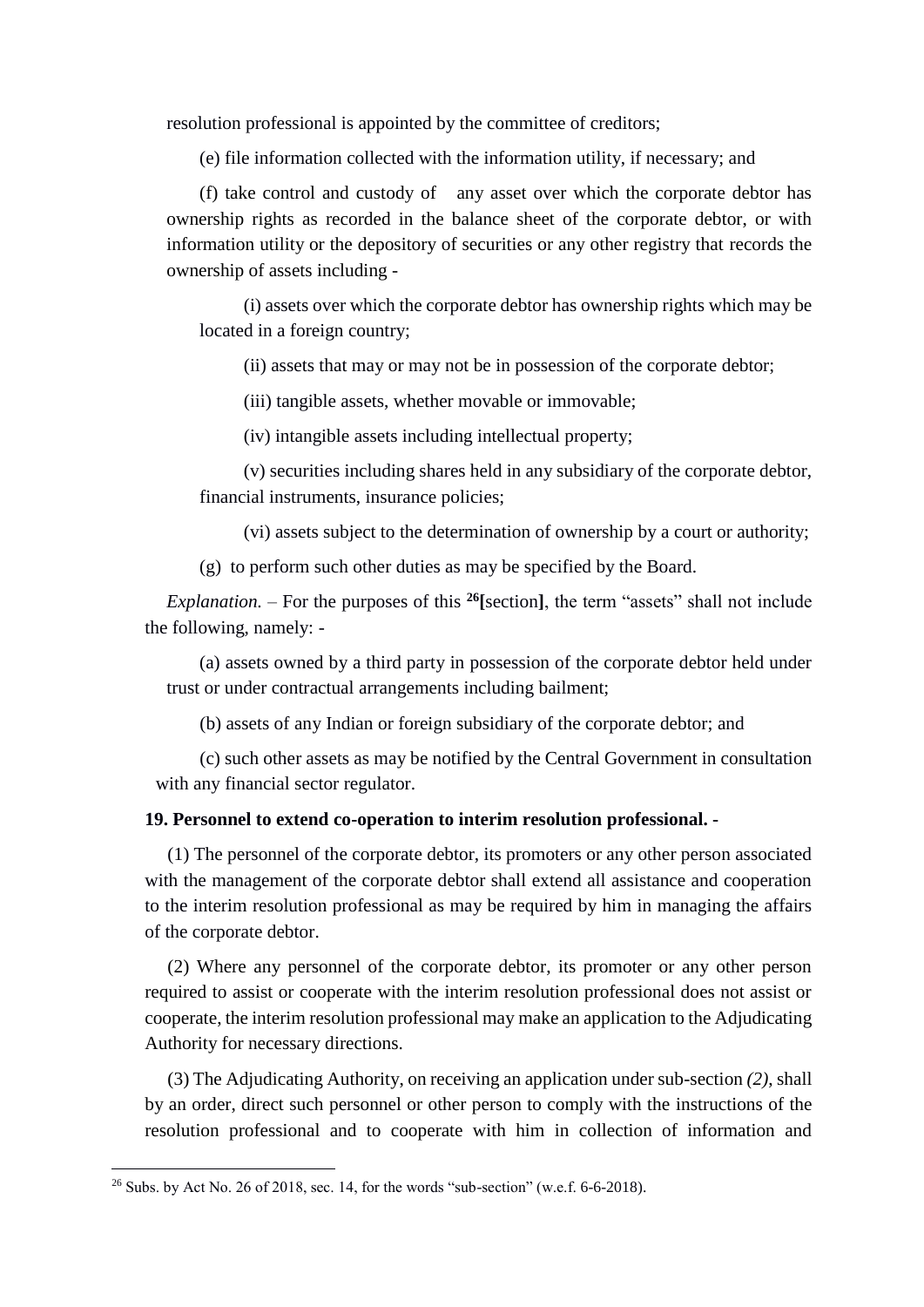management of the corporate debtor.

## **20. Management of operations of corporate debtor as going concern. -**

(1) The interim resolution professional shall make every endeavour to protect and preserve the value of the property of the corporate debtor and manage the operations of the corporate debtor as a going concern.

(2) For the purposes of sub-section (1), the interim resolution professional shall have the authority-

(a) to appoint accountants, legal or other professionals as may be necessary;

(b) to enter into contracts on behalf of the corporate debtor or to amend or modify the contracts or transactions which were entered into before the commencement of corporate insolvency resolution process;

(c) to raise interim finance provided that no security interest shall be created over any encumbered property of the corporate debtor without the prior consent of the creditors whose debt is secured over such encumbered property:

Provided that no prior consent of the creditor shall be required where the value of such property is not less than the amount equivalent to twice the amount of the debt.

(d) to issue instructions to personnel of the corporate debtor as may be necessary for keeping the corporate debtor as a going concern; and

(e) to take all such actions as are necessary to keep the corporate debtor as a going concern.

## **21. Committee of creditors. -**

(1) The interim resolution professional shall after collation of all claims received against the corporate debtor and determination of the financial position of the corporate debtor, constitute a committee of creditors.

(2) The committee of creditors shall comprise all financial creditors of the corporate debtor:

 Provided that a **<sup>27</sup>[**financial creditor or the authorised representative of the financial creditor referred to in sub-section (6) or sub-section (6A) or sub-section (5) of section 24, if it is a related party of the corporate debtor,**]** shall not have any right of representation, participation or voting in a meeting of the committee of creditors:

**<sup>28</sup>[**Provided further that the first proviso shall not apply to a financial creditor, regulated by a financial sector regulator, if it is a related party of the corporate debtor solely on account of conversion or substitution of debt into equity shares or instruments convertible into

<u>.</u>

<sup>&</sup>lt;sup>27</sup>Subs. by Act No. 26 of 2018, sec. 15 (i) (a), for the words "related party to whom a corporate debtor owes a financial debt" (w.e.f. 6-6-2018).

<sup>28</sup> Ins. by Act No. 26 of 2018, sec. 15 (i) (b) (w.e.f. 6-6-2018).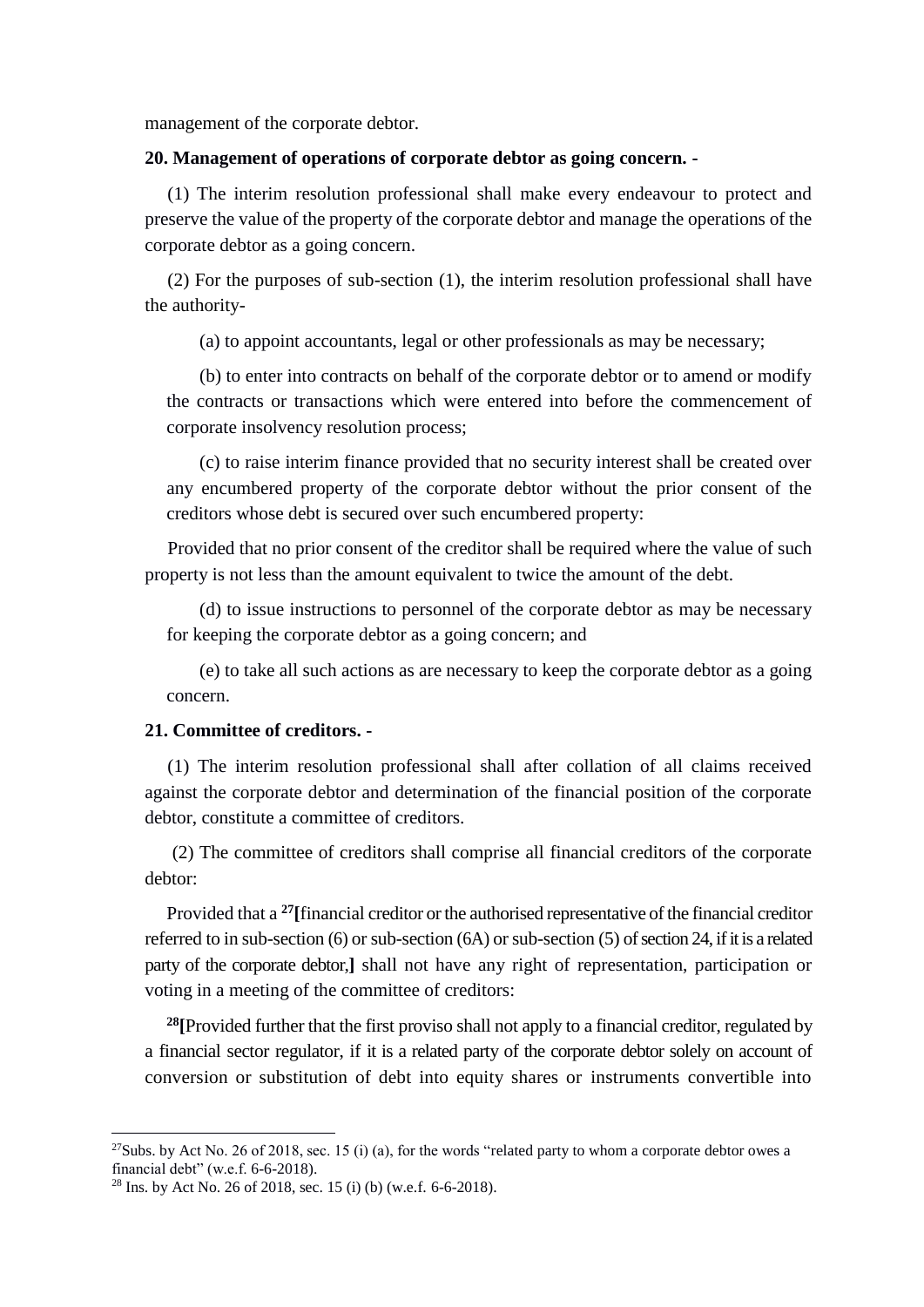equity shares, prior to the insolvency commencement date.]

(3) **<sup>29</sup>[**Subject to sub-sections (6) and (6A), where**]** the corporate debtor owes financial debts to two or more financial creditors as part of a consortium or agreement, each such financial creditor shall be part of the committee of creditors and their voting share shall be determined on the basis of the financial debts owed to them.

(4) Where any person is a financial creditor as well as an operational creditor, -

(a) such person shall be a financial creditor to the extent of the financial debt owed by the corporate debtor, and shall be included in the committee of creditors, with voting share proportionate to the extent of financial debts owed to such creditor;

(b) such person shall be considered to be an operational creditor to the extent of the operational debt owed by the corporate debtor to such creditor.

(5) Where an operational creditor has assigned or legally transferred any operational debt to a financial creditor, the assignee or transferee shall be considered as an operational creditor to the extent of such assignment or legal transfer.

(6) Where the terms of the financial debt extended as part of a consortium arrangement or syndicated facility **<sup>30</sup>[\*\*\*]** provide for a single trustee or agent to act for all financial creditors, each financial creditor may-

(a) authorise the trustee or agent to act on his behalf in the committee of creditors to the extent of his voting share;

(b) represent himself in the committee of creditors to the extent of his voting share;

(c) appoint an insolvency professional (other than the resolution professional) at his own cost to represent himself in the committee of creditors to the extent of his voting share; or

(d) exercise his right to vote to the extent of his voting share with one or more financial creditors jointly or severally.

**<sup>31</sup>[ (6A)** Where a financial debt—

(a) is in the form of securities or deposits and the terms of the financial debt provide for appointment of a trustee or agent to act as authorised representative for all the financial creditors, such trustee or agent shall act on behalf of such financial creditors;

(b) is owed to a class of creditors exceeding the number as may be specified, other than the creditors covered under clause (a) or sub-section (6), the interim resolution professional shall make an application to the Adjudicating Authority along with the list of all financial creditors, containing the name of an insolvency professional, other than the interim resolution professional, to act as their authorised

<u>.</u>

<sup>&</sup>lt;sup>29</sup> Subs. by Act No. 26 of 2018, sec. 15 (ii), for the word "Where" (w.e.f. 6-6-2018).

<sup>&</sup>lt;sup>30</sup> The words "or issued as securities" omitted by Act. No 26 of 2018, sec. 15 (iii) (w.e.f. 6.6.2018).

<sup>&</sup>lt;sup>31</sup> Ins. by Act No. 26 of 2018, sec. 15(iv) (w.e.f. 6-6-2018).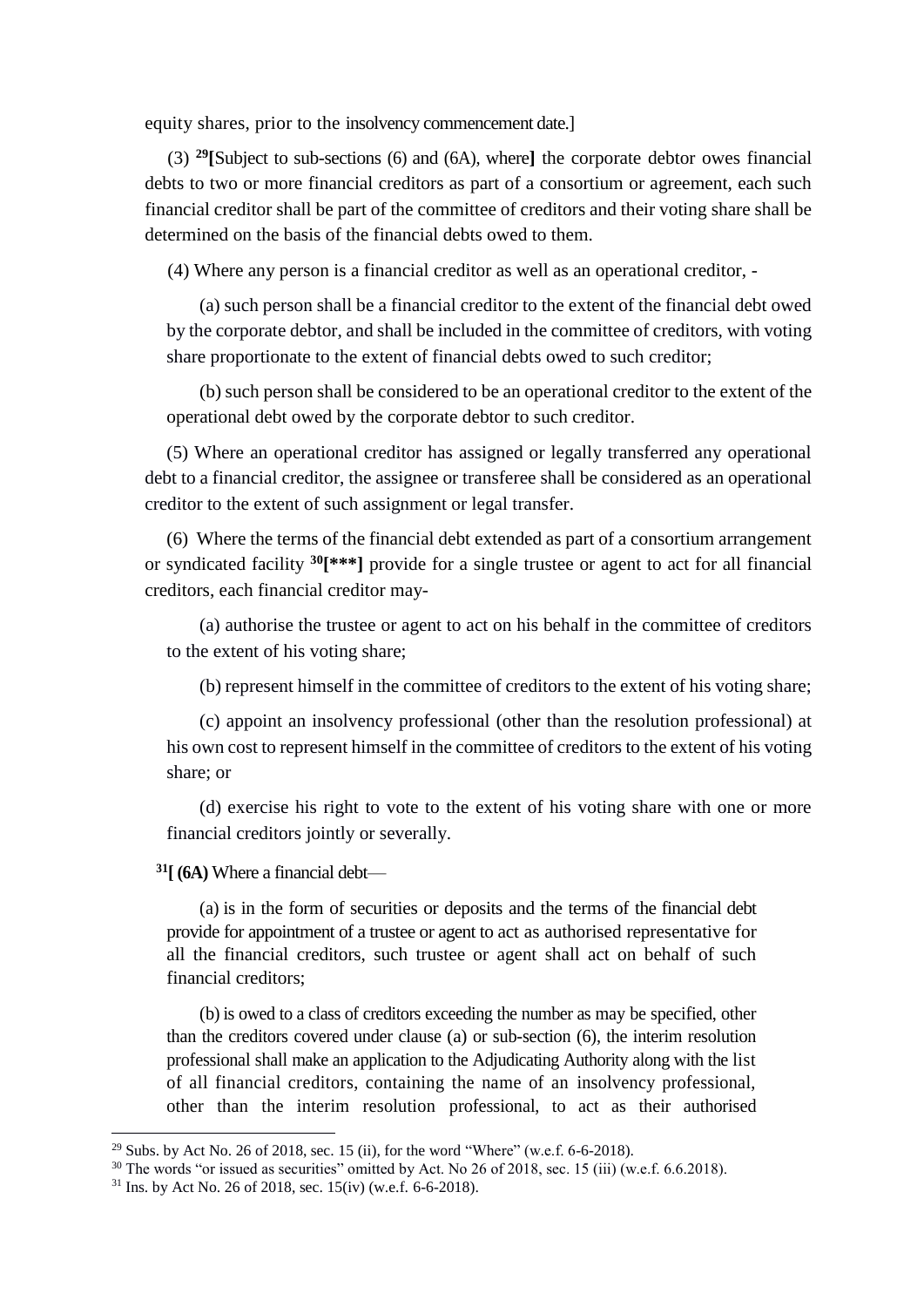representative who shall be appointed by the Adjudicating Authority prior to the first meeting of the committee of creditors;

(c) is represented by a guardian, executor or administrator, such person shall act as authorised representative on behalf of such financial creditors,

and such authorised representative under clause (a) or clause (b) or clause (c) shall attend the meetings of the committee of creditors, and vote on behalf of each financial creditor to the extent of his voting share.

(6B) The remuneration payable to the authorised representative-

(i) under clauses (a) and (c) of sub-section (6A), if any, shall be as per the terms of the financial debt or the relevant documentation; and

(ii) under clause (b) of sub-section (6A) shall be as specified which shall be form part of the insolvency resolution process costs.]

**<sup>32</sup>[(7)** The Board may specify the manner of voting and the determining of the voting share in respect of financial debts covered under sub-sections (6) and (6A).

(8) Save as otherwise provided in this Code, all decisions of the committee of creditors shall be taken by a vote of not less than fifty-one per cent. of voting share of the financial creditors:

Provided that where a corporate debtor does not have any financial creditors, the committee of creditors shall be constituted and shall comprise of such persons to exercise such functions in such manner as may be specified.**]**

(9) The committee of creditors shall have the right to require the resolution professional to furnish any financial information in relation to the corporate debtor at any time during the corporate insolvency resolution process.

(10) The resolution professional shall make available any financial information so required by the committee of creditors under sub-section (9) within a period of seven days of such requisition.

#### **22. Appointment of resolution professional. -**

1

(1) The first meeting of the committee of creditors shall be held within seven days of the constitution of the committee of creditors.

(2) The committee of creditors, may, in the first meeting, by a majority vote of not less than **<sup>33</sup>[sixty-six]** per cent. of the voting share of the financial creditors, either resolve to

<sup>&</sup>lt;sup>32</sup> Subs. by Act No. 26 of 2018, sec. 15 (v) (w.e.f. 6.6.2018), before substitution, the clauses (7) & (8) as under: -

<sup>&</sup>quot;(7) The Board may specify the manner of determining the voting share in respect of financial debts issued as securities under sub-section (6).

<sup>(8)</sup> All decisions of the committee of creditors shall be taken by a vote of not less than seventy - five per cent. of voting share of the financial creditors:"

 $33$  Subs. by Act No. 26 of 2018, sec. 16 (a) for the words "seventy-five" (w.e.f. 6-6-2018).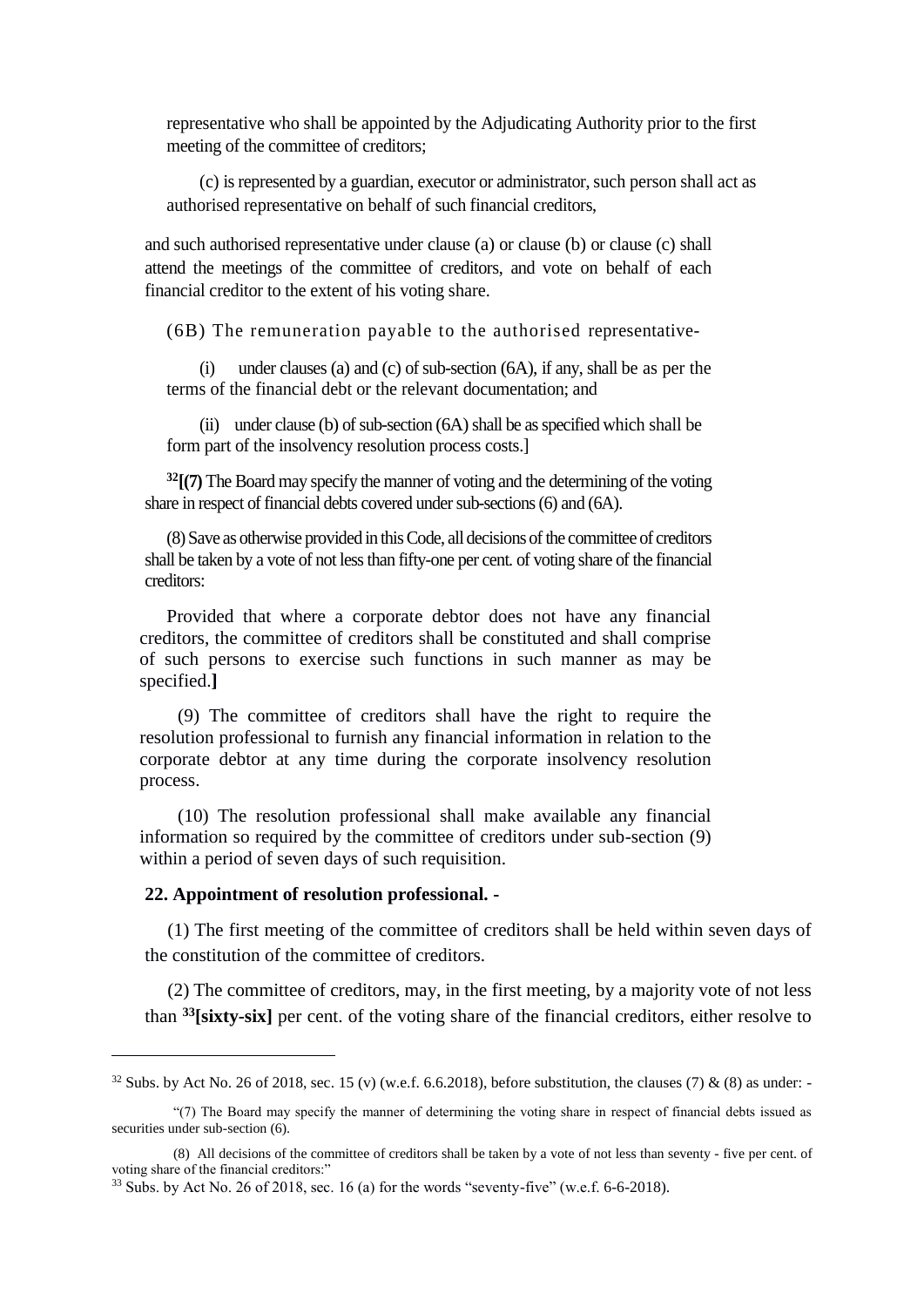appoint the interim resolution professional as a resolution professional or to replace the interim resolution professional by another resolution professional.

(3) Where the committee of creditors resolves under sub-section (2)-

(a) to continue the interim resolution professional as resolution professional **<sup>34</sup>[**subject to a written consent from the interim resolution professional in the specified form**]**, it shall communicate its decision to the interim resolution professional, the corporate debtor and the Adjudicating Authority; or

(b) to replace the interim resolution professional, it shall file an application before the Adjudicating Authority for the appointment of the proposed resolution professional **<sup>35</sup>[**along with a written consent from the proposed resolution professional in the specified form**]**.

(4) The Adjudicating Authority shall forward the name of the resolution professional proposed under clause (b) of sub-section (3) to the Board for its confirmation and shall make such appointment after confirmation by the Board.

(5) Where the Board does not confirm the name of the proposed resolution professional within ten days of the receipt of the name of the proposed resolution professional, the Adjudicating Authority shall, by order, direct the interim resolution professional to continue to function as the resolution professional until such time as the Board confirms the appointment of the proposed resolution professional.

#### **23. Resolution professional to conduct corporate insolvency resolution process. -**

(1) Subject to section 27, the resolution professional shall conduct the entire corporate insolvency resolution process and manage the operations of the corporate debtor during the corporate insolvency resolution process period:

**<sup>36</sup>[**Provided that the resolution professional shall, if the resolution plan under sub-section *(6)* of section 30 has been submitted, continue to manage the operations of the corporate debtor after the expiry of the corporate insolvency resolution process period until an order is passed by the Adjudicating Authority under section 31.**]**

(2) The resolution professional shall exercise powers and perform duties as are vested or conferred on the interim resolution professional under this Chapter.

(3) In case of any appointment of a resolution professional under sub-sections (4) of section 22, the interim resolution professional shall provide all the information, documents and records pertaining to the corporate debtor in his possession and knowledge to the resolution professional.

## **24. Meeting of committee of creditors. -**

<u>.</u>

<sup>34</sup> Ins. by Act No. 26 of 2018, sec. 16 (b) (i) (w.e.f. 6-6-2018).

<sup>&</sup>lt;sup>35</sup> Ins. by Act No. 26 of 2018, sec. 16 (b) (ii) (w.e.f. 6-6-2018).

<sup>36</sup> Ins. by Act No. 26 of 2018, sec. 17 (w.e.f. 6-6-2018).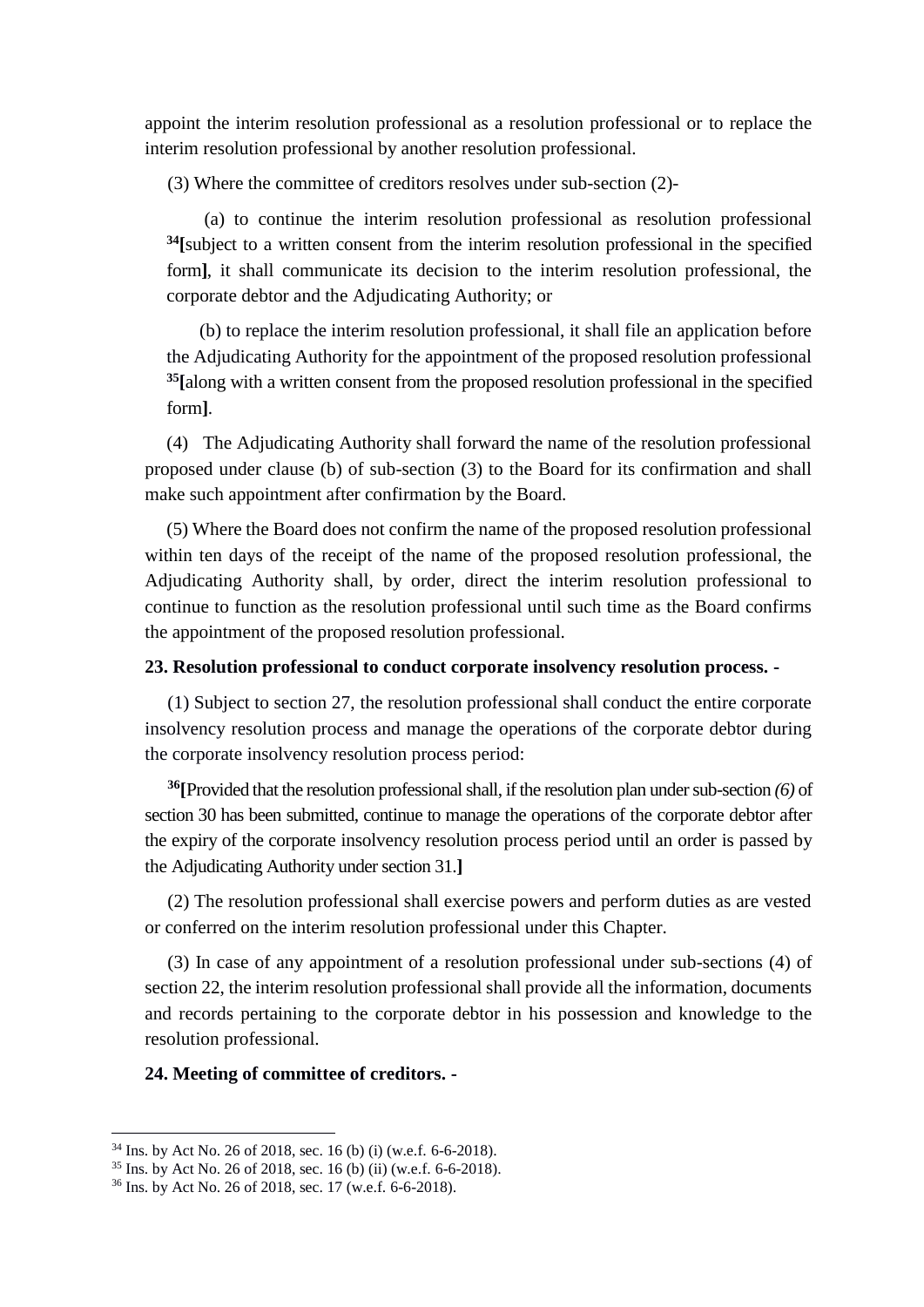(1) The members of the committee of creditors may meet in person or by such other electronic means as may be specified.

(2) All meetings of the committee of creditors shall be conducted by the resolution professional.

(3) The resolution professional shall give notice of each meeting of the committee of creditors to-

(a) members of **<sup>37</sup>[c**ommittee of creditors, including the authorised representatives referred to in sub-sections (6) and (6A) of section 21 and sub-section (5)**]**;

(b) members of the suspended Board of Directors or the partners of the corporate persons, as the case may be;

(c) operational creditors or their representatives if the amount of their aggregate dues is not less than ten per cent. of the debt.

(4) The directors, partners and one representative of operational creditors, as referred to in sub-section (3), may attend the meetings of committee of creditors, but shall not have any right to vote in such meetings:

Provided that the absence of any such director, partner or representative of operational creditors, as the case may be, shall not invalidate proceedings of such meeting.

(5) **<sup>38</sup>[**Subject to sub-sections (6), (6A) and (6B) of section 21, any creditor**]** who is a member of the committee of creditors may appoint an insolvency professional other than the resolution professional to represent such creditor in a meeting of the committee of creditors:

 Provided that the fees payable to such insolvency professional representing any individual creditor will be borne by such creditor.

(6) Each creditor shall vote in accordance with the voting share assigned to him based on the financial debts owed to such creditor.

(7) The resolution professional shall determine the voting share to be assigned to each creditor in the manner specified by the Board.

(8) The meetings of the committee of creditors shall be conducted in such manner as may be specified.

#### **25. Duties of resolution professional. -**

1

(1) It shall be the duty of the resolution professional to preserve and protect the assets of the corporate debtor, including the continued business operations of the corporate debtor.

(2) For the purposes of sub-section (1), the resolution professional shall undertake the

<sup>&</sup>lt;sup>37</sup> Subs. by Act No. 26 of 2018, sec. 18(i) for the words "Committee of creditors" (w.e.f. 6-6-2018).

 $38$  Subs. by Act No. 26 of 2018, sec. 18 (ii) for the words "Any creditor" (w.e.f. 6-6-2018).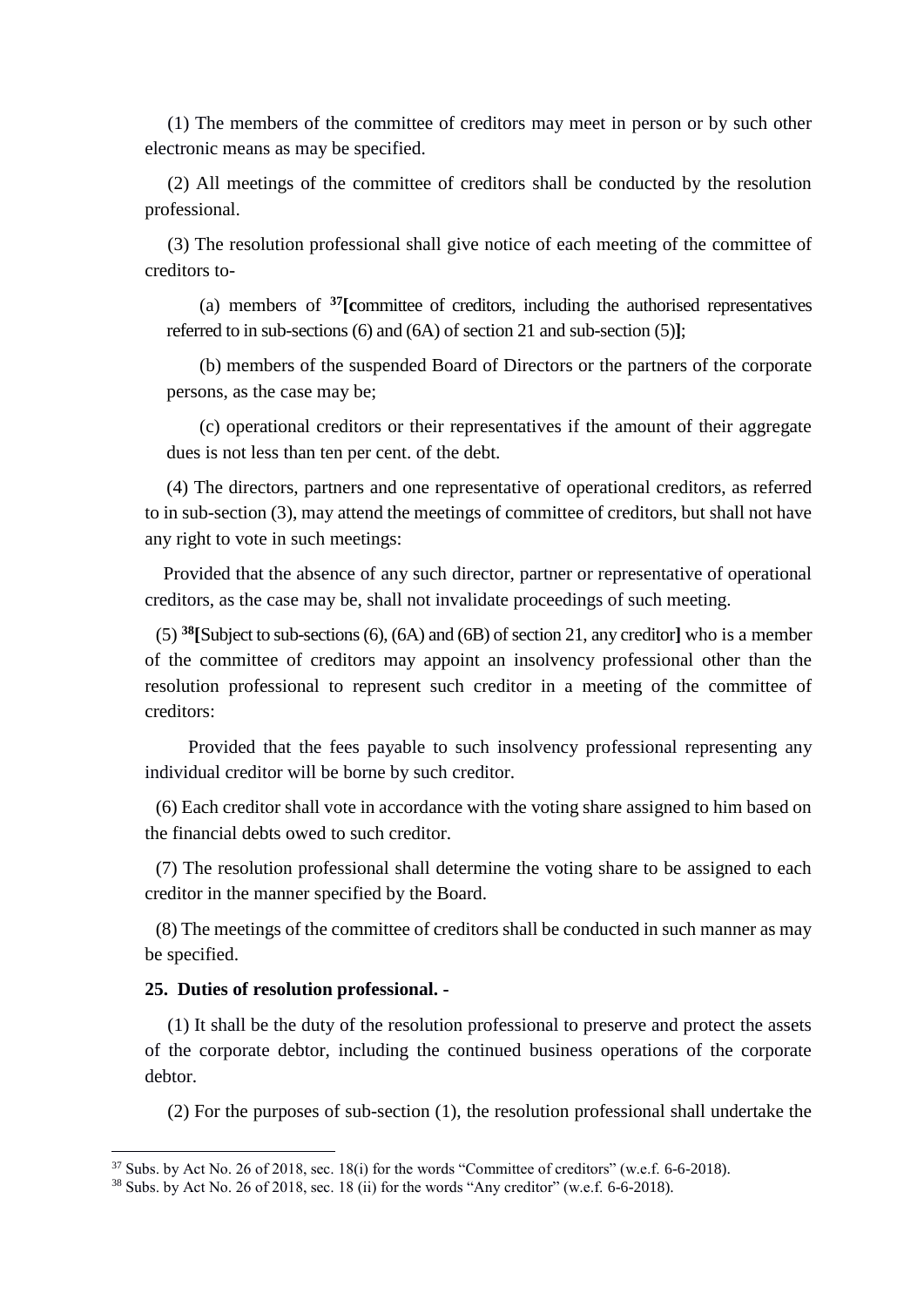following actions, namely: -

(a) take immediate custody and control of all the assets of the corporate debtor, including the business records of the corporate debtor;

(b) represent and act on behalf of the corporate debtor with third parties, exercise rights for the benefit of the corporate debtor in judicial, quasi-judicial or arbitration proceedings;

(c) raise interim finances subject to the approval of the committee of creditors under section 28;

(d) appoint accountants, legal or other professionals in the manner as specified by Board;

(e) maintain an updated list of claims;

(f) convene and attend all meetings of the committee of creditors;

(g) prepare the information memorandum in accordance with section 29;

**<sup>39</sup>[**(h) invite prospective resolution applicants, who fulfil such criteria as may be laid down by him with the approval of committee of creditors, having regard to the complexity and scale of operations of the business of the corporate debtor and such other conditions as may be specified by the Board, to submit a resolution plan or plans.]

(i) present all resolution plans at the meetings of the committee of creditors;

(j) file application for avoidance of transactions in accordance with Chapter

III, if any; and

(k) such other actions as may be specified by the Board.

#### **<sup>40</sup>[25A. Rights and duties of authorised representative of financial creditors. –**

(1) The authorised representative under sub-section (6) or sub-section (6A) of section 21 or sub-section (5) of section 24 shall have the right to participate and vote in meetings of the committee of creditors on behalf of the financial creditor he represents in accordance with the prior voting instructions of such creditors obtained through physical or electronic means.

(2) It shall be the duty of the authorised representative to circulate the agenda and minutes of the meeting of the committee of creditors to the financial creditor he represents.

(3) The authorised representative shall not act against the interest of the financial creditor he represents and shall always act in accordance with their prior instructions:

<u>.</u>

<sup>&</sup>lt;sup>39</sup> Subs. by Act 8 of 2018, sec. 4, for clause (h) (w.r.e.f. 23-11-2017). Clause (h), before substitution, stood as under:

<sup>&</sup>quot;(h) invite prospective lenders, investors, and any other persons to put forward resolution plans;".

<sup>40</sup> Ins. by Act No. 26 of 2018, sec. 19 (w.e.f. 6-6-2018).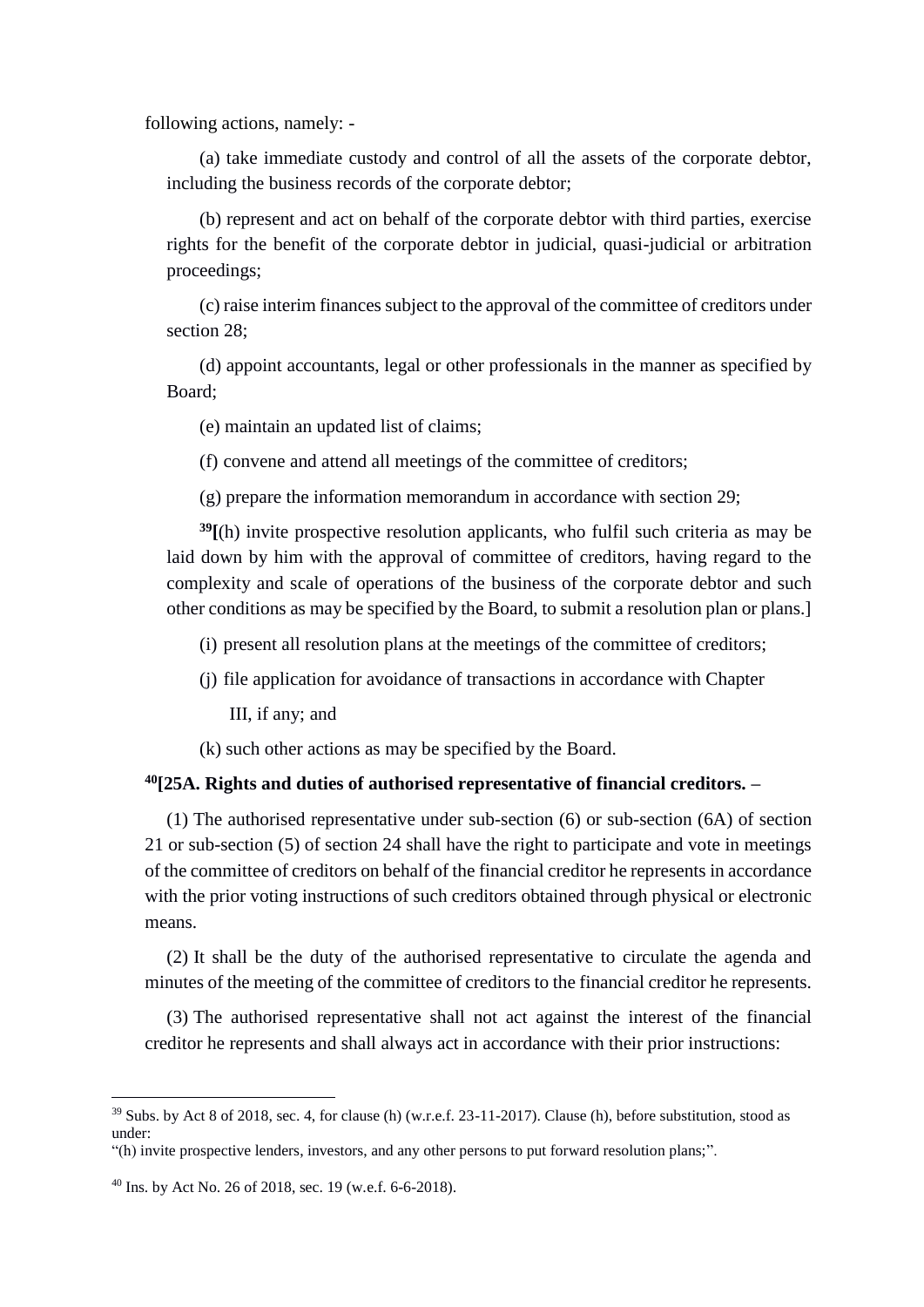Provided that if the authorised representative represents several financial creditors, then he shall cast his vote in respect of each financial creditor in accordance with instructions received from each financial creditor, to the extent of his voting share:

Provided further that if any financial creditor does not give prior instructions through physical or electronic means, the authorised representative shall abstain from voting on behalf of such creditor.

(4) The authorised representative shall file with the committee of creditors any instructions received by way of physical or electronic means, from the financial creditor he represents, for voting in accordance therewith, to ensure that the appropriate voting instructions of the financial creditor he represents is correctly recorded by the interim resolution professional or resolution professional, as the case may be.

*Explanation*.- For the purposes of this section, the "electronic means" shall be such as may be specified.**]**

## **26. Application for avoidance of transactions not to affect proceedings. -**

The filing of an avoidance application under clause (j) of sub-section (2) of section 25 by the resolution professional shall not affect the proceedings of the corporate insolvency resolution process.

#### **27. Replacement of resolution professional by committee of creditors. -**

(1) Where, at any time during the corporate insolvency resolution process, the committee or creditors is of the opinion that a resolution professional appointed under section 22 is required to be replaced, it may replace him with another resolution professional in the manner provided under this section.

**<sup>41</sup>[(2**) The committee of creditors may, at a meeting, by a vote of sixty-six per cent of voting shares, resolve to replace the resolution professional appointed under section 22 with another resolution professional, subject to a written consent from the proposed resolution professional in the specified form.**]**

(3) The committee of creditors shall forward the name of the insolvency professional proposed by them to the Adjudicating Authority.

(4) The Adjudicating Authority shall forward the name of the proposed resolution professional to the Board for its confirmation and a resolution professional shall be appointed in the same manner as laid down in section 16.

(5) Where any disciplinary proceedings are pending against the proposed resolution professional under sub-section (3), the resolution professional appointed under section 22

<sup>41</sup> Subs. by Act No. 26 of 2018, sec. 20 (w.e.f. 6-6-2018). Clause (2), before substitution stood as under:

<sup>&</sup>quot;(2) The committee of creditors may, at a meeting, by a vote of seventy-five per cent. of voting shares, propose to replace the resolution professional appointed under section 22 with another resolution professional."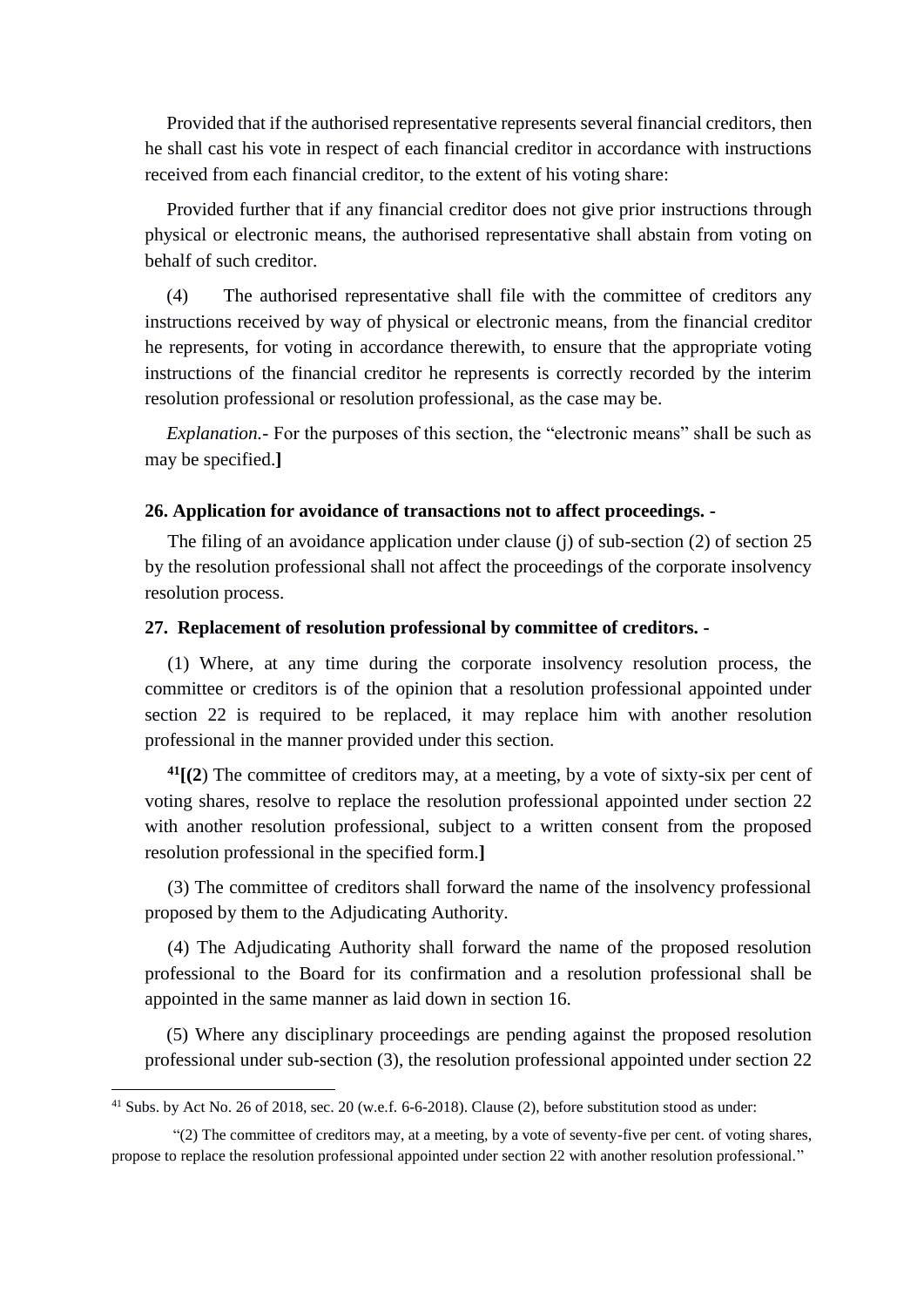shall continue till the appointment of another resolution professional under this section.

## **28. Approval of committee of creditors for certain actions. -**

(1) Notwithstanding anything contained in any other law for the time being in force, the resolution professional, during the corporate insolvency resolution process, shall not take any of the following actions without the prior approval of the committee of creditors namely: -

(a) raise any interim finance in excess of the amount as may be decided by the committee of creditors in their meeting;

(b) create any security interest over the assets of the corporate debtor;

(c) change the capital structure of the corporate debtor, including by way of issuance of additional securities, creating a new class of securities or buying back or redemption of issued securities in case the corporate debtor is a company;

(d) record any change in the ownership interest of the corporate debtor;

(e) give instructions to financial institutions maintaining accounts of the corporate debtor for a debit transaction from any such accounts in excess of the amount as may be decided by the committee of creditors in their meeting;

(f) undertake any related party transaction;

(g) amend any constitutional documents of the corporate debtor;

(h) delegate its authority to any other person;

(i) dispose of or permit the disposal of shares of any shareholder of the corporate debtor or their nominees to third parties;

(j) make any change in the management of the corporate debtor or its subsidiary;

(k) transfer rights or financial debts or operational debts under material contracts otherwise than in the ordinary course of business;

(l) make changes in the appointment or terms of contract of such personnel as specified by the committee of creditors; or

(m) make changes in the appointment or terms of contract of statutory auditors or internal auditors of the corporate debtor.

(2) The resolution professional shall convene a meeting of the committee of creditors and seek the vote of the creditors prior to taking any of the actions under sub-section (1).

(3) No action under sub-section (1) shall be approved by the committee of creditors unless approved by a vote of **<sup>42</sup>[sixty-six]** per cent. of the voting shares.

(4) Where any action under sub-section (1) is taken by the resolution professional without seeking the approval of the committee of creditors in the manner as required in

 $42$  Subs. by Act No. 26 of 2018, sec. 21, for the words "seventy-five" (w.e.f. 6-6-2018).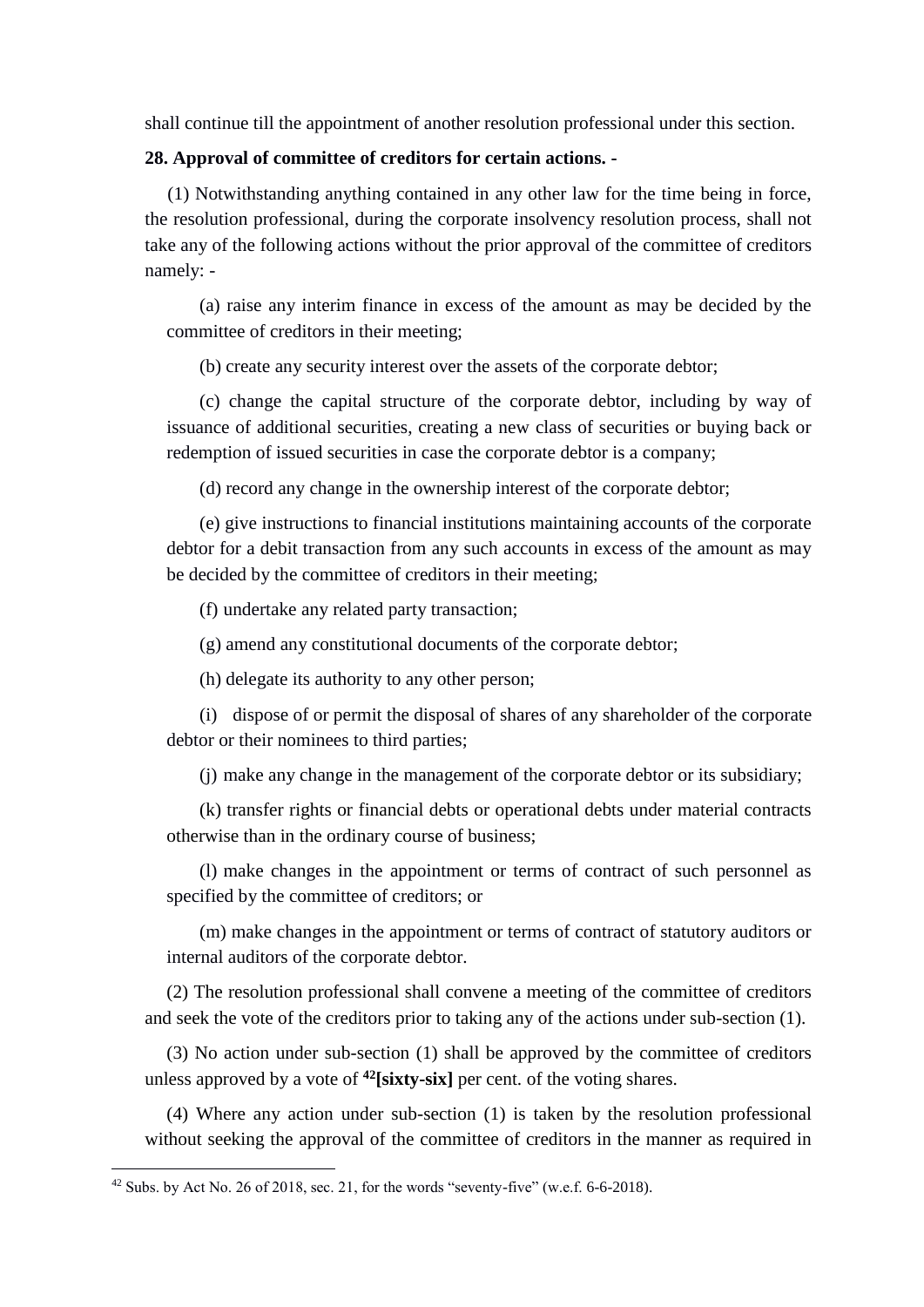this section, such action shall be void.

(5) The committee of creditors may report the actions of the resolution professional under sub-section (4) to the Board for taking necessary actions against him under this code.

# **29. Preparation of information memorandum. -**

(1) The resolution professional shall prepare an information memorandum in such form and manner containing such relevant information as may be specified by the Board for formulating a resolution plan.

(2) The resolution professional shall provide to the resolution applicant access to all relevant information in physical and electronic form, provided such resolution applicant undertakes-

(a) to comply with provisions of law for the time being in force relating to confidentiality and insider trading;

(b) to protect any intellectual property of the corporate debtor it may have access to; and

(c) not to share relevant information with third parties unless clauses (a) and (b) of this sub-section are complied with.

*Explanation. –* For the purposes of this section, "relevant information" means the information required by the resolution applicant to make the resolution plan for the corporate debtor, which shall include the financial position of the corporate debtor, all information related to disputes by or against the corporate debtor and any other matter pertaining to the corporate debtor as may be specified.

# **<sup>43</sup>[29A. Persons not eligible to be resolution applicant. -**

A person shall not be eligible to submit a resolution plan, if such person, or any other person acting jointly or in concert with such person—

(a) is an undischarged insolvent;

(b) is a wilful defaulter in accordance with the guidelines of the Reserve Bank of India issued under the Banking Regulation Act, 1949 (10 of 1949);

(c) **<sup>44</sup>[**at the time of submission of the resolution plan has an account,**]** or an account of a corporate debtor under the management or control of such person or of whom such person is a promoter, classified as non-performing asset in accordance with the guidelines of the Reserve Bank of India issued under the Banking Regulation Act, 1949 (10 of 1949) **<sup>45</sup>[**or the guidelines of a financial sector regulator issued under any other law for the time being in force,] and at least a period of one year has lapsed from the date of such classification till the date of commencement of the corporate insolvency resolution

<u>.</u>

<sup>43</sup> Ins. by Act 8 of 2018, sec. 5 (w.r.e.f. 23-11-2017).

<sup>&</sup>lt;sup>44</sup> Subs. by Act No. 26 of 2018, sec 22(i) (A), for the words "has an account" (w.e.f6-6-2018.).

<sup>&</sup>lt;sup>45</sup> Ins. by Act No. 26 of 2018, sec 22(i) (B) (w.e.f. 6-6-2018).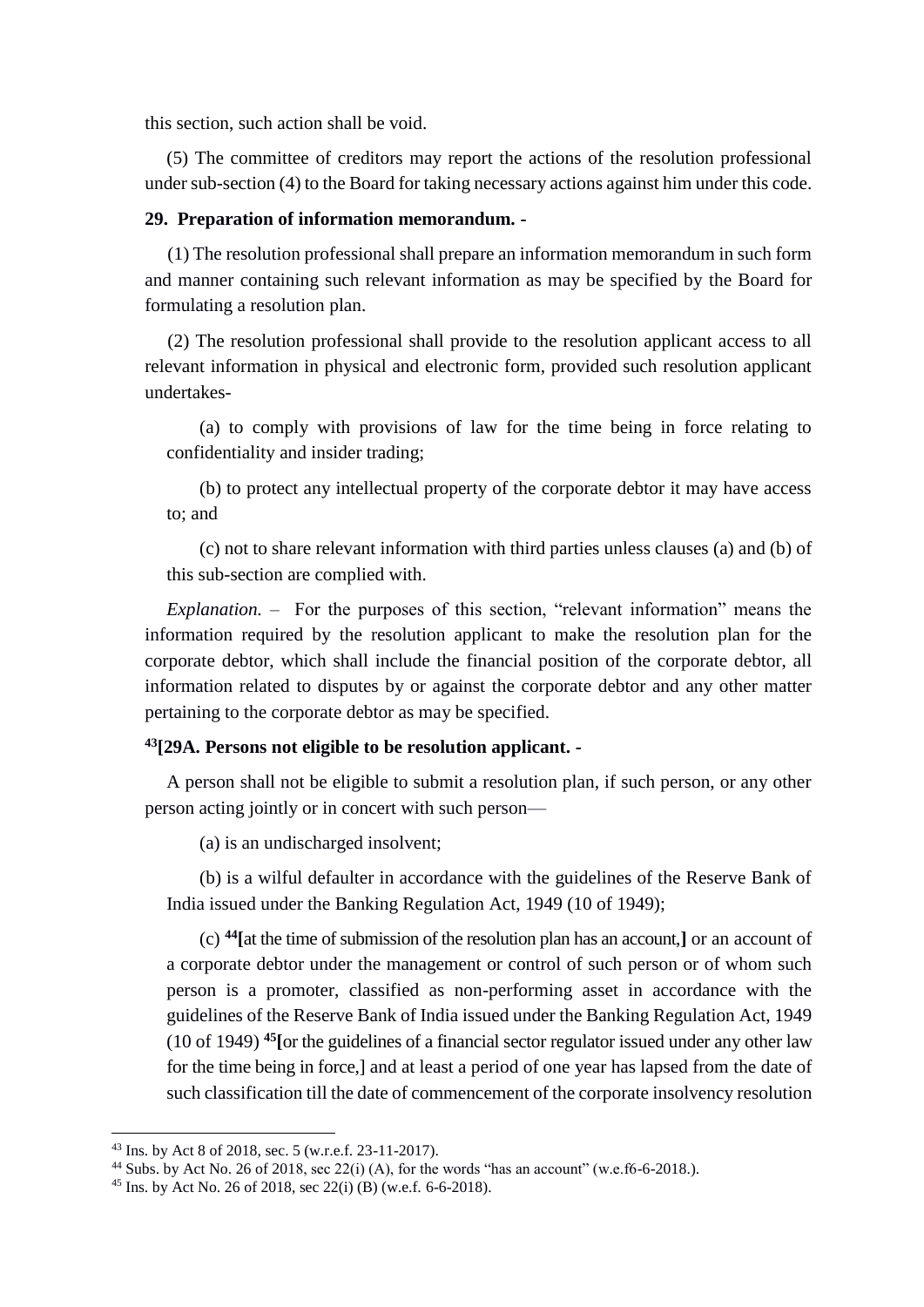process of the corporate debtor:

Provided that the person shall be eligible to submit a resolution plan if such person makes payment of all overdue amounts with interest thereon and charges relating to nonperforming asset accounts before submission of resolution plan:

**<sup>46</sup>[**Provided further that nothing in this clause shall apply to a resolution applicant where such applicant is a financial entity and is not a related party to the corporate debtor.

*Explanation I.*- For the purposes of this proviso, the expression "related party" shall not include a financial entity, regulated by a financial sector regulator, if it is a financial creditor of the corporate debtor and is a related party of the corporate debtor solely on account of conversion or substitution of debt into equity shares or instruments convertible into equity shares, prior to the insolvency commencement date.

*Explanation II.*— For the purposes of this clause, where a resolution applicant has an account, or an account of a corporate debtor under the management or control of such person or of whom such person is a promoter, classified as non-performing asset and such account was acquired pursuant to a prior resolution plan approved under this Code, then, the provisions of this clause shall not apply to such resolution applicant for a period of three years from the date of approval of such resolution plan by the Adjudicating Authority under this Code;**]**

**<sup>47</sup>[(d)** has been convicted for any offence punishable with imprisonment –

(i) for two years or more under any Act specified under the Twelfth Schedule; or

(ii) for seven years or more under any law for the time being in force:

Provided that this clause shall not apply to a person after the expiry of a period of two years from the date of his release from imprisonment:

Provided further that this clause shall not apply in relation to a connected person referred to in clause(iii) of *Explanation* I**]**;

(e) is disqualified to act as a director under the Companies Act, 2013 (18 of 2013):

**<sup>48</sup>[**Provided that this clause shall not apply in relation to a connected person referred to in clause *(iii)* of *Explanation I;]*

(*f*) is prohibited by the Securities and Exchange Board of India from trading in securities or accessing the securities markets;

(g) has been a promoter or in the management or control of a corporate debtor in which a preferential transaction, undervalued transaction, extortionate credit transaction

<sup>46</sup> Ins. by Act No. 26 of 2018, sec. 22(i) (C) (w.e.f. 6-6-2018).

 $47$  Subs by Act No. 26 of 2018, sec. 22 (ii) (w.e.f. 6-6-2018). Clause (d) before substitution stood as under:

<sup>&</sup>quot;(*d*) has been convicted for any offence punishable with imprisonment for two years or more;"

<sup>48</sup> Ins. by Act No. 26 of 2018, sec. 22 (iii) (w.e.f. 6-6-2018).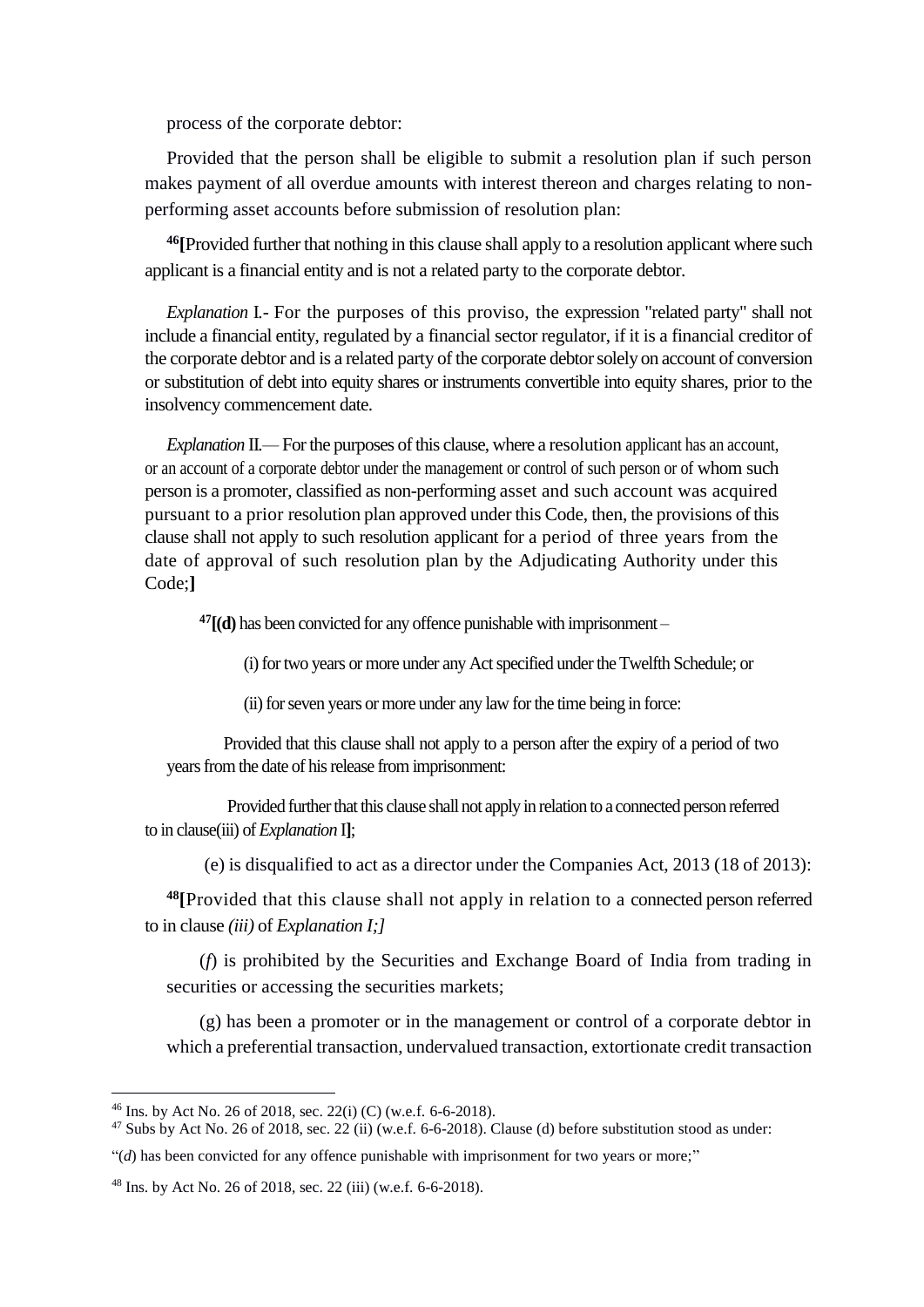or fraudulent transaction has taken place and in respect of which an order has been made by the Adjudicating Authority under this Code:

**<sup>49</sup>[**Provided that this clause shall not apply if a preferential transaction, undervalued transaction, extortionate credit transaction or fraudulent transaction has taken place prior to the acquisition of the corporate debtor by the resolution applicant pursuant to a resolution plan approved under this Code or pursuant to a scheme or plan approved by a financial sector regulator or a court, and such resolution applicant has not otherwise contributed to the preferential transaction, undervalued transaction, extortionate credit transaction or fraudulent transaction;**]**

(h) has executed **<sup>50</sup>[**a guarantee**]** in favour of a creditor in respect of a corporate debtor against which an application for insolvency resolution made by such creditor has been admitted under this Code **<sup>51</sup>[**and such guarantee has been invoked by the creditor and remains unpaid in full or part**]**;

(i) **<sup>52</sup>[**is] subject to any disability, corresponding to clauses (a) to (h), under any law in a jurisdiction outside India; or

(j) has a connected person not eligible under clauses (a) to (i).

*Explanation***<sup>53</sup>[I].** — For the purposes of this clause, the expression "connected person" means—

(i) any person who is the promoter or in the management or control of the resolution applicant; or

(ii) any person who shall be the promoter or in management or control of the business of the corporate debtor during the implementation of the resolution plan; or

(iii) the holding company, subsidiary company, associate company or related party of a person referred to in clauses (i) and (ii):

**<sup>54</sup>[**Provided that nothing in clause (iii) of *Explanation* I shall apply to a resolution applicant where such applicant is a financial entity and is not a related party of the corporate debtor:

Provided further that the expression "related party" shall not include a financial entity,

"Provided that nothing in clause (*iii*) of this *Explanation* shall apply to—

(*A*) a scheduled bank; or

<u>.</u>

<sup>49</sup> Ins. by Act No. 26 of 2018, sec. 22 (iv) (w.e.f. 6-6-2018).

 $50$  Subs. by Act No. 26 of 2018, sec. 22 (v) (A) for the words "an enforceable guarantee" (w.e.f. 6-6-2018).

<sup>51</sup> Ins. by Act No. 26 of 2018, sec. 22 (v) (B) (w.e.f. 6-6-2018).

<sup>52</sup> Subs. by Act No. 26 of 2018, sec. 22 (vi) for the words "has been" (w.e.f. 6-6-2018).

<sup>53</sup> Numbered as **I** by Act No. 26 of 2018, sec 22(vii) (w.e.f. 6-6-2018).

<sup>54</sup> Subs. by Act No. 26 of 2018, sec. 22 (vii) (w.e.f. 6-6-2018). The proviso before substitution stood as under:

<sup>(</sup>*B*) an asset reconstruction company registered with the Reserve Bank of India under section 3 of the Securitisation and Reconstruction of Financial Assets and Enforcement of Security Interest Act, 2002 (54 of 2002); or

<sup>(</sup>*C*) an Alternate Investment Fund registered with the Securities and Exchange Board of India."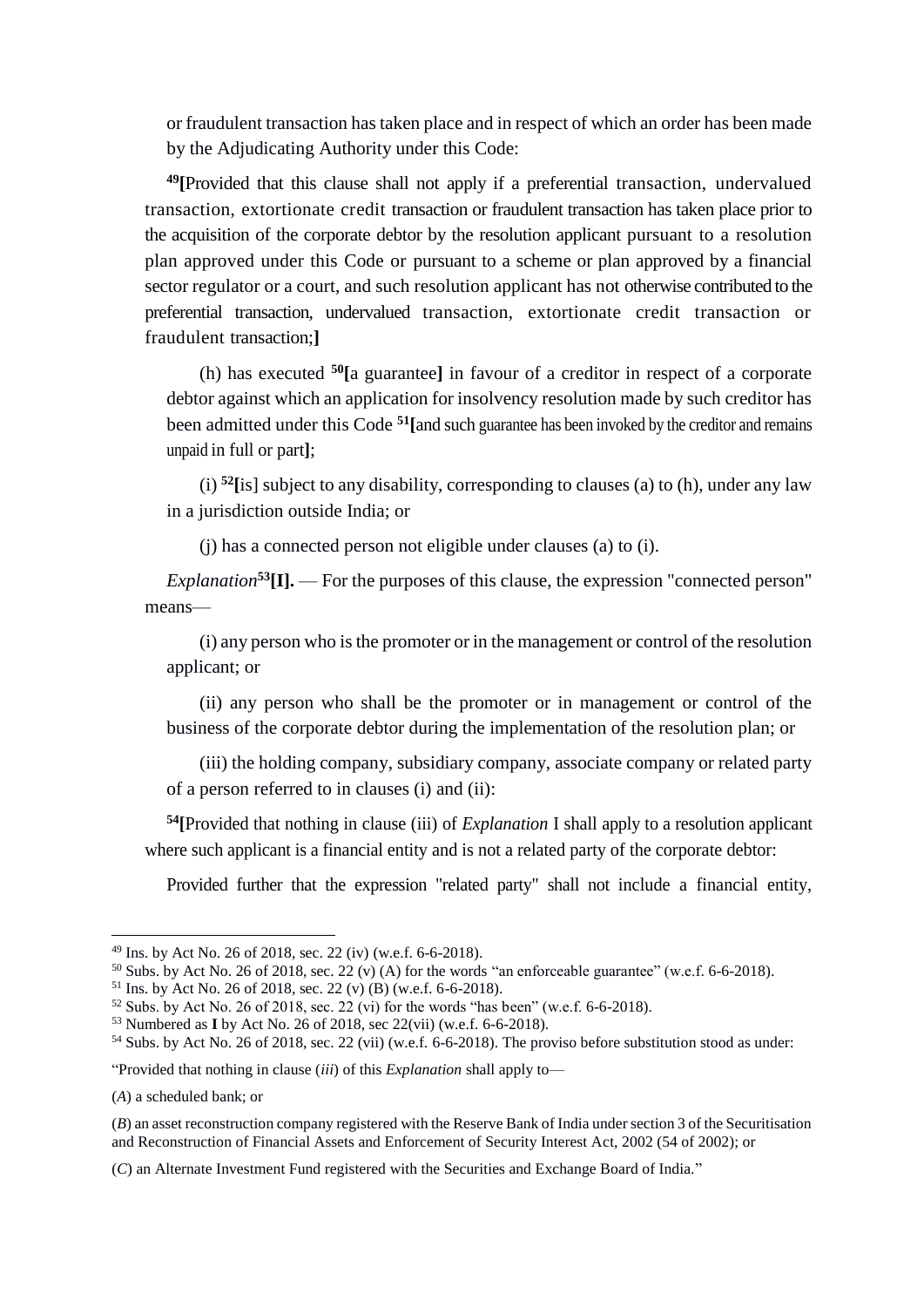regulated by a financial sector regulator, if it is a financial creditor of the corporate debtor and is a related party of the corporate debtor solely on account of conversion or substitution of debt into equity shares or instruments convertible into equity shares, prior to the insolvency commencement date;**]**

*<sup>55</sup>***[***Explanation* II—For the purposes of this section, "financial entity" shall mean the following entities which meet such criteria or conditions as the Central Government may, in consultation with the financial sector regulator, notify in this behalf, namely:—

(a) a scheduled bank;

(b) any entity regulated by a foreign central bank or a securities market regulator or other financial sector regulator of a jurisdiction outside India which jurisdiction is compliant with the Financial Action Task Force Standards and is a signatory to the International Organisation of Securities Commissions Multilateral Memorandum of Understanding;

(c) any investment vehicle, registered foreign institutional investor, registered foreign portfolio investor or a foreign venture capital investor, where the terms shall have the meaning assigned to them in regulation 2 of the Foreign Exchange Management (Transfer or Issue of Security by a Person Resident Outside India) Regulations, 2017 made under the Foreign Exchange Management Act, 1999 (42 of 1999);

(d) an asset reconstruction company register with the Reserve Bank of India under section 3 of the Securitisation and Reconstruction of Financial Assets and Enforcement of Security Interest Act, 2002 (54 of 2002);

(e) an Alternate Investment Fund registered with Securities and Exchange Board of India;

(f) such categories of persons as may be notified by the Central Government.**]**

# **30. Submission of resolution plan. -**

(1) A resolution applicant may submit a resolution plan **<sup>56</sup>[**along with an affidavit stating that he is eligible under section 29A**]** to the resolution professional prepared on the basis of the information memorandum.

(2) The resolution professional shall examine each resolution plan received by him to confirm that each resolution plan -

(a) provides for the payment of insolvency resolution process costs in a manner specified by the Board in priority to the **<sup>57</sup>[**payment] of other debts of the corporate debtor;

<u>.</u>

<sup>55</sup> Ins. by Act No. 26 of 2018, sec. 22 (viii) (w.e.f. 6-6-2018).

<sup>56</sup> Ins. by Act No. 26 of 2018, sec 23(i) (w.e.f. 6-6-2018).

 $57$  Subs by Act No.26 of 2018, sec.23 (ii) (A) for the words "repayment" (w.e.f. 6-6-2018).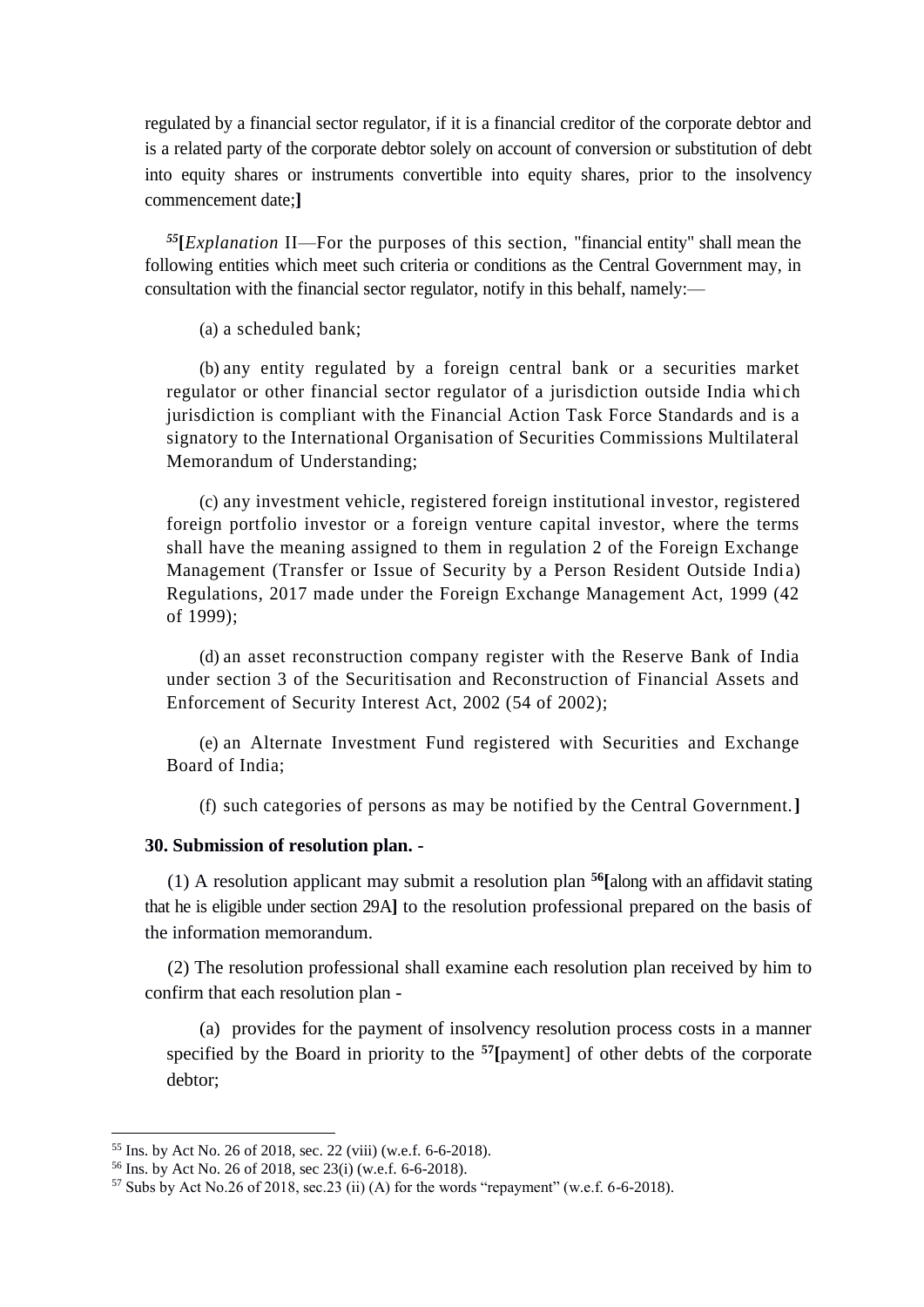(b) provides for the **<sup>58</sup>[**payment] of the debts of operational creditors in such manner as may be specified by the Board which shall not be less than the amount to be paid to the operational creditors in the event of a liquidation of the corporate debtor under section 53;

(c) provides for the management of the affairs of the Corporate debtor after approval of the resolution plan;

(d) The implementation and supervision of the resolution plan;

(e) does not contravene any of the provisions of the law for the time being in force

(f) confirms to such other requirements as may be specified by the Board.

**<sup>59</sup>[***Explanation. —* For the purposes of clause *(e),* if any approval of shareholders is required under the Companies Act, 2013(18 of 2013) or any other law for the time being in force for the implementation of actions under the resolution plan, such approval shall be deemed to have been given and it shall not be a contravention of that Act or law.]

(3) The resolution professional shall present to the committee of creditors for its approval such resolution plans which confirm the conditions referred to in sub-section (2).

**<sup>60</sup>[(4**) The committee of creditors may approve a resolution plan by a vote of not less than **<sup>61</sup>[sixty-six]** per cent. of voting share of the financial creditors, after considering its feasibility and viability, and such other requirements as may be specified by the Board:

Provided that the committee of creditors shall not approve a resolution plan, submitted before the commencement of the Insolvency and Bankruptcy Code (Amendment) Ordinance, 2017 (Ord. 7 of 2017), where the resolution applicant is ineligible under section 29A and may require the resolution professional to invite a fresh resolution plan where no other resolution plan is available with it:

Provided further that where the resolution applicant referred to in the first proviso is ineligible under clause (c) of section 29A, the resolution applicant shall be allowed by the committee of creditors such period, not exceeding thirty days, to make payment of overdue amounts in accordance with the proviso to clause (*c*) of section 29A:

Provided also that nothing in the second proviso shall be construed as extension of period for the purposes of the proviso to sub-section (*3*) of section 12, and the corporate insolvency resolution process shall be completed within the period specified in that subsection]:

 $58$  Subs by Act No.26 of 2018, sec.23 (ii) (A) for the words "repayment" (w.e.f. 6-6-2018).

<sup>&</sup>lt;sup>59</sup> Ins. By Act No.26 of 2018, sec.23 (ii) (B) (w.e.f. 6-6-2018).

 $60$  Subs. by Act 8 of 2018, sec. 6, for sub-section (4) (w.r.e.f. 23-11-2017). Sub-section (4), before substitution stood as under:

<sup>&</sup>quot;(4) The committee of creditors may approve a resolution plan by a vote of not less than seventy five per cent. of voting share of the financial creditors.".

 $61$  Subs. by Act. No 26 of 2018, sec. 23 (iii) (a) for the words "seventy-five" (w.e.f. 6-6-2018).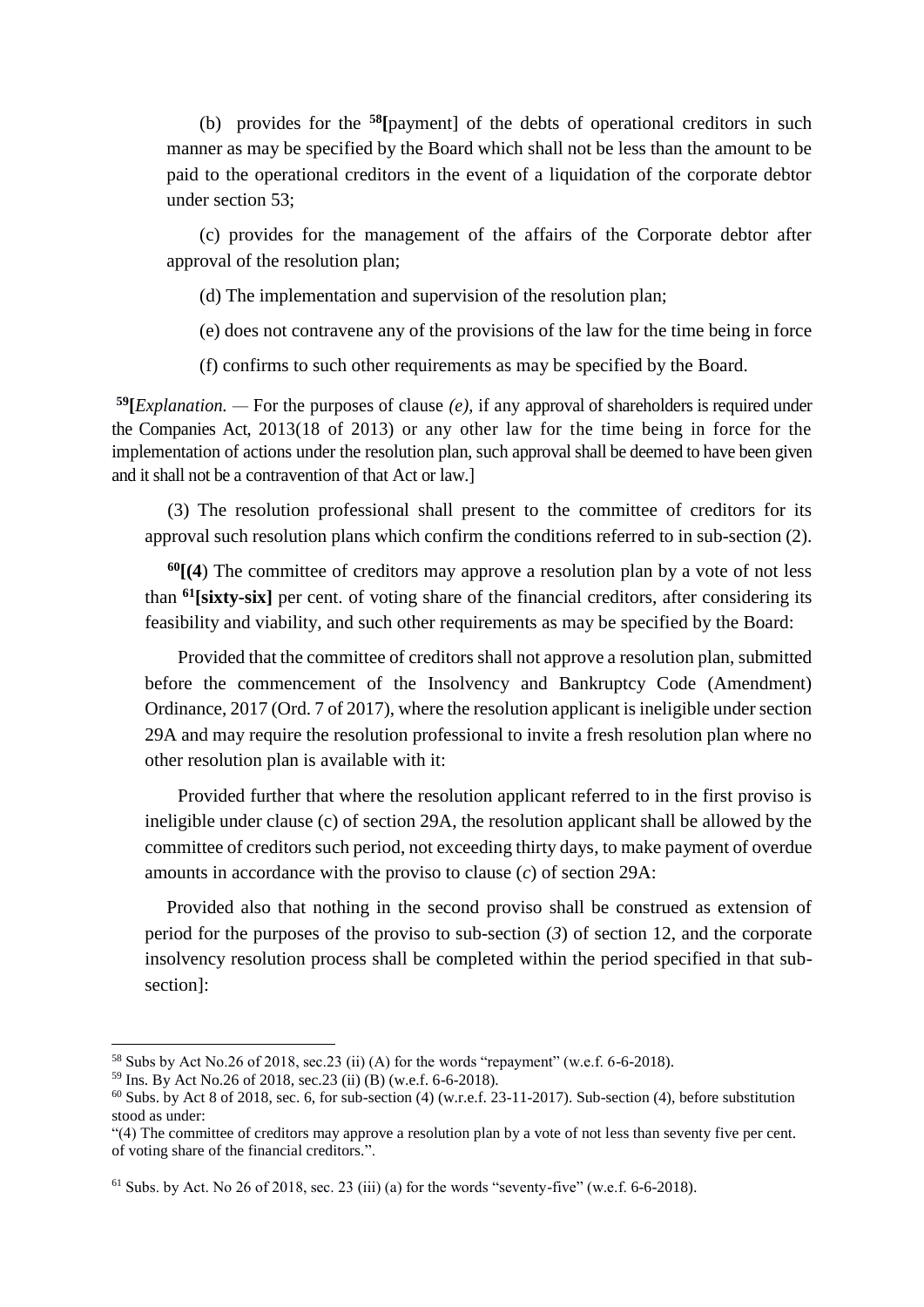**<sup>62</sup>[**Provided also that the eligibility criteria in section 29A as amended by the Insolvency and Bankruptcy Code (Amendment) Ordinance, 2018 shall apply to the resolution applicant who has not submitted resolution plan as on the date of commencement of the Insolvency and Bankruptcy Code (Amendment) Ordinance, 2018.**]**

(5) The resolution applicant may attend the meeting of the committee of creditors in which the resolution plan of the applicant is considered:

Provided that the resolution applicant shall not have a right to vote at the meeting of the committee of creditors unless such resolution applicant is also a financial creditor.

(6) The resolution professional shall submit the resolution plan as approved by the committee of creditors to the Adjudicating Authority.

## **31. Approval of resolution plan. -**

(1) If the Adjudicating Authority is satisfied that the resolution plan as approved by the committee of creditors under sub-section (4) of section 30 meets the requirements as referred to in sub-section (2) of section 30, it shall by order approve the resolution plan which shall be binding on the corporate debtor and its employees, members, creditors, guarantors and other stakeholders involved in the resolution plan.

<sup>63</sup>[Provided that the Adjudicating Authority shall, before passing an order for approval of resolution plan under this sub-section, satisfy that the resolution plan has provisions for its effective implementation.]

(2) Where the Adjudicating Authority is satisfied that the resolution plan does not confirm to the requirements referred to in sub-section (1), it may, by an order, reject the resolution plan.

(3) After the order of approval under sub-section (1), -

(a) the moratorium order passed by the Adjudicating Authority under section 14 shall cease to have effect; and

(b) the resolution professional shall forward all records relating to the conduct of the corporate insolvency resolution process and the resolution plan to the Board to be recorded on its database.

**<sup>64</sup>[(4**) The resolution applicant shall, pursuant to the resolution plan approved under sub-section (1), obtain the necessary approval required under any law for the time being in force within a period of one year from the date of approval of the resolution plan by the Adjudicating Authority under sub-section (1) or within such period as provided for in such law, whichever is later:

Provided that where the resolution plan contains a provision for combination, as referred to in section 5 of the Competition Act, 2002, the resolution applicant shall obtain the approval of the Competition Commission of India under that Act prior to the approval of such resolution plan by the

<u>.</u>

 $62$  Ins. by Act. No 26 of 2018, sec. 23 (iii) (b) (w.e.f. 6-6-2018).

<sup>63</sup> Ins. by Act. No 26 of 2018, sec. 24 (w.e.f. 6-6-2018).

 $64$  Ins. by Act. No 26 of 2018, sec. 24 (w.e.f. 6-6-2018).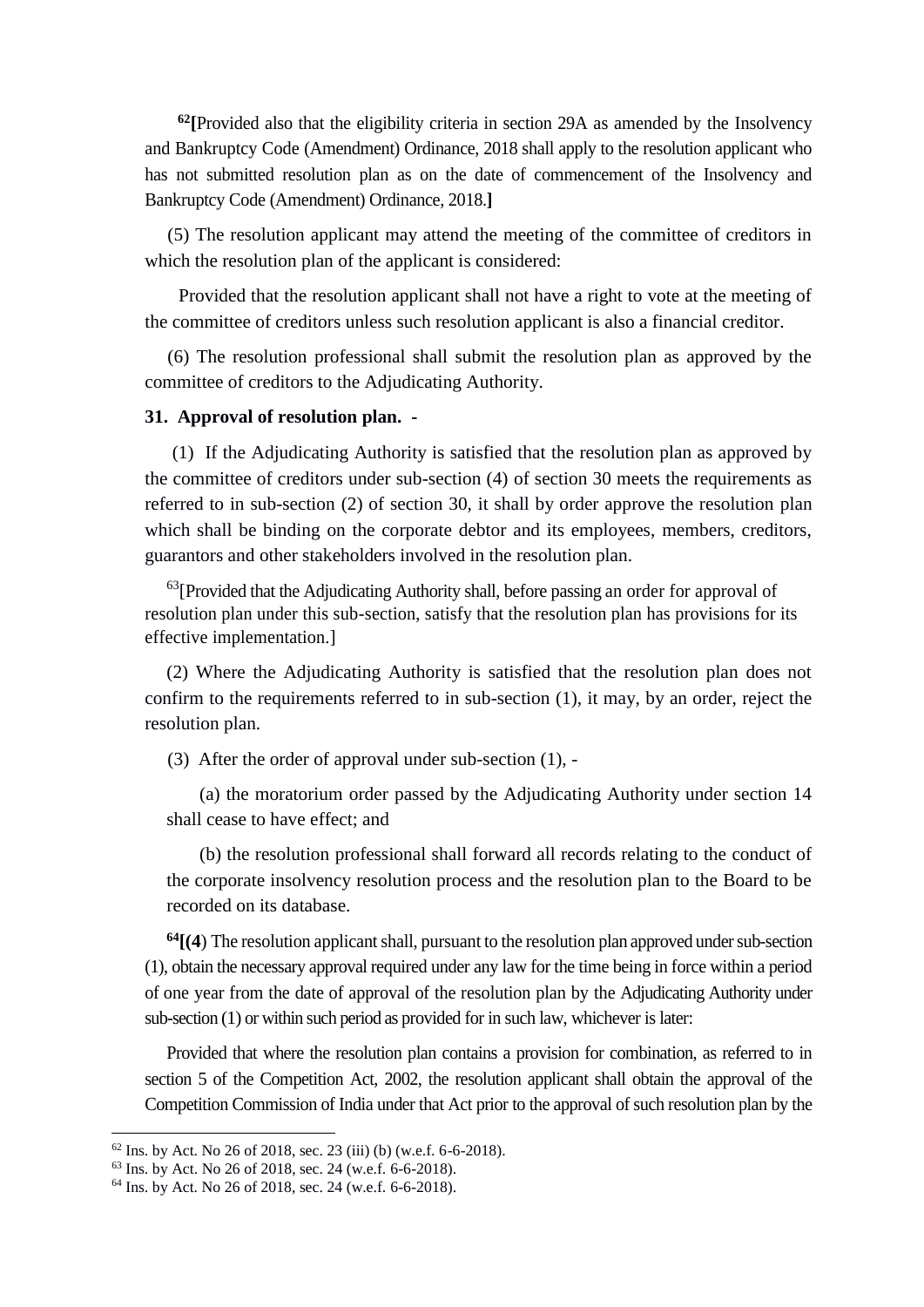committee of creditors.]

#### **32. Appeal. -**

Any appeal from an order approving the resolution plan shall be in the manner and on the grounds laid down in sub-section (3) of section 61.

## **CHAPTER III**

#### **LIQUIDATION PROCESS**

## **33. Initiation of liquidation. -**

(1) Where the Adjudicating Authority, -

(a) before the expiry of the insolvency resolution process period or the maximum period permitted for completion of the corporate insolvency resolution process under section 12 or the fast track corporate insolvency resolution process under section 56, as the case may be, does not receive a resolution plan under sub-section (6) of section 30; or

(b) rejects the resolution plan under section 31 for the non-compliance of the requirements specified therein,

it shall -

(i) pass an order requiring the corporate debtor to be liquidated in the manner as laid down in this Chapter;

(ii) issue a public announcement stating that the corporate debtor is in liquidation; and

(iii) require such order to be sent to the authority with which the corporate debtor is registered.

(2) Where the resolution professional, at any time during the corporate insolvency resolution process but before confirmation of resolution plan, intimates the Adjudicating Authority of the decision of the committee of creditors **<sup>65</sup>[**approved by not less than sixty-six per cent. of the voting share**]** to liquidate the corporate debtor, the Adjudicating Authority shall pass a liquidation order as referred to in sub-clauses (i), (ii) and (iii) of clause (b) of sub-section  $(1)$ .

(3) Where the resolution plan approved by the Adjudicating Authority is contravened by the concerned corporate debtor, any person other than the corporate debtor, whose interests are prejudicially affected by such contravention, may make an application to the Adjudicating Authority for a liquidation order as referred to in sub-clauses (i), (ii), (iii) of clause (b) sub-section (1).

(4) On receipt of an application under sub-section (3), if the Adjudicating Authority determines that the corporate debtor has contravened the provisions of the resolution plan,

<sup>65</sup> Ins. by Act No. 26 of 2018, sec. 25 (w.e.f. 6-6-2018).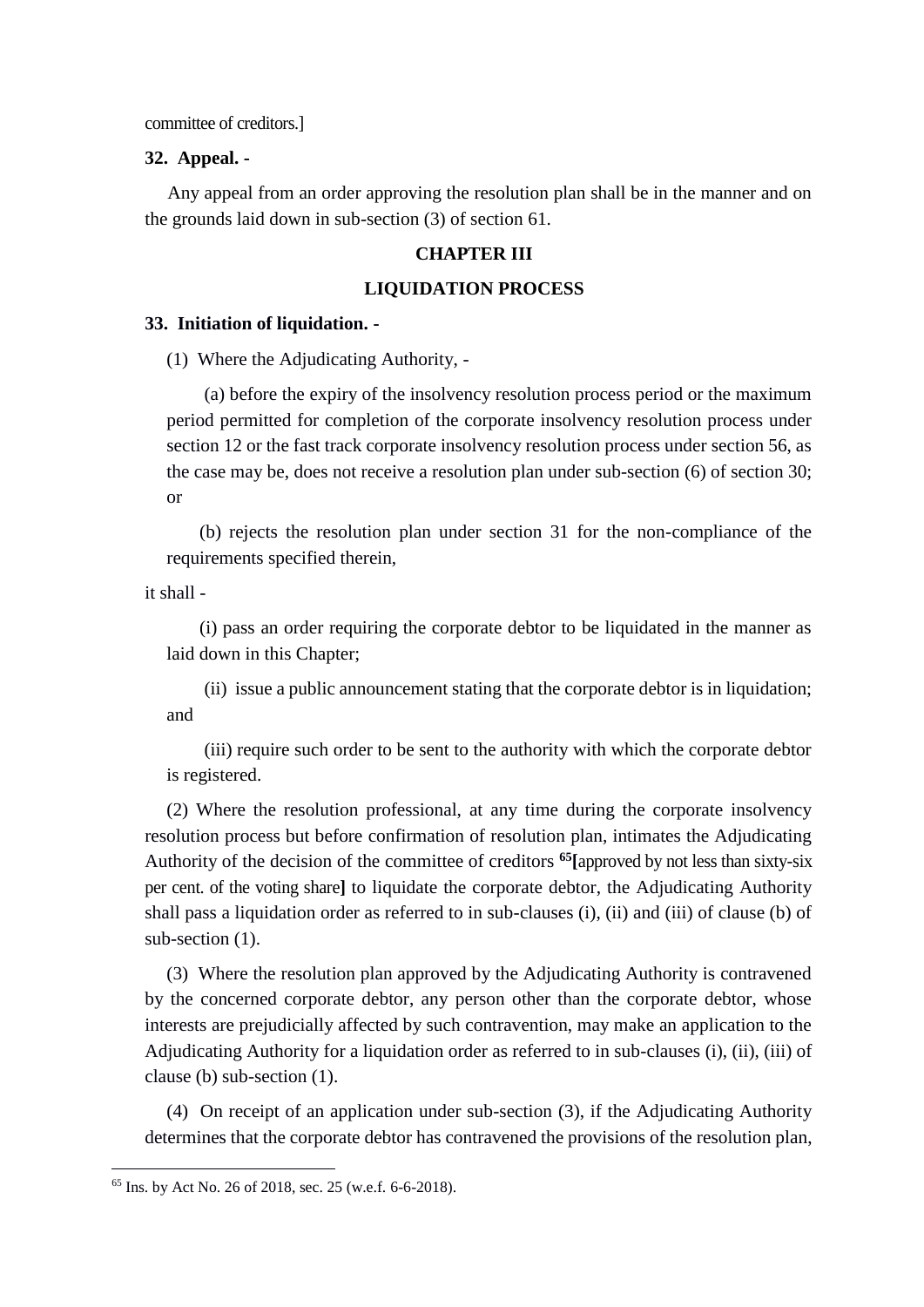it shall pass a liquidation order as referred to in sub-clauses (i), (ii) and (iii) of clause (b) of sub-section (1).

(5) Subject to section 52, when a liquidation order has been passed, no suit or other legal proceeding shall be instituted by or against the corporate debtor:

Provided that a suit or other legal proceeding may be instituted by the liquidator, on behalf of the corporate debtor, with the prior approval of the Adjudicating Authority,

(6) the provisions of sub-section (5) shall not apply to legal proceedings in relation to such transactions as may be notified by the Central Government in consultation with any financial sector regulator.

(7) The order for liquidation under this section shall be deemed to be a notice of discharge to the officers, employees and workmen of the corporate debtor, except when the business of the corporate debtor is continued during the liquidation process by the liquidator.

## **34. Appointment of liquidator and fee to be paid. -**

(1) Where the Adjudicating Authority passes an order for liquidation of the corporate debtor under section 33, the resolution professional appointed for the corporate insolvency resolution process under **<sup>66</sup>[**Chapter II shall, subject to submission of a written consent by the resolution professional to the Adjudicatory Authority in specified form,**]** shall act as the liquidator for the purposes of liquidation unless replaced by the Adjudicating Authority under subsection  $(4)$ .

(2) On the appointment of a liquidator under this section, all powers of the board of directors, key managerial personnel and the partners of the corporate debtor, as the case may be, shall cease to have effect and shall be vested in the liquidator.

(3) The personnel of the corporate debtor shall extend all assistance and cooperation to the liquidator as may be required by him in managing the affairs of the corporate debtor and provisions of section 19 shall apply in relation to voluntary liquidation process as they apply in relation to liquidation process with the substitution of references to the liquidator for references to the interim resolution professional.

(4) The Adjudicating Authority shall by order replace the resolution professional, if–

(a) the resolution plan submitted by the resolution professional under section 30 was rejected for failure to meet the requirements mentioned in sub-section (2) of section 30; or

(b) the Board recommends the replacement of a resolution professional to the Adjudicating Authority for reasons to be recorded **<sup>67</sup>[**in writing; or**]**

**<sup>68</sup>[**(c) the resolution professional fails to submit written consent under sub-section (1).]

<u>.</u>

<sup>&</sup>lt;sup>66</sup> Subs. by Act No. 26 of 2018, sec 26(a), for the words and figures "Chapter II shall" (w.e.f. 6-6-2018).

 $67$  Sub by Act No. 26 of 2018, sec 26(b), for the words "in writing" (w.e.f. 6-6-2018).

<sup>&</sup>lt;sup>68</sup> Ins. by Act No 26 of 2018, sec 26(b) (w.e.f. 6-6-2018).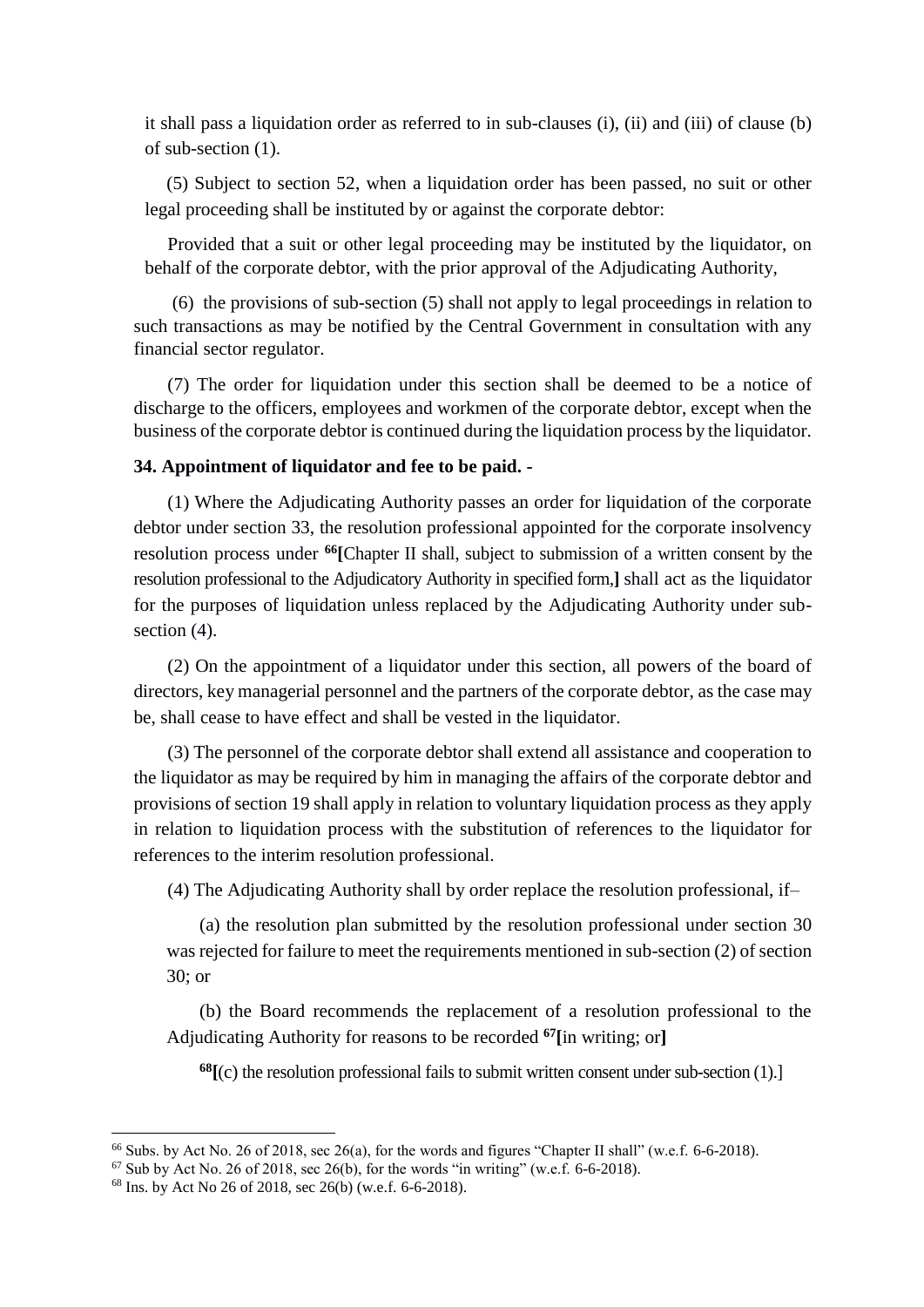(5) For the purposes of **<sup>69</sup>[**clause (a) and clause (c)**]** of sub-section (4), the Adjudicating Authority may direct the Board to propose name of another insolvency professional to be appointed as a liquidator.

(6) The Board shall propose the name of another insolvency professional **<sup>70</sup>[**along with written consent from the insolvency professional in the specified form**]** within ten days of the direction issued by the Adjudicating Authority under sub-section (5).

(7) The Adjudicating Authority shall, on receipt of the proposal of the Board for the appointment of an insolvency professional as liquidator, by an order appoint such insolvency professional as the liquidator.

(8) An insolvency professional proposed to be appointed as a liquidator shall charge such fee for the conduct of the liquidation proceedings and in such proportion to the value of the liquidation estate assets, as may be specified by the Board.

(9) The fees for the conduct of the liquidation proceedings under sub-section (8) shall be paid to the liquidator from the proceeds of the liquidation estate under section 53.

## **35. Powers and duties of liquidator. -**

(1) Subject to the directions of the Adjudicating Authority, the liquidator shall have the following powers and duties, namely: -

(a) to verify claims of all the creditors;

(b) to take into his custody or control all the assets, property, effects and actionable claims of the corporate debtor;

(c) to evaluate the assets and property of the corporate debtor in the manner as may be specified by the Board and prepare a report;

(d) to take such measures to protect and preserve the assets and properties of the corporate debtor as he considers necessary;

(e) to carry on the business of the corporate debtor for its beneficial liquidation as he considers necessary;

(f) subject to section 52, to sell the immovable and movable property and actionable claims of the corporate debtor in liquidation by public auction or private contract, with power to transfer such property to any person or body corporate, or to sell the same in parcels in such manner as may be specified:

**<sup>71</sup>[**Provided that the liquidator shall not sell the immovable and movable property or actionable claims of the corporate debtor in liquidation to any person who is not eligible to be a resolution applicant.]

(g) to draw, accept, make and endorse any negotiable instruments including bill of

<u>.</u>

 $^{69}$  Subs. by Act No 26 of 2018, sec 26 (c), for the words and brackets "clause (a)" (w.e.f. 6-6-2018).

<sup>70</sup> Ins. by Act No.26 of 2018, sec 26 (d), (w.e.f. 6-6-2018)

<sup>71</sup> Ins. by Act 8 of 2018, sec. 7 (w.r.e.f. 23-11-2017).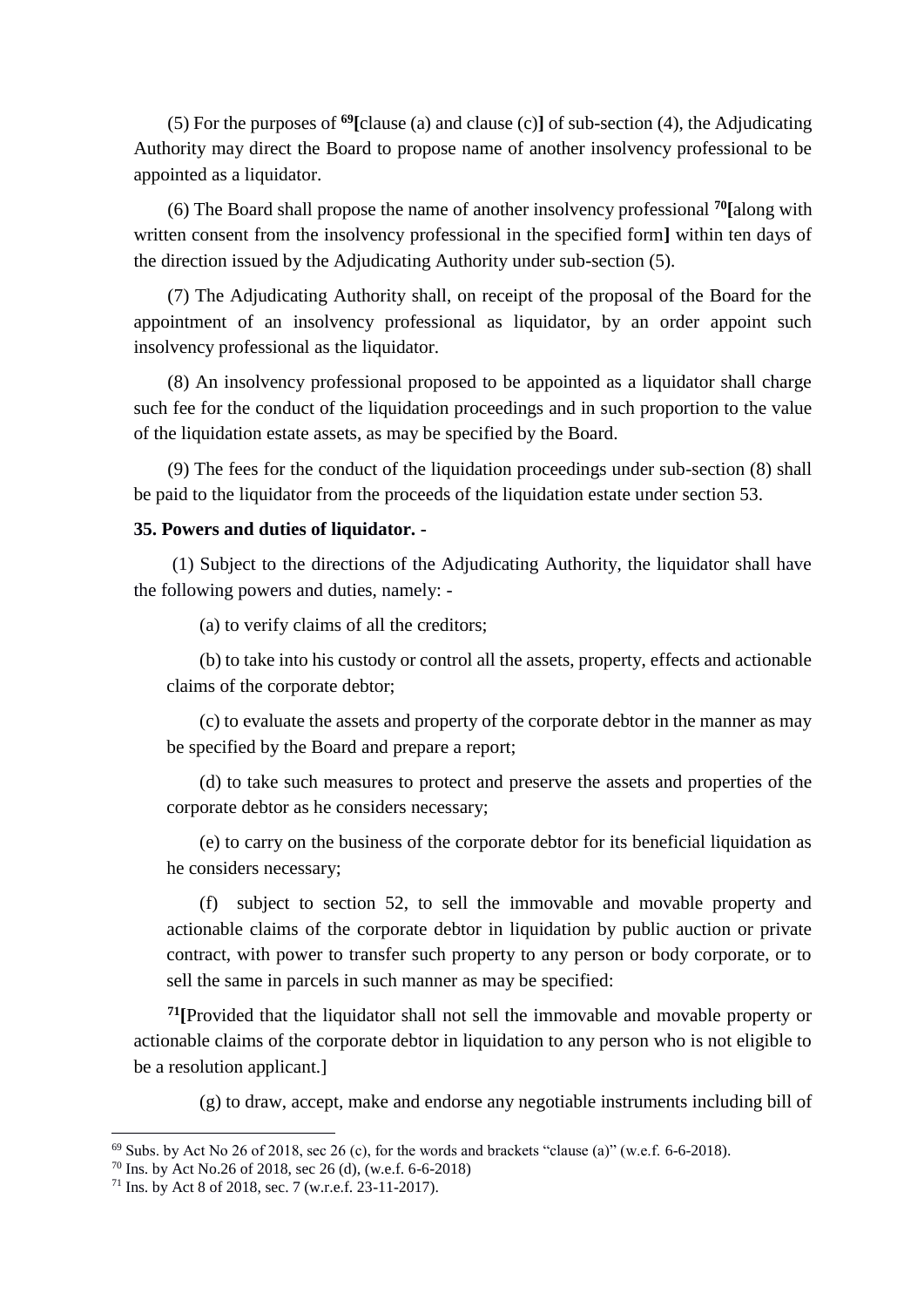exchange, hundi or promissory note in the name and on behalf of the corporate debtor, with the same effect with respect to the liability as if such instruments were drawn, accepted, made or endorsed by or on behalf of the corporate debtor in the ordinary course of its business;

(h) to take out, in his official name, letter of administration to any deceased contributory and to do in his official name any other act necessary for obtaining payment of any money due and payable from a contributory or his estate which cannot be ordinarily done in the name of the corporate debtor, and in all such cases, the money due and payable shall, for the purpose of enabling the liquidator to take out the letter of administration or recover the money, be deemed to be due to the liquidator himself;

(i) to obtain any professional assistance from any person or appoint any professional, in discharge of his duties, obligations and responsibilities;

(j) to invite and settle claims of creditors and claimants and distribute proceeds in accordance with the provisions of this Code;

(k) to institute or defend any suit, prosecution or other legal proceedings, civil or criminal, in the name of on behalf of the corporate debtor;

(l) to investigate the financial affairs of the corporate debtor to determine undervalued or preferential transactions;

(m) to take all such actions, steps, or to sign, execute and verify any paper, deed, receipt document, application, petition, affidavit, bond or instrument and for such purpose to use the common seal, if any, as may be necessary for liquidation, distribution of assets and in discharge of his duties and obligations and functions as liquidator;

(n) to apply to the Adjudicating Authority for such orders or directions as may be necessary for the liquidation of the corporate debtor and to report the progress of the liquidation process in a manner as may be specified by the Board; and

(o) to perform such other functions as may be specified by the Board.

(2) The liquidator shall have the power to consult any of the stakeholders entitled to a distribution of proceeds under section 53:

Provided that any such consultation shall not be binding on the liquidator:

Provided further that the records of any such consultation shall be made available to all other stakeholders not so consulted, in a manner specified by the Board.

## **36. Liquidation estate. -**

(1) For the purposes of liquidation, the liquidator shall form an estate of the assets mentioned in sub-section (3), which will be called the liquidation estate in relation to the corporate debtor.

(2) The liquidator shall hold the liquidation estate as a fiduciary for the benefit of all the creditors.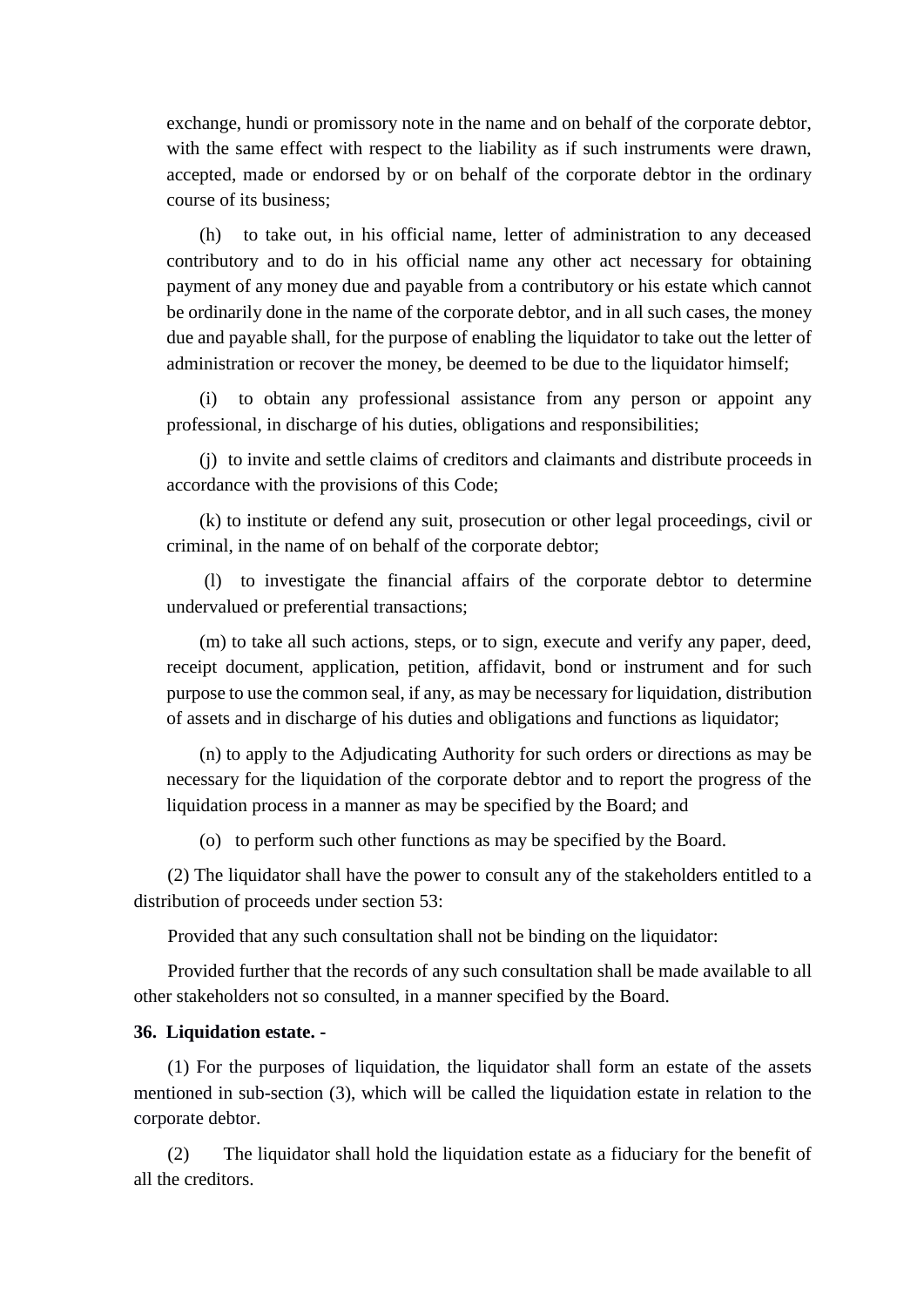(3) Subject to sub-section *(4)*, the liquidation estate shall comprise all liquidation estate assets which shall include the following: -

(a) any assets over which the corporate debtor has ownership rights, including all rights and interests therein as evidenced in the balance sheet of the corporate debtor or an information utility or records in the registry or any depository recording securities of the corporate debtor or by any other means as may be specified by the Board, including shares held in any subsidiary of the corporate debtor;

(b) assets that may or may not be in possession of the corporate debtor including but not limited to encumbered assets;

(c) tangible assets, whether movable or immovable;

(d) intangible assets including but not limited to intellectual property, securities (including shares held in a subsidiary of the corporate debtor) and financial instruments, insurance policies, contractual rights;

(e) assets subject to the determination of ownership by the court or authority;

(f) any assets or their value recovered through proceedings for avoidance of transactions in accordance with this Chapter;

(g) any asset of the corporate debtor in respect of which a secured creditor has relinquished security interest;

(h) any other property belonging to or vested in the corporate debtor at the insolvency commencement date; and

(i) all proceeds of liquidation as and when they are realised.

(4) The following shall not be included in the liquidation estate assets and shall not be used for recovery in the liquidation: -

(a) assets owned by a third party which are in possession of the corporate debtor, including -

(i) assets held in trust for any third party;

(ii) bailment contracts;

(iii) all sums due to any workmen or employee from the provident fund, the pension fund and the gratuity fund;

(iv) other contractual arrangements which do not stipulate transfer of title but only use of the assets; and

(v) such other assets as may be notified by the Central Government in consultation with any financial sector regulator;

(b) assets in security collateral held by financial services providers and are subject to netting and set-off in multi-lateral trading or clearing transactions;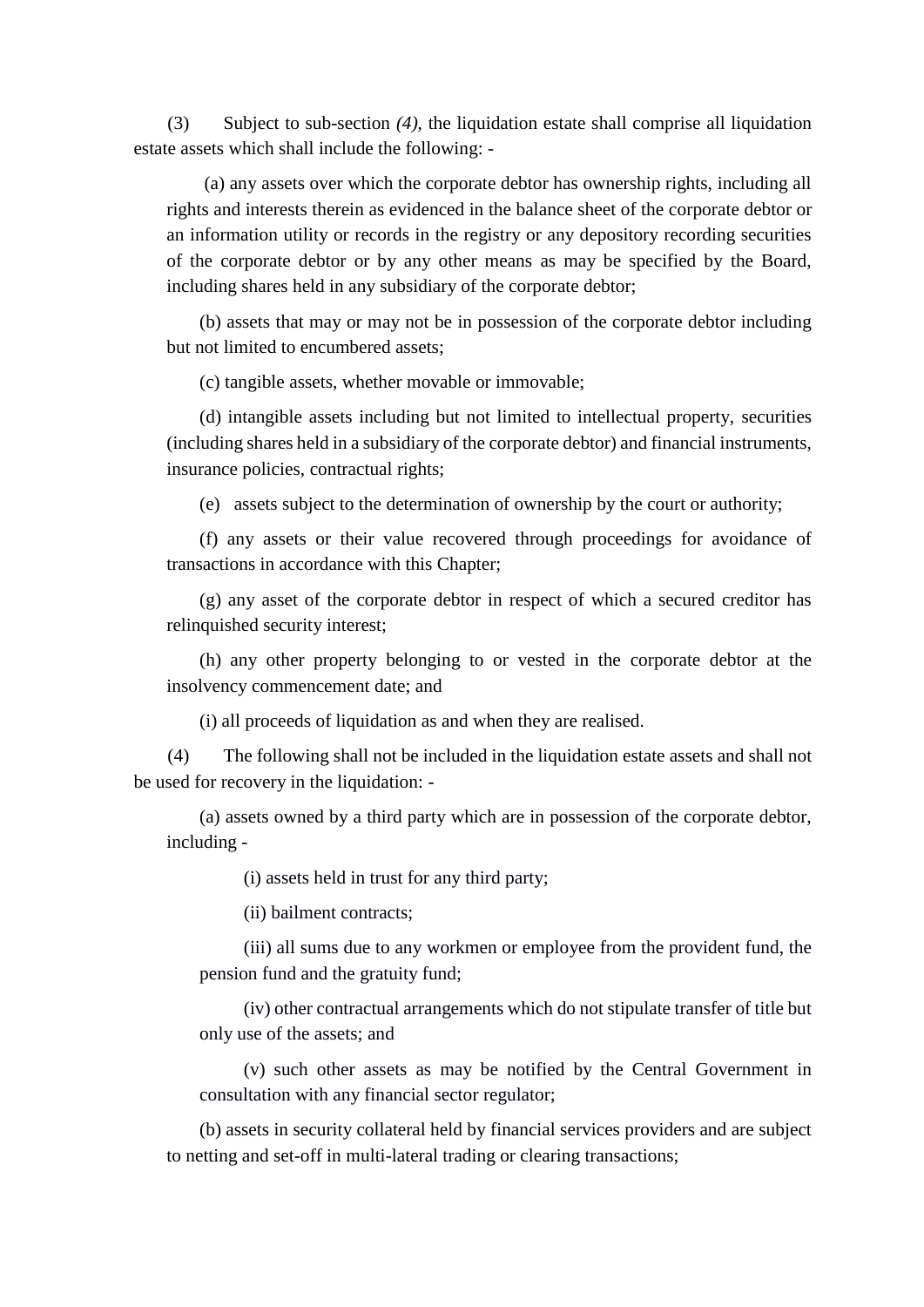(c) personal assets of any shareholder or partner of a corporate debtor as the case may be provided such assets are not held on account of avoidance transactions that may be avoided under this Chapter;

(d) assets of any Indian or foreign subsidiary of the corporate debtor; or

(e) any other assets as may be specified by the Board, including assets which could be subject to set-off on account of mutual dealings between the corporate debtor and any creditor.

## **37. Powers of liquidator to access information. -**

(1) Notwithstanding anything contained in any other law for the time being in force, the liquidator shall have the power to access any information systems for the purpose of admission and proof of claims and identification of the liquidation estate assets relating to the corporate debtor from the following sources, namely: -

(a) an information utility;

(b) credit information systems regulated under any law for the time being in force;

(c) any agency of the Central, State or Local Government including any registration authorities;

(d) information systems for financial and non-financial liabilities regulated under any law for the time being in force;

(e) information systems for securities and assets posted as security interest regulated under any law for the time being in force;

(f) any database maintained by the Board; and

(g) any other source as may be specified by the Board.

(2) The creditors may require the liquidator to provide them any financial information relating to the corporate debtor in such manner as may be specified.

(3) The liquidator shall provide information referred to in sub-section (2) to such creditors who have requested for such information within a period of seven days from the date of such request or provide reasons for not providing such information.

# **38. Consolidation of claims. -**

(1) The liquidator shall receive or collect the claims of creditors within a period of thirty days from the date of the commencement of the liquidation process.

(2) A financial creditor may submit a claim to the liquidator by providing a record of such claim with an information utility:

 *Provided* that where the information relating to the claim is not recorded in the information utility, the financial creditor may submit the claim in the same manner provided for the submission of claims for the operational creditor under sub-section (3).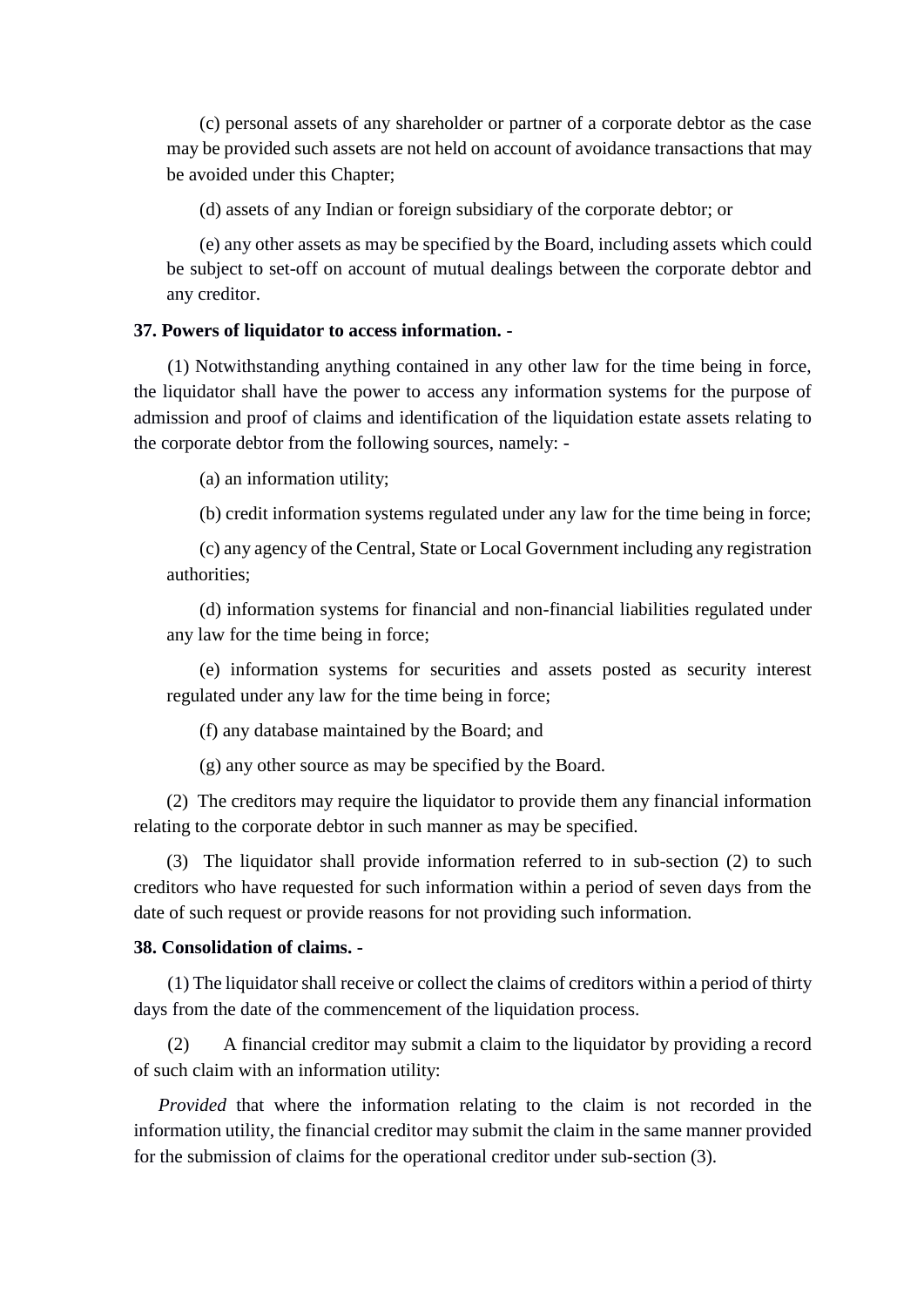(3) An operational creditor may submit a claim to the liquidator in such form and in such manner and along with such supporting documents required to prove the claim as may be specified by the Board.

(4) A creditor who is partly a financial creditor and partly an operational creditor shall submit claims to the liquidator to the extent of his financial debt in the manner as provided in sub-section (2) and to the extent of his operational debt under sub-section (3).

(5) A creditor may withdraw or vary his claim under this section within fourteen days of its submission.

## **39.Verification of claims.-**

(1) The liquidator shall verify the claims submitted under section 38 within such time as specified by the Board.

(2) The liquidator may require any creditor or the corporate debtor or any other person to produce any other document or evidence which he thinks necessary for the purpose of verifying the whole or any part of the claim.

## **40. Admission or rejection of claims. -**

(1) The liquidator may, after verification of claims under section 39, either admit or reject the claim, in whole or in part, as the case may be:

Provided that where the liquidator rejects a claim, he shall record in writing the reasons for such rejection.

(2) The liquidator shall communicate his decision of admission or rejection of claims to the creditor and corporate debtor within seven days of such admission or rejection of claims.

# **41. Determination of valuation of claims. -**

The liquidator shall determine the value of claims admitted under section 40 in such manner as may be specified by the Board.

#### **42. Appeal against the decision of liquidator. -**

A creditor may appeal to the Adjudicating Authority against the decision of the liquidator **<sup>72</sup>[a**ccepting or**]** rejecting the claims within fourteen days of the receipt of such decision.

## **43. Preferential transactions and relevant time. -**

(1) Where the liquidator or the resolution professional, as the case may be, is of the opinion that the corporate debtor has at a relevant time given a preference in such transactions and in such manner as laid down in sub-section (2) to any persons as referred to in sub-section (4), he shall apply to the Adjudicating Authority for avoidance of

<sup>72</sup> Ins. by Act No.26 of 2018, sec. 27 (w.e.f. 6-6-2018).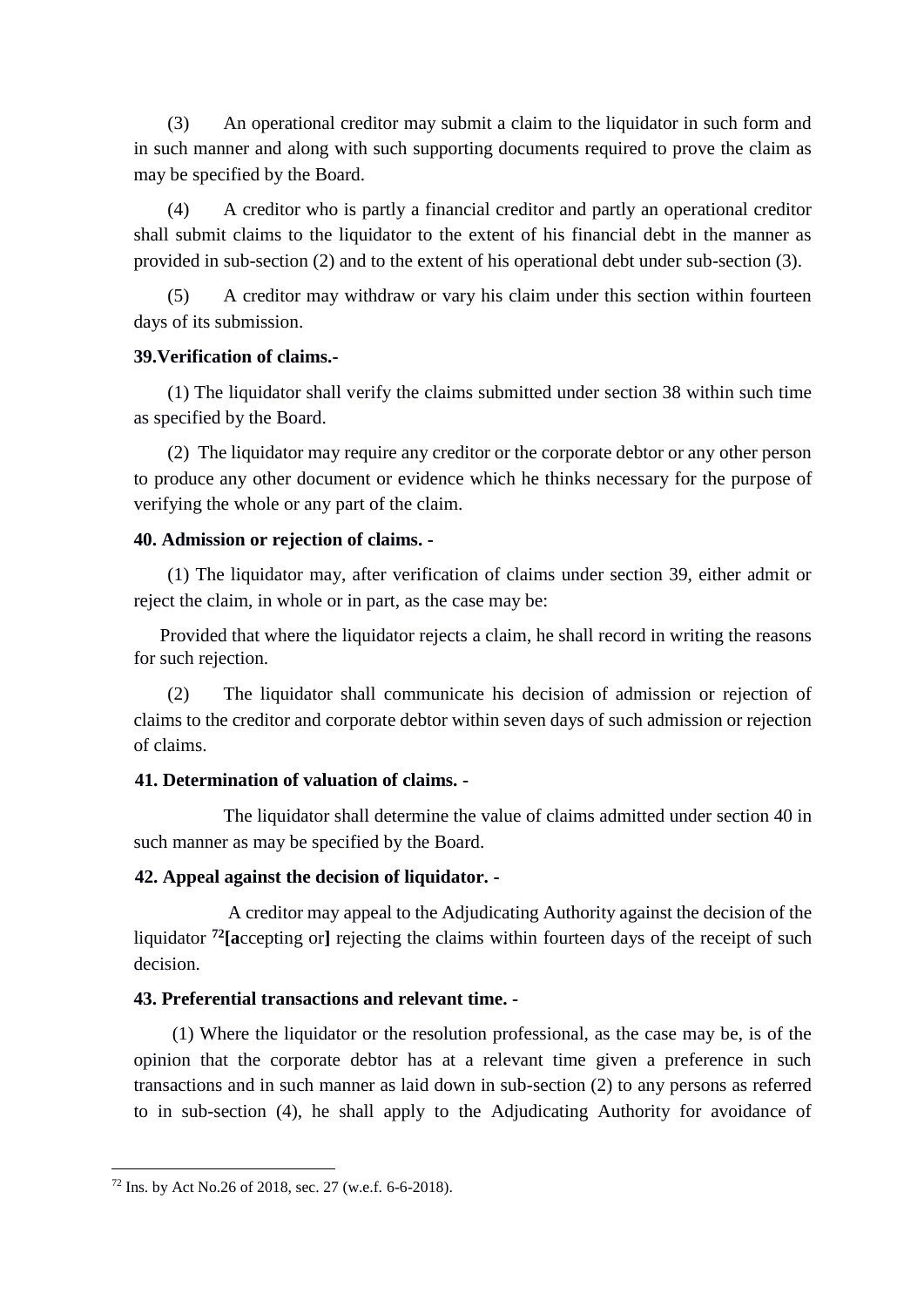preferential transactions and for, one or more of the orders referred to in section 44.

(2) A corporate debtor shall be deemed to have given a preference, if–

(a) there is a transfer of property or an interest thereof of the corporate debtor for the benefit of a creditor or a surety or a guarantor for or on account of an antecedent financial debt or operational debt or other liabilities owed by the corporate debtor; and

(b) the transfer under clause (a) has the effect of putting such creditor or a surety or a guarantor in a beneficial position than it would have been in the event of a distribution of assets being made in accordance with section 53.

(3) For the purposes of sub-section (2), a preference shall not include the following transfers–

(a) transfer made in the ordinary course of the business or financial affairs of the corporate debtor or the transferee;

(b) any transfer creating a security interest in property acquired by the corporate debtor to the extent that –

(i) such security interest secures new value and was given at the time of or after the signing of a security agreement that contains a description of such property as security interest, and was used by corporate debtor to acquire such property; and

(ii) such transfer was registered with an information utility on or before thirty days after the corporate debtor receives possession of such property:

Provided that any transfer made in pursuance of the order of a court shall not, preclude such transfer to be deemed as giving of preference by the corporate debtor.

*Explanation.* – For the purpose of sub-section (3) of this section, "new value" means money or its worth in goods, services, or new credit, or release by the transferee of property previously transferred to such transferee in a transaction that is neither void nor voidable by the liquidator or the resolution professional under this Code, including proceeds of such property, but does not include a financial debt or operational debt substituted for existing financial debt or operational debt.

(4) A preference shall be deemed to be given at a relevant time, if –

(a) It is given to a related party (other than by reason only of being an employee), during the period of two years preceding the insolvency commencement date; or

(b) a preference is given to a person other than a related party during the period of one year preceding the insolvency commencement date.

### **44. Orders in case of preferential transactions. -**

(1) The Adjudicating Authority, may, on an application made by the resolution professional or liquidator under sub-section (1) of section 43, by an order:

(a) require any property transferred in connection with the giving of the preference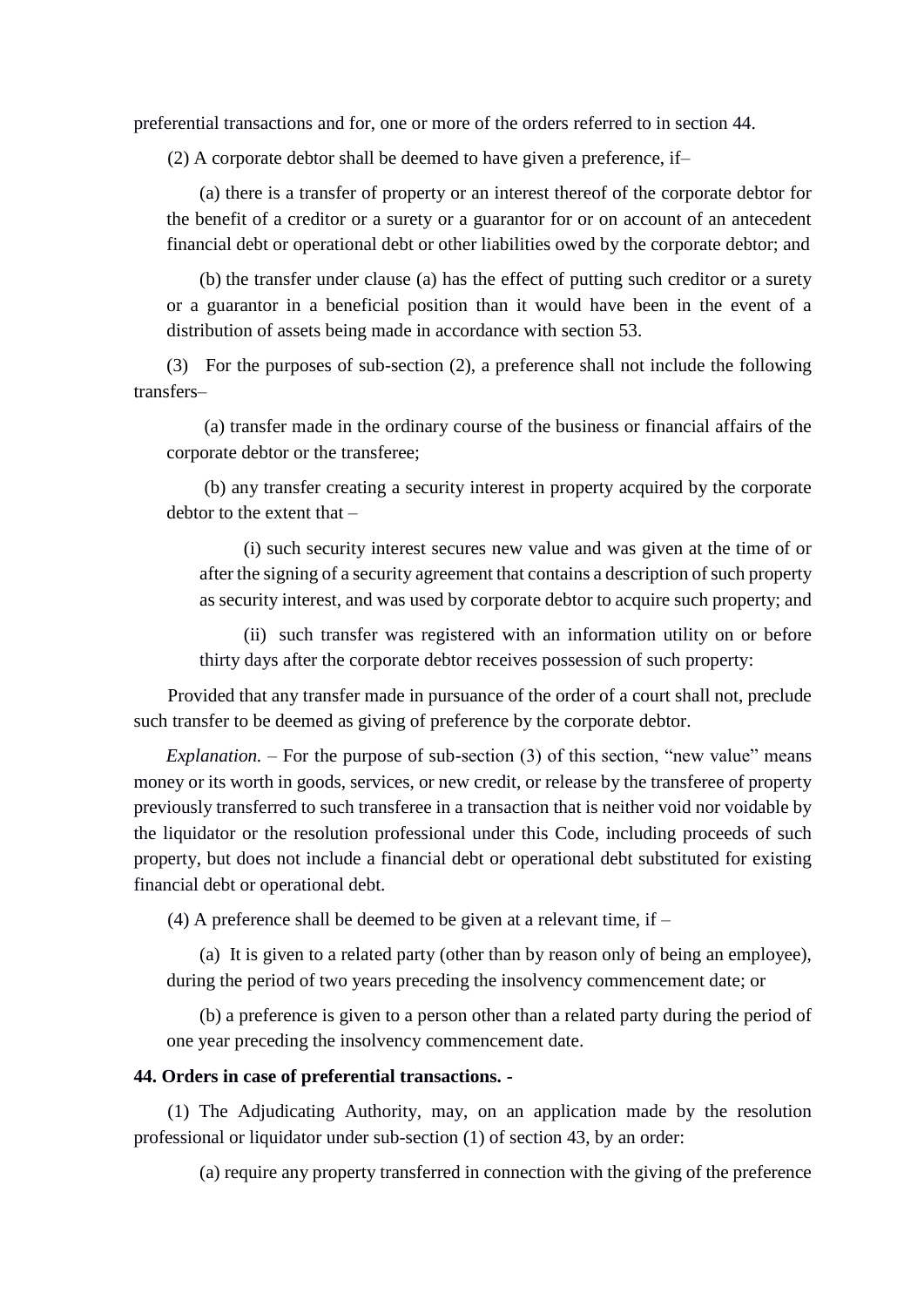to be vested in the corporate debtor;

(b) require any property to be so vested if it represents the application either of the proceeds of sale of property so transferred or of money so transferred;

(c) release or discharge (in whole or in part) of any security interest created by the corporate debtor;

(d) require any person to pay such sums in respect of benefits received by him from the corporate debtor, such sums to the liquidator or the resolution professional, as the Adjudicating Authority may direct;

(e) direct any guarantor, whose financial debts or operational debts owed to any person were released or discharged (in whole or in part) by the giving of the preference, to be under such new or revived financial debts or operational debts to that person as the Adjudicating Authority deems appropriate;

(f) direct for providing security or charge on any property for the discharge of any financial debt or operational debt under the order, and such security or charge to have the same priority as a security or charge released or discharged wholly or in part by the giving of the preference; and

(g) direct for providing the extent to which any person whose property is so vested in the corporate debtor, or on whom financial debts or operational debts are imposed by the order, are to be proved in the liquidation or the corporate insolvency resolution process for financial debts or operational debts which arose from, or were released or discharged wholly or in part by the giving of the preference:

Provided that an order under this section shall not -

(a) affect any interest in property which was acquired from a person other than the corporate debtor or any interest derived from such interest and was acquired in good faith and for value;

(b) require a person, who received a benefit from the preferential transaction in good faith and for value to pay a sum to the liquidator or the resolution professional.

*Explanation-I:* For the purpose of this section, it is clarified that where a person, who has acquired an interest in property from another person other than the corporate debtor, or who has received a benefit from the preference or such another person to whom the corporate debtor gave the preference, -

(a) had sufficient information of the initiation or commencement of insolvency resolution process of the corporate debtor;

(b) is a related party,

it shall be presumed that the interest was acquired, or the benefit was received otherwise than in good faith unless the contrary is shown.

*Explanation-II. –* A person shall be deemed to have sufficient information or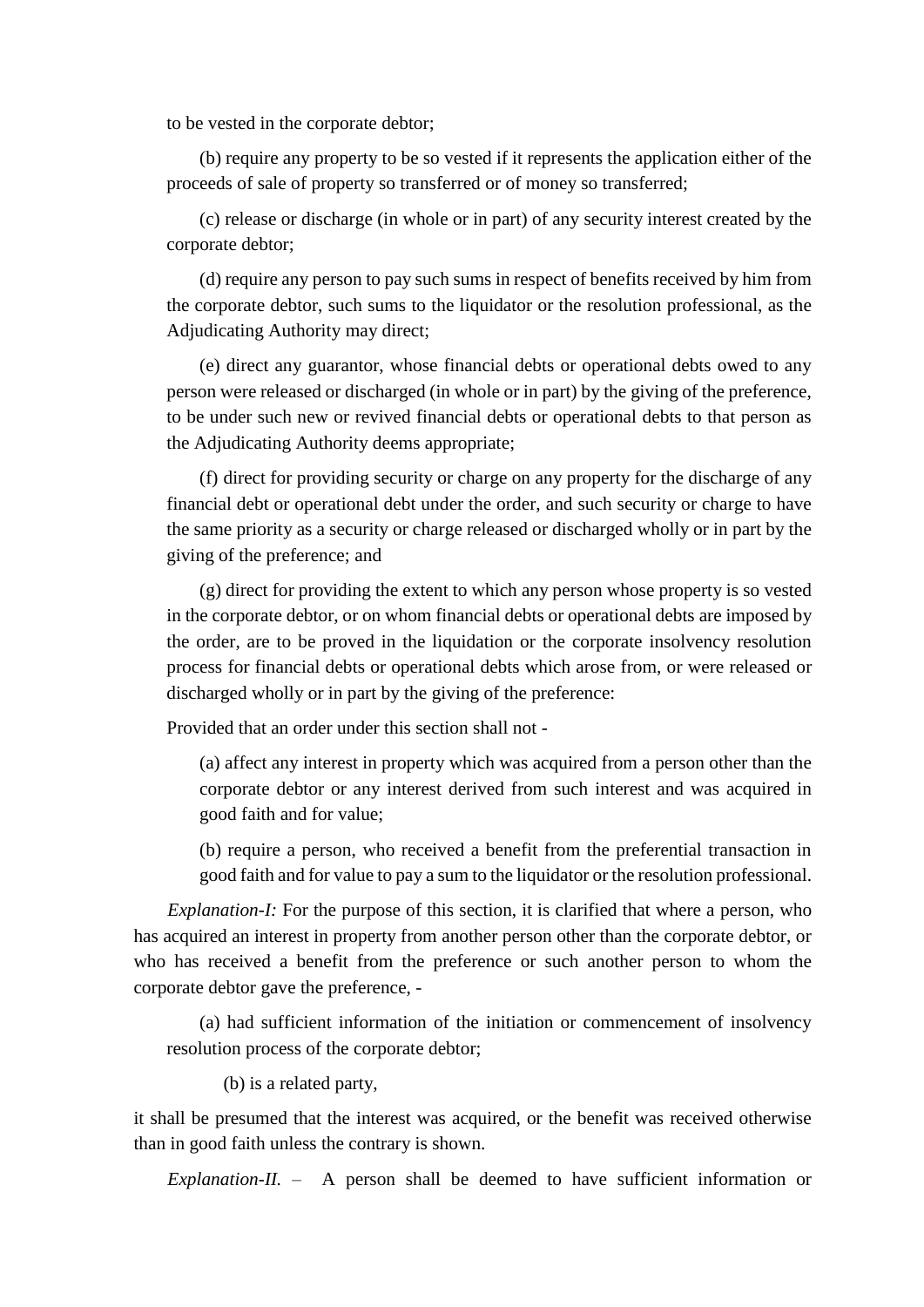opportunity to avail such information if a public announcement regarding the corporate insolvency resolution process has been made under section 13.

# **45. Avoidance of undervalued transactions. -**

(1) If the liquidator or the resolution professional, as the case may be, on an examination of the transactions of the corporate debtor referred to in sub-section (2) **<sup>73</sup>[\***\*\*] determines that certain transactions were made during the relevant period under section 46, which were undervalued, he shall make an application to the Adjudicating Authority to declare such transactions as void and reverse the effect of such transaction in accordance with this Chapter.

(2) A transaction shall be considered undervalued where the corporate debtor–

(a) makes a gift to a person; or

(b) enters into a transaction with a person which involves the transfer of one or more assets by the corporate debtor for a consideration the value of which is significantly less than the value of the consideration provided by the corporate debtor,

and such transaction has not taken place in the ordinary course of business of the corporate debtor.

#### **46. Relevant period for avoidable transactions. -**

1

(1) In an application for avoiding a transaction at undervalue, the liquidator or the resolution professional, as the case may be, shall demonstrate that –

(i) such transaction was made with any person within the period of one year preceding the insolvency commencement date; or

(ii) such transaction was made with a related party within the period of two years preceding the insolvency commencement date.

(2) The Adjudicating Authority may require an independent expert to assess evidence relating to the value of the transactions mentioned in this section.

#### **47. Application by creditor in cases of undervalued transactions. -**

(1) Where an undervalued transaction has taken place and the liquidator or the resolution professional as the case may be, has not reported it to the Adjudicating Authority, a creditor, member or a partner of a corporate debtor, as the case may be, may make an application to the Adjudicating Authority to declare such transactions void and reverse their effect in accordance with this Chapter.

 (2) Where, the Adjudicating Authority, after examination of the application made under sub-section (1), is satisfied that -

<sup>73</sup> Omitted by Act No. 26 of 2018, sec. 28 (w.e.f. 6-6-2018). Before omission, it stood as "of section 43".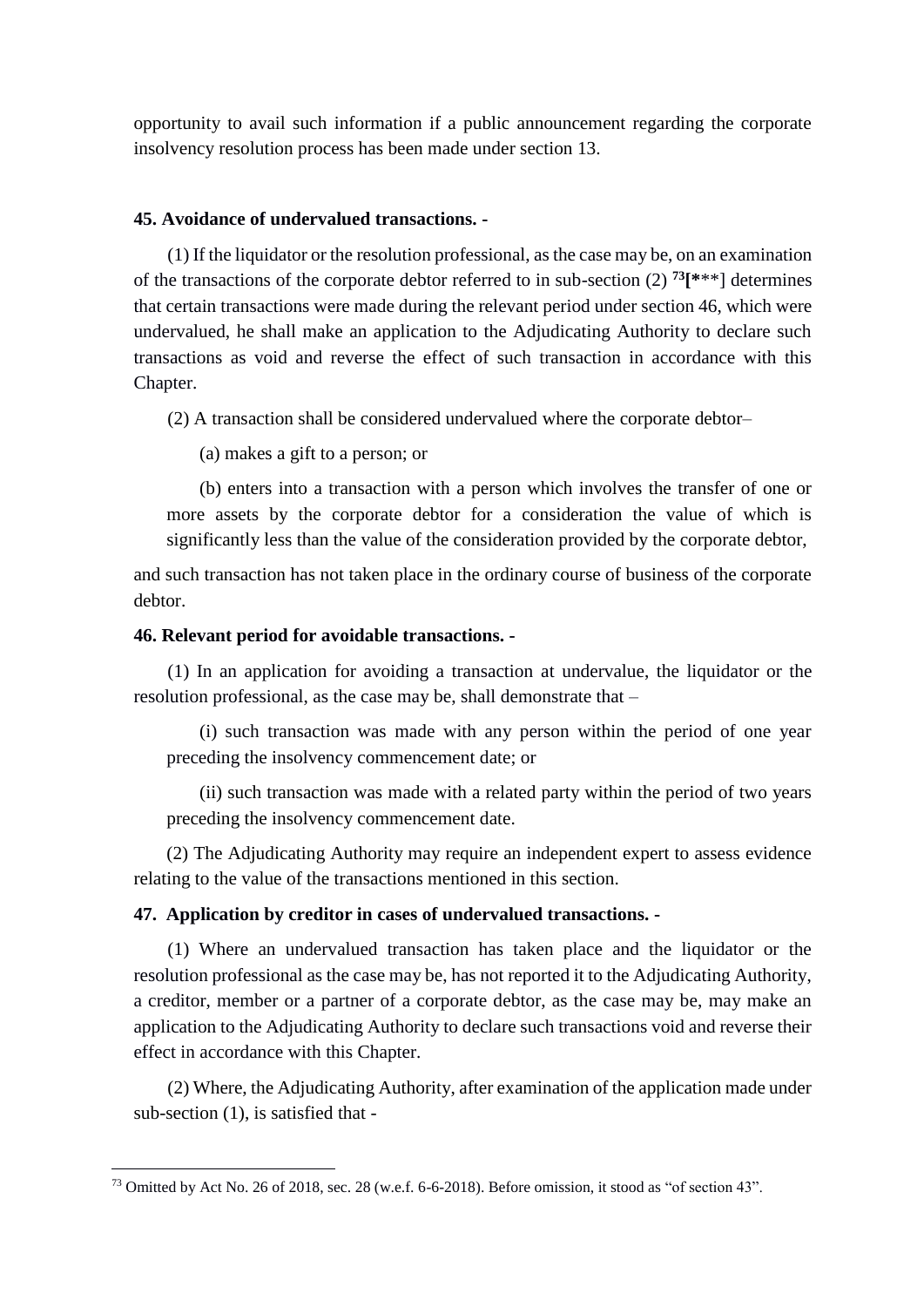(a) undervalued transactions had occurred; and

(b) liquidator or the resolution professional, as the case may be, after having sufficient information or opportunity to avail information of such transactions did not report such transaction to the Adjudicating Authority,

it shall pass an order-

(a) restoring the position as it existed before such transactions and reversing the effects thereof in the manner as laid down in section 45 and section 48;

(b) requiring the Board to initiate disciplinary proceedings against the liquidator or the resolution professional as the case may be.

# **48. Order in cases of undervalued transactions. -**

(1) The order of the Adjudicating Authority under sub-section (1) of section 45 may provide for the following: -

(a) require any property transferred as part of the transaction, to be vested in the corporate debtor;

(b) release or discharge (in whole or in part) any security interest granted by the corporate debtor;

(c) require any person to pay such sums, in respect of benefits received by such person, to the liquidator or the resolution professional as the case may be, as the Adjudicating Authority may direct; or

(d) require the payment of such consideration for the transaction as may be determined by an independent expert.

#### **49. Transactions defrauding creditors. -**

(1) Where the corporate debtor has entered into an undervalued transaction as referred to in sub-section (2) of section 45 and the Adjudicating Authority is satisfied that such transaction was deliberately entered into by such corporate debtor -

(a) for keeping assets of the corporate debtor beyond the reach of any person who is entitled to make a claim against the corporate debtor; or

(b) in order to adversely affect the interests of such a person in relation to the claim, the Adjudicating Authority shall make an order-

(i) restoring the position as it existed before such transaction as if the transaction had not been entered into; and

(ii) protecting the interests of persons who are victims of such transactions:

Provided that an order under this section -

(a) shall not affect any interest in property which was acquired from a person other than the corporate debtor and was acquired in good faith, for value and without notice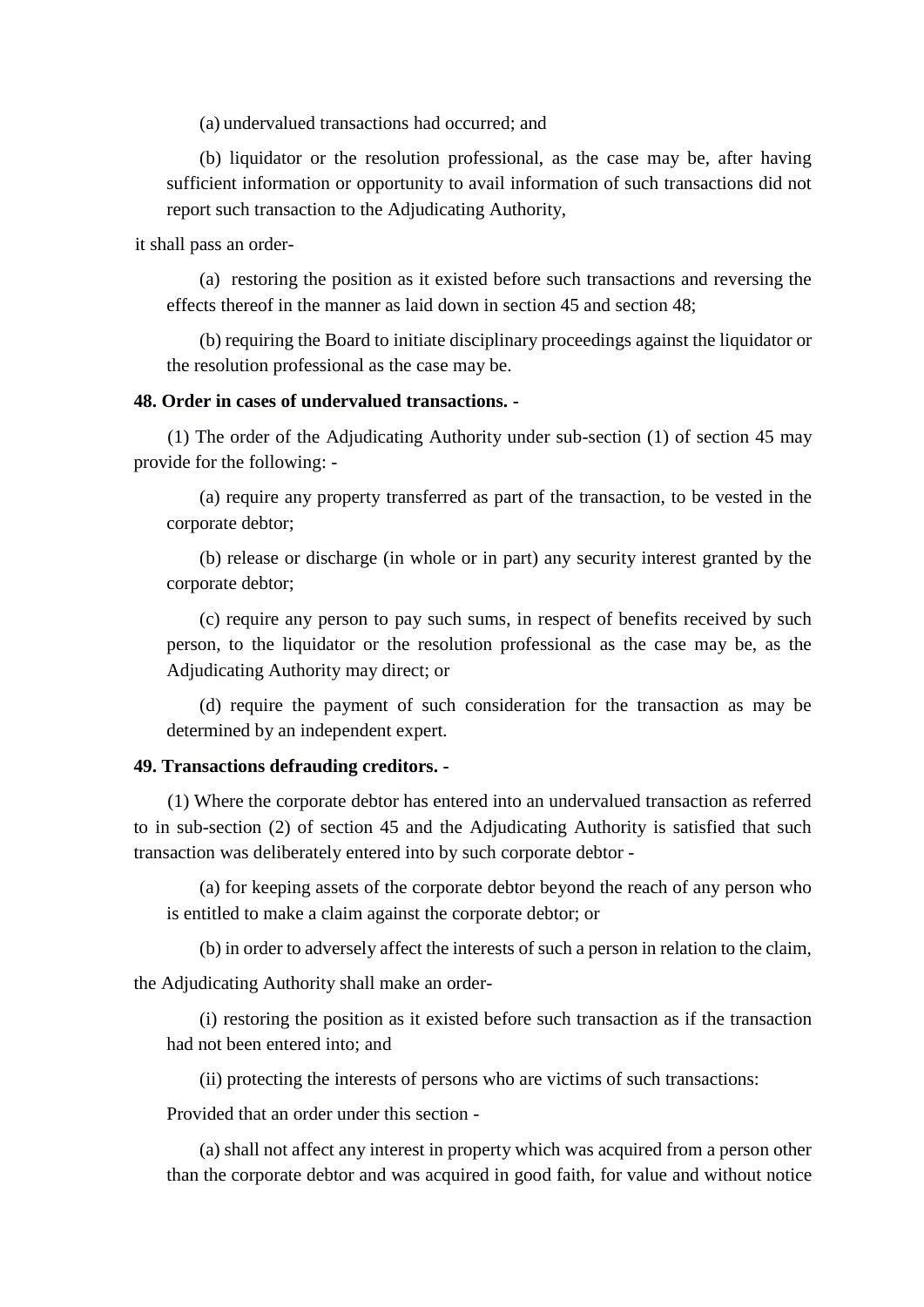of the relevant circumstances, or affect any interest deriving from such an interest, and

(b) shall not require a person who received a benefit from the transaction in good faith, for value and without notice of the relevant circumstances to pay any sum unless he was a party to the transaction.

#### **50. Extortionate credit transactions. -**

(1) Where the corporate debtor has been a party to an extortionate credit transaction involving the receipt of financial or operational debt during the period within two years preceding the insolvency commencement date, the liquidator or the resolution professional as the case may be, may make an application for avoidance of such transaction to the Adjudicating Authority if the terms of such transaction required exorbitant payments to be made by the corporate debtor.

(2) The Board may specify the circumstances in which a transactions which shall be covered under sub-section (1).

*Explanation.* - For the purpose of this section, it is clarified that any debt extended by any person providing financial services which is in compliance with any law for the time being in force in relation to such debt shall in no event be considered as an extortionate credit transaction.

## **51. Orders of Adjudicating Authority in respect of extortionate credit transactions. -**

Where the Adjudicating Authority after examining the application made under subsection (1) of section 50 is satisfied that the terms of a credit transaction required exorbitant payments to be made by the corporate debtor, it shall, by an order –

(a) restore the position as it existed prior to such transaction;

(b) set aside the whole or part of the debt created on account of the extortionate credit transaction;

(c) modify the terms of the transaction;

(d) require any person who is, or was, a party to the transaction to repay any amount received by such person; or

(e) require any security interest that was created as part of the extortionate credit transaction to be relinquished in favour of the liquidator or the resolution professional, as the case may be.

# **52. Secured creditor in liquidation proceedings. -**

(1) A secured creditor in the liquidation proceedings may-

(a) relinquish its security interest to the liquidation estate and receive proceeds from the sale of assets by the liquidator in the manner specified in section 53; or

(b) realise its security interest in the manner specified in this section.

(2) Where the secured creditor realises security interest under clause (b) of sub-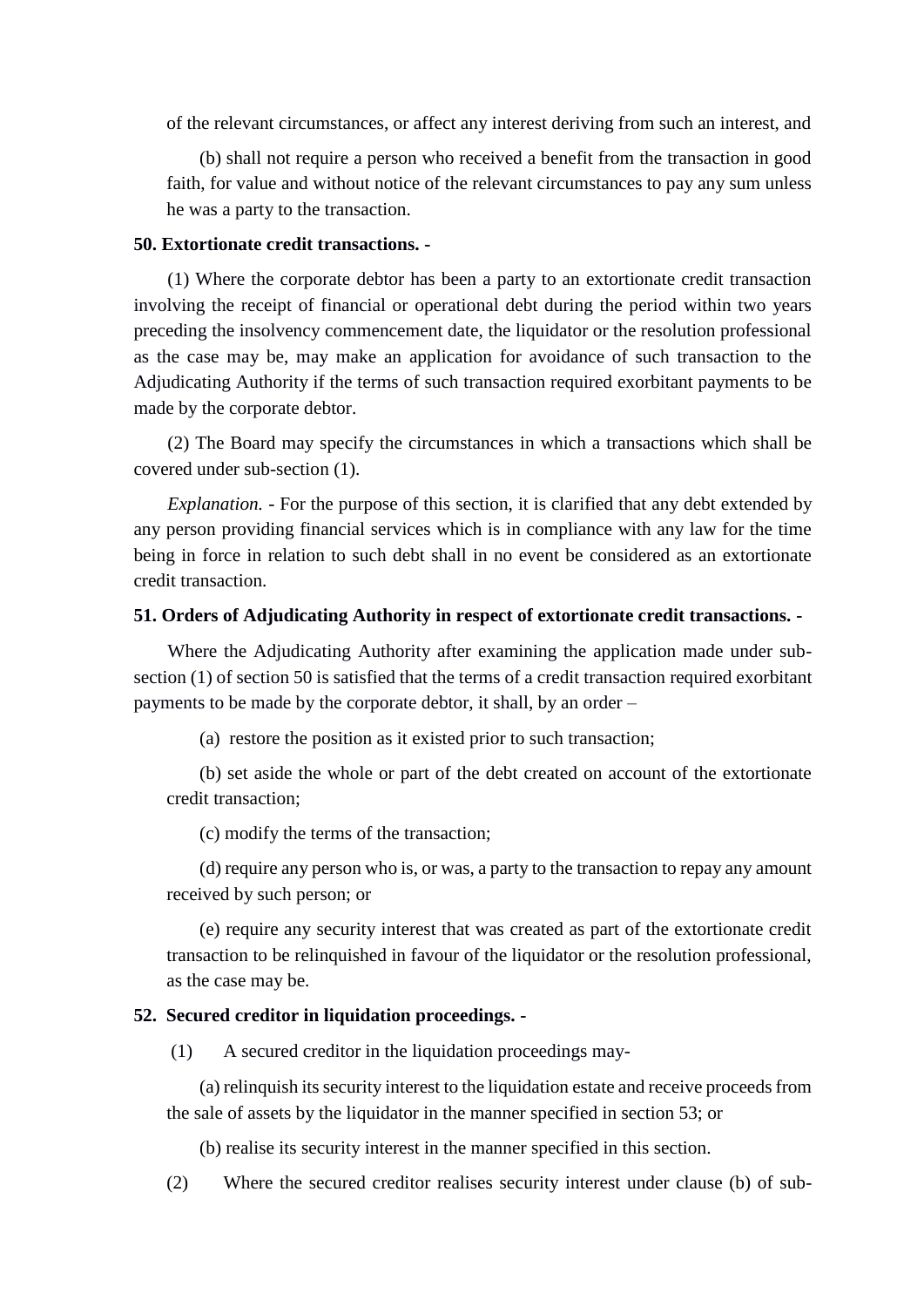section (1), he shall inform the liquidator of such security interest and identify the asset subject to such security interest to be realised.

(3) Before any security interest is realised by the secured creditor under this section, the liquidator shall verify such security interest and permit the secured creditor to realise only such security interest, the existence of which may be proved either –

(a) by the records of such security interest maintained by an information utility; or

(b) by such other means as may be specified by the Board.

(4) A secured creditor may enforce, realise, settle, compromise or deal with the secured assets in accordance with such law as applicable to the security interest being realised and to the secured creditor and apply the proceeds to recover the debts due to it.

(5) If in the course of realising a secured asset, any secured creditor faces resistance from the corporate debtor or any person connected therewith in taking possession of, selling or otherwise disposing off the security, the secured creditor may make an application to the Adjudicating Authority to facilitate the secured creditor to realise such security interest in accordance with law for the time being in force.

(6) The Adjudicating Authority, on the receipt of an application from a secured creditor under sub-section (5) may pass such order as may be necessary to permit a secured creditor to realise security interest in accordance with law for the time being in force.

(7) Where the enforcement of the security interest under sub-section (4) yields an amount by way of proceeds which is in excess of the debts due to the secured creditor, the secured creditor shall-

(a) account to the liquidator for such surplus; and

(b) tender to the liquidator any surplus funds received from the enforcement of such secured assets.

(8) The amount of insolvency resolution process costs, due from secured creditors who realise their security interests in the manner provided in this section, shall be deducted from the proceeds of any realisation by such secured creditors, and they shall transfer such amounts to the liquidator to be included in the liquidation estate.

(9) Where the proceeds of the realisation of the secured assets are not adequate to repay debts owed to the secured creditor, the unpaid debts of such secured creditor shall be paid by the liquidator in the manner specified in clause (e) of sub-section (1) of section 53.

## **53. Distribution of assets. -**

(1) Notwithstanding anything to the contrary contained in any law enacted by the Parliament or any State Legislature for the time being in force, the proceeds from the sale of the liquidation assets shall be distributed in the following order of priority and within such period as may be specified, namely: -

(a) the insolvency resolution process costs and the liquidation costs paid in full;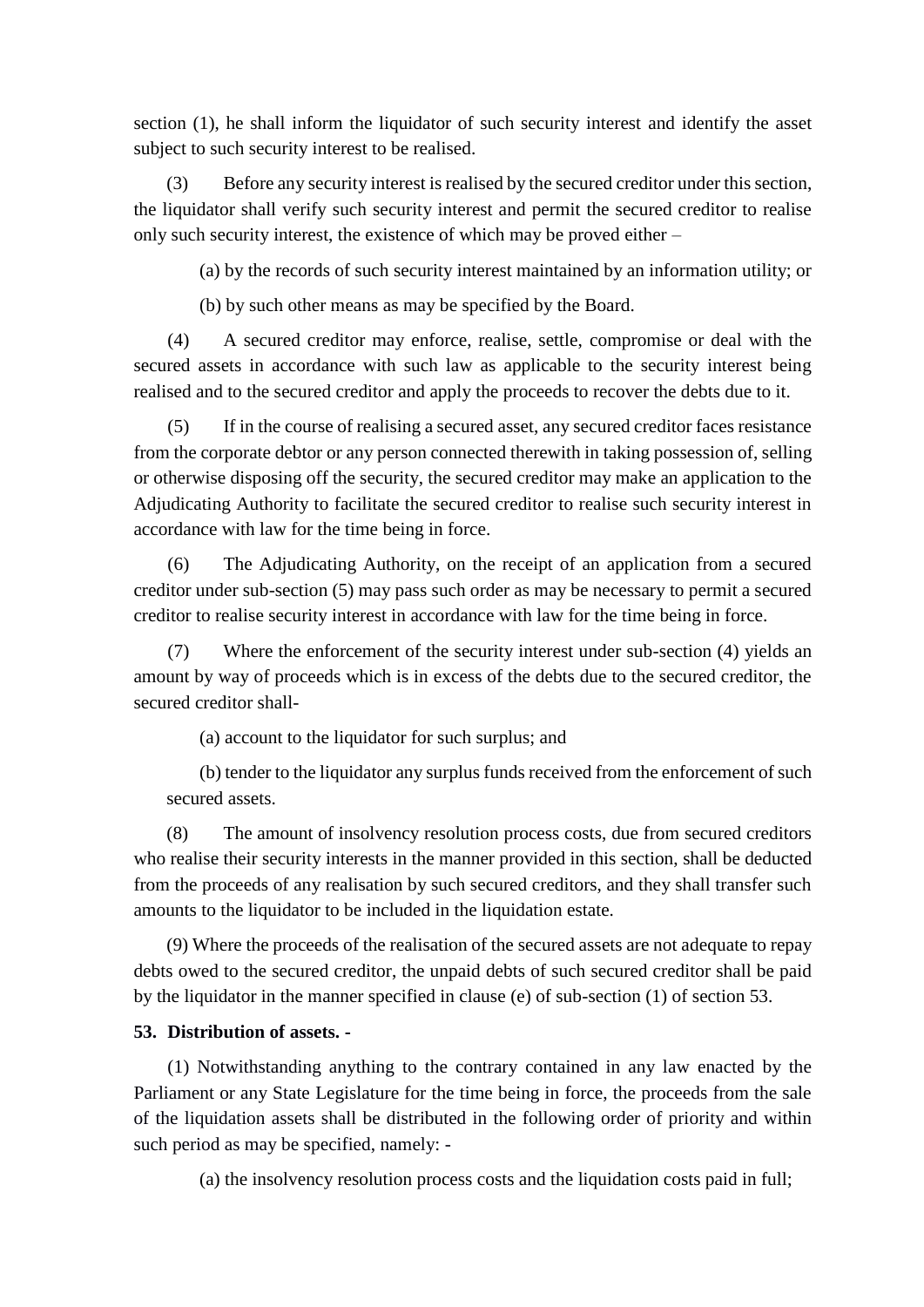(b) the following debts which shall rank equally between and among the following:

(i) workmen's dues for the period of twenty-four months preceding the liquidation commencement date; and

(ii) debts owed to a secured creditor in the event such secured creditor has relinquished security in the manner set out in section 52;

(c) wages and any unpaid dues owed to employees other than workmen for the period of twelve months preceding the liquidation commencement date;

(d) financial debts owed to unsecured creditors;

(e) the following dues shall rank equally between and among the following: -

(i) any amount due to the Central Government and the State Government including the amount to be received on account of the Consolidated Fund of India and the Consolidated Fund of a State, if any, in respect of the whole or any part of the period of two years preceding the liquidation commencement date;

(ii) debts owed to a secured creditor for any amount unpaid following the enforcement of security interest;

(f) any remaining debts and dues;

(g) preference shareholders, if any; and

(h) equity shareholders or partners, as the case may be.

(2) Any contractual arrangements between recipients under sub-section (1) with equal ranking, if disrupting the order of priority under that sub-section shall be disregarded by the liquidator.

(3) The fees payable to the liquidator shall be deducted proportionately from the proceeds payable to each class of recipients under sub-section (1), and the proceeds to the relevant recipient shall be distributed after such deduction.

*Explanation. –* For the purpose of this section-

(i) it is hereby clarified that at each stage of the distribution of proceeds in respect of a class of recipients that rank equally, each of the debts will either be paid in full, or will be paid in equal proportion within the same class of recipients, if the proceeds are insufficient to meet the debts in full; and

(ii) the term "workmen's dues" shall have the same meaning as assigned to it in section 326 of the Companies Act, 2013 (18 of 2013).

#### **54. Dissolution of corporate debtor. -**

(1) Where the assets of the corporate debtor have been completely liquidated, the liquidator shall make an application to the Adjudicating Authority for the dissolution of such corporate debtor.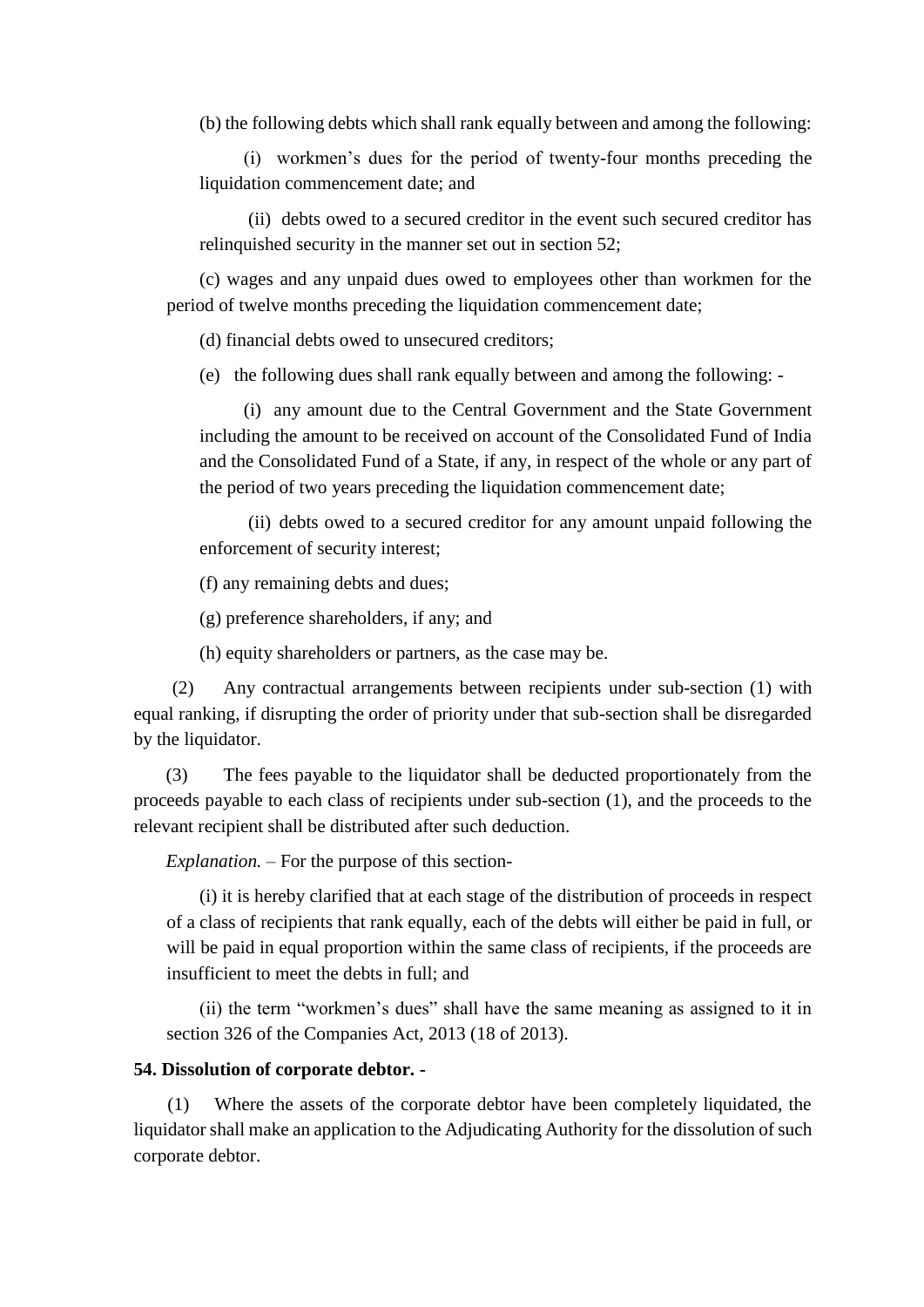(2) The Adjudicating Authority shall on application filed by the liquidator under sub-section (1) order that the corporate debtor shall be dissolved from the date of that order and the corporate debtor shall be dissolved accordingly.

(3) A copy of an order under sub-section (2) shall within seven days from the date of such order, be forwarded to the authority with which the corporate debtor is registered.

# **CHAPTER IV**

# **FAST TRACK CORPORATE INSOLVENCY RESOLUTION PROCESS**

# **55. Fast track corporation insolvency resolution process. -**

(1) A corporate insolvency resolution process carried out in accordance with this Chapter shall be called as fast track corporate insolvency resolution process.

(2) An application for fast track corporate insolvency resolution process may be made in respect of the following corporate debtors, namely: -

(a) a corporate debtor with assets and income below a level as may be notified by the Central Government; or

(b) a corporate debtor with such class of creditors or such amount of debt as may be notified by the Central Government; or

(c) such other category of corporate persons as may be notified by the Central Government.

# **56. Time period for completion of fast track corporate insolvency resolution process. -**

(1) Subject to the provisions of sub-section (3), the fast track corporate insolvency resolution process shall be completed within a period of ninety days from the insolvency commencement date.

(2) The resolution professional shall file an application to the Adjudicating Authority to extend the period of the fast track corporate insolvency resolution process beyond ninety days if instructed to do so by way of a resolution passed at a meeting of the committee of creditors and supported by a vote of seventy-five per cent. of the voting share.

(3) On receipt of an application under sub-section (2), if the Adjudicating Authority is satisfied that the subject matter of the case is such that fast track corporate insolvency resolution process cannot be completed within ninety days, it may, by order, extend the duration of such process beyond the said period ninety days by such further period, as it thinks fit, but not exceeding forty-five days:

 Provided that any extension of the fast track corporate insolvency resolution process under this section shall not be granted more than once.

# **57. Manner of initiating fast track corporate insolvency resolution process. -**

An application for fast track corporate insolvency resolution process may be filed by a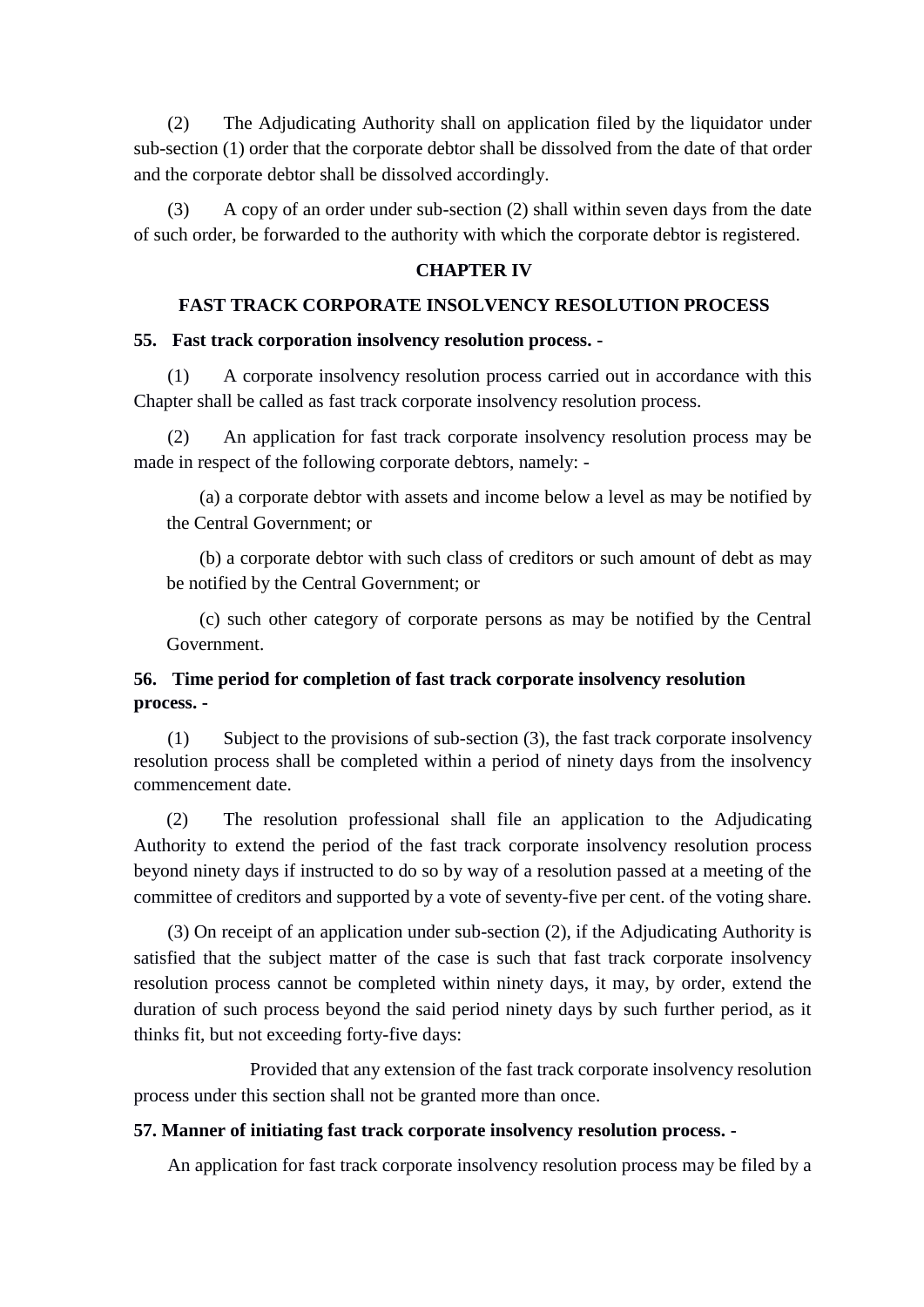creditor or corporate debtor as the case may be, alongwith-

(a) the proof of the existence of default as evidenced by records available with an information utility or such other means as may be specified by the Board; and

(b) such other information as may be specified by the Board to establish that the corporate debtor is eligible for fast track corporate insolvency resolution process. Manner of initiating fast track corporate insolvency resolution process.

# **58. Applicability of Chapter II to this Chapter. -**

The process for conducting a corporate insolvency resolution process under Chapter II and the provisions relating to offences and penalties under Chapter VII shall apply to this Chapter as the context may require.

#### **CHAPTER V**

# **VOLUNTARY LIQUIDATION OF CORPORATE PERSONS**

#### **59. Voluntary liquidation of corporate persons. -**

(1) A corporate person who intends to liquidate itself voluntarily and has not committed any default may initiate voluntary liquidation proceedings under the provisions of this Chapter.

(2) The voluntary liquidation of a corporate person under sub-section (1) shall meet such conditions and procedural requirements as may be specified by the Board.

(3) Without prejudice to sub-section (2), voluntary liquidation proceedings of a corporate person registered as a company shall meet the following conditions, namely: -

(a) a declaration from majority of the directors of the company verified by an affidavit stating that –

(i) they have made a full inquiry into the affairs of the company and they have formed an opinion that either the company has no debt or that it will be able to pay its debts in full from the proceeds of assets to be sold in the voluntary liquidation; and

(ii) the company is not being liquidated to defraud any person;

(b) the declaration under sub-clause (a) shall be accompanied with the following documents, namely: -

(i) audited financial statements and record of business operations of the company for the previous two years or for the period since its incorporation, whichever is later;

(ii) a report of the valuation of the assets of the company, if any prepared by a registered valuer;

(c) within four weeks of a declaration under sub-clause (a), there shall be -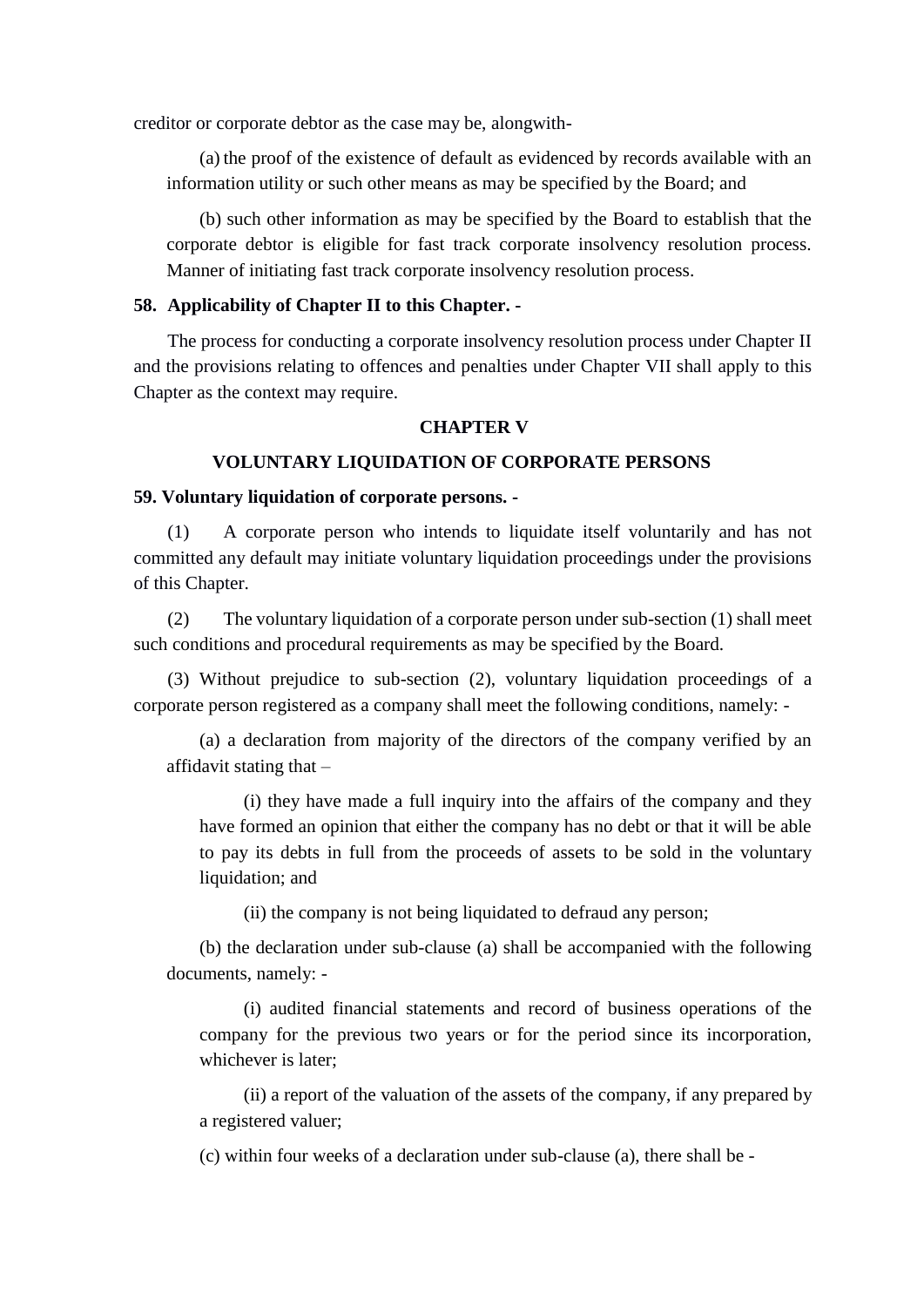(i) a special resolution of the members of the company in a general meeting requiring the company to be liquidated voluntarily and appointing an insolvency professional to act as the liquidator; or

(ii) a resolution of the members of the company in a general meeting requiring the company to be liquidated voluntarily as a result of expiry of the period of its duration, if any, fixed by its articles or on the occurrence of any event in respect of which the articles provide that the company shall be dissolved, as the case may be and appointing an insolvency professional to act as the liquidator:

Provided that the company owes any debt to any person, creditors representing twothirds in value of the debt of the company shall approve the resolution passed under subclause (c) within seven days of such resolution.

(4) The company shall notify the Registrar of Companies and the Board about the resolution under sub-section (3) to liquidate the company within seven days of such resolution or the subsequent approval by the creditors, as the case may be.

(5) Subject to approval of the creditors under sub-section (3), the voluntary liquidation proceedings in respect of a company shall be deemed to have commenced from the date of passing of the resolution under sub-clause (c) of sub-section (3).

(6) The provisions of sections 35 to 53 of Chapter III and Chapter VII shall apply to voluntary liquidation proceedings for corporate persons with such modifications as may be necessary.

(7) Where the affairs of the corporate person have been completely wound up, and its assets completely liquidated, the liquidator shall make an application to the Adjudicating Authority for the dissolution of such corporate person.

(8) The Adjudicating Authority shall on an application filed by the liquidator under sub-section *(7)*, pass an order that the corporate debtor shall be dissolved from the date of that order and the corporate debtor shall be dissolved accordingly.

(9) A copy of an order under sub-section (8) shall within fourteen days from the date of such order, be forwarded to the authority with which the corporate person is registered.

#### **CHAPTER VI**

## **ADJUDICATING AUTHORITY FOR CORPORATE PERSONS**

#### **60. Adjudicating Authority for corporate persons. -**

(1) The Adjudicating Authority, in relation to insolvency resolution and liquidation for corporate persons including corporate debtors and personal guarantors thereof shall be the National Company Law Tribunal having territorial jurisdiction over the place where the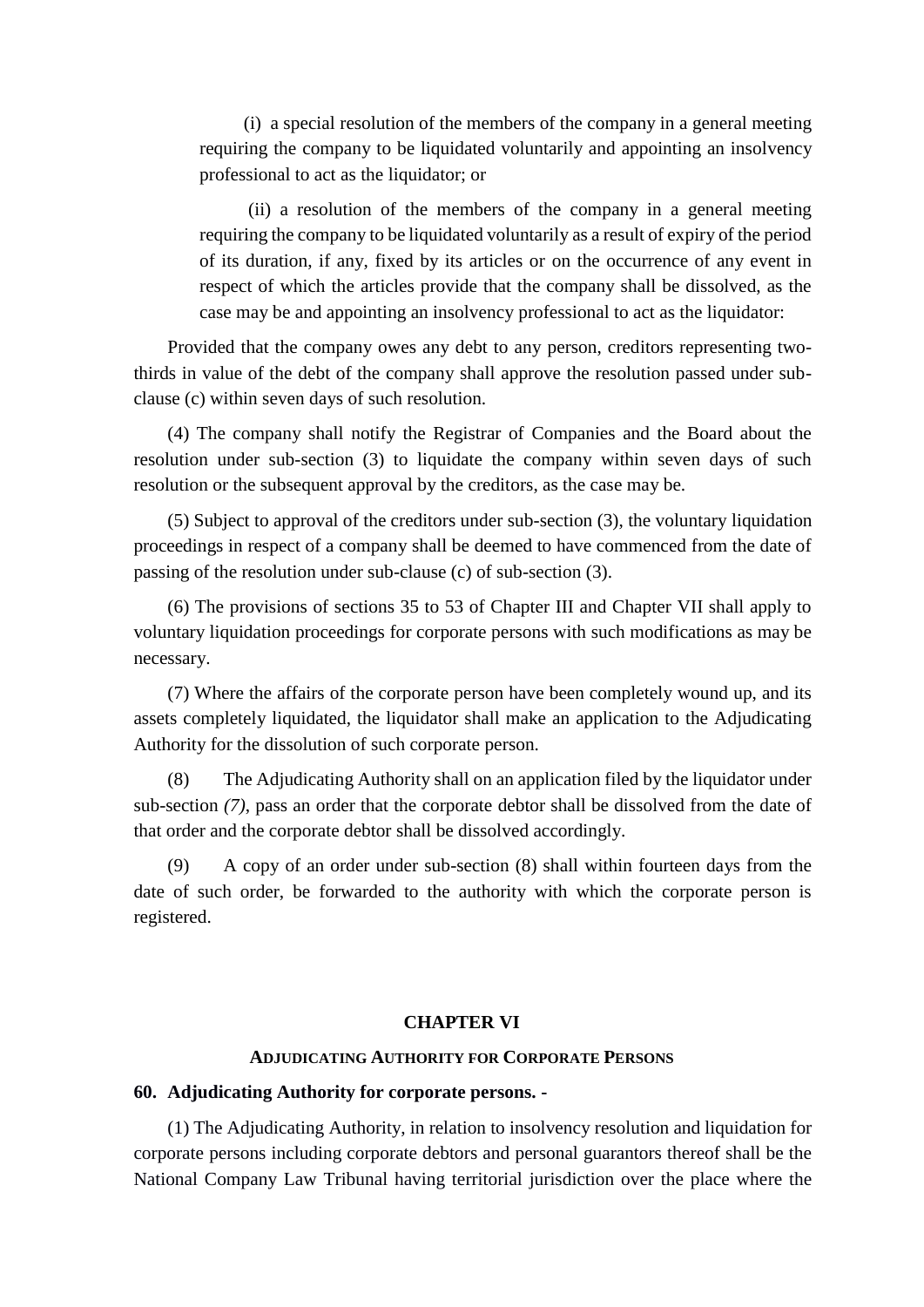registered office of a corporate person is located.

(2) Without prejudice to sub-section (1) and notwithstanding anything to the contrary contained in this Code, where a corporate insolvency resolution process or liquidation proceeding of a corporate debtor is pending before a National Company Law Tribunal, an application relating to the insolvency resolution or **<sup>74</sup>[**liquidation or bankruptcy of a corporate guarantor or personal guarantor, as the case may be, of such corporate debtor**]** shall be filed before the National Company Law Tribunal.

(3) An insolvency resolution process or **<sup>75</sup>[**liquidation or bankruptcy proceeding of a corporate guarantor or personal guarantor, as the case may be, of the corporate debtor] pending in any court or tribunal shall stand transferred to the Adjudicating Authority dealing with insolvency resolution process or liquidation proceeding of such corporate debtor.

(4) The National Company Law Tribunal shall be vested with all the powers of the Debt Recovery Tribunal as contemplated under Part III of this Code for the purpose of subsection  $(2)$ .

(5) Notwithstanding anything to the contrary contained in any other law for the time being in force, the National Company Law Tribunal shall have jurisdiction to entertain or dispose of -

(a) any application or proceeding by or against the corporate debtor or corporate person;

(b) any claim made by or against the corporate debtor or corporate person, including claims by or against any of its subsidiaries situated in India; and

(c) any question of priorities or any question of law or facts, arising out of or in relation to the insolvency resolution or liquidation proceedings of the corporate debtor or corporate person under this Code.

(6) Notwithstanding anything contained in the Limitation Act, 1963 or in any other law for the time being in force, in computing the period of limitation specified for any suit or application by or against a corporate debtor for which an order of moratorium has been made under this Part, the period during which such moratorium is in place shall be excluded.

## **61. Appeals and Appellate Authority. -**

1

(1) Notwithstanding anything to the contrary contained under the Companies Act 2013 (18 of 2013), any person aggrieved by the order of the Adjudicating Authority under this part may prefer an appeal to the National Company Law Appellate Tribunal.

(2) Every appeal under sub-section (1) shall be filed within thirty days before the National Company Law Appellate Tribunal:

<sup>74</sup> Subs. by Act. No 26 of 2018, sec. 29 (a), for the words "bankruptcy of a personal guarantor of such corporate debtor" (w.e.f. 6-6-2018)

<sup>&</sup>lt;sup>75</sup> Subs. by Act. No 26 of 2018, sec 29 (b), for the words "bankruptcy proceeding of a personal guarantor of the corporate debtor" (w.e.f. 6-6-2018).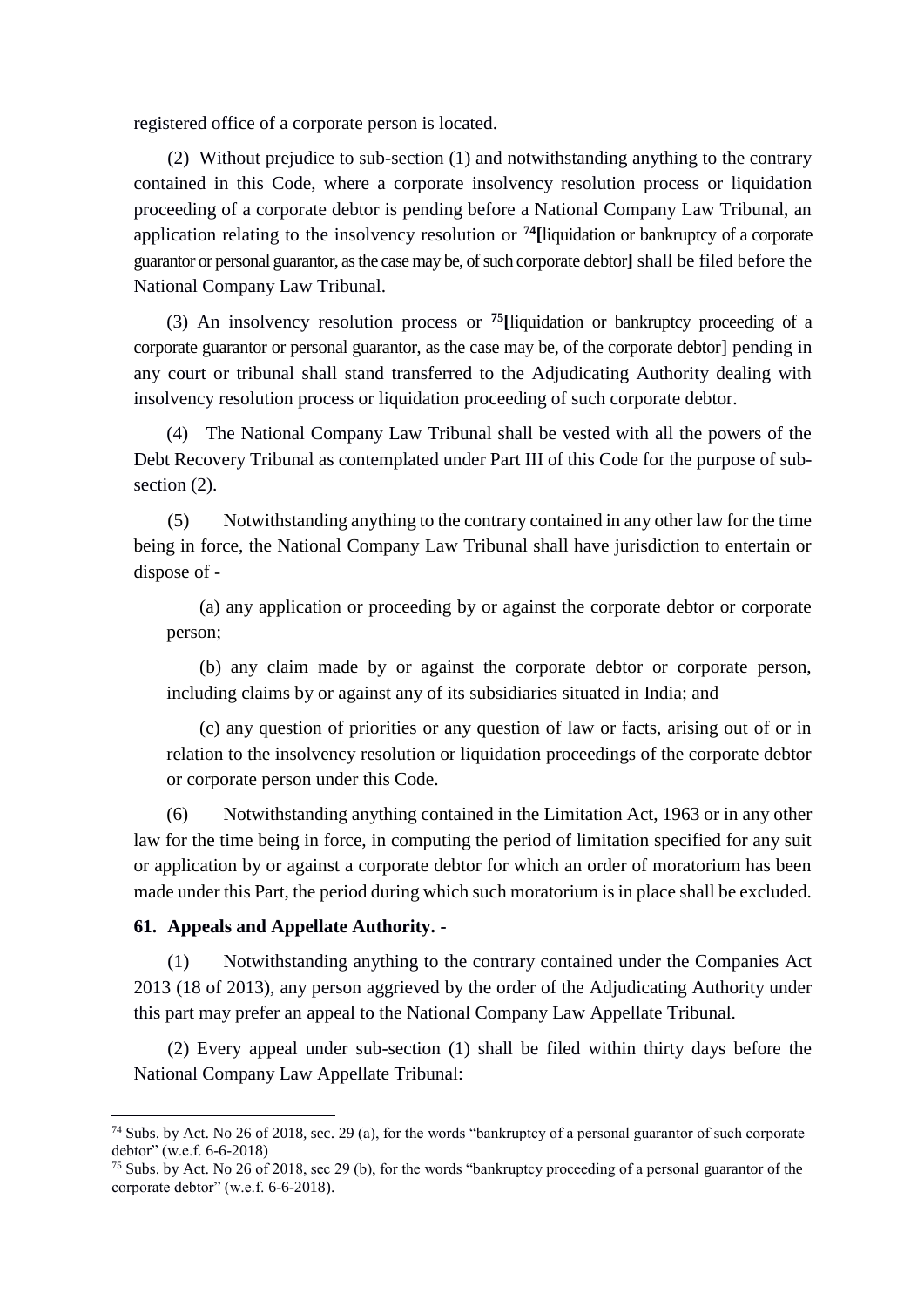Provided that the National Company Law Appellate Tribunal may allow an appeal to be filed after the expiry of the said period of thirty days if it is satisfied that there was sufficient cause for not filing the appeal but such period shall not exceed fifteen days.

(3) An appeal against an order approving a resolution plan under section 31 may be filed on the following grounds, namely: –

(i) the approved resolution plan is in contravention of the provisions of any law for the time being in force;

(ii) there has been material irregularity in exercise of the powers by the

 resolution professional during the corporate insolvency resolution period;

(iii) the debts owed to operational creditors of the corporate debtor have not been provided for in the resolution plan in the manner specified by the Board;

(iv) the insolvency resolution process costs have not been provided for repayment in priority to all other debts; or

(v) the resolution plan does not comply with any other criteria specified by the Board.

(4) An appeal against a liquidation order passed under section 33 may be filed on grounds of material irregularity or fraud committed in relation to such a liquidation order.

#### **62. Appeal to Supreme Court. -**

(1) Any person aggrieved by an order of the National Company Law Appellate Tribunal may file an appeal to the Supreme Court on a question of law arising out of such order under this Code within forty-five days from the date of receipt of such order.

(2) The Supreme Court may, if it is satisfied that a person was prevented by sufficient cause from filing an appeal within forty-five days, allow the appeal to be filed within a further period not exceeding fifteen days.

## **63. Civil court not to have jurisdiction. -**

No civil court or authority shall have jurisdiction to entertain any suit or proceedings in respect of any matter on which National Company Law Tribunal or the National Company Law Appellate Tribunal has jurisdiction under this Code. Civil court not to have jurisdiction.

## **64. Expeditious disposal of applications. -**

(1) Where an application is not disposed of or order is not passed within the period specified in this Code, the National Company Law Tribunal or the National Company Law Appellate Tribunal, as the case may be, shall record the reasons for not doing so within the period so specified; and the President of the National Company Law Tribunal or the Chairperson of the National Company Law Appellate Tribunal, as the case may be, may,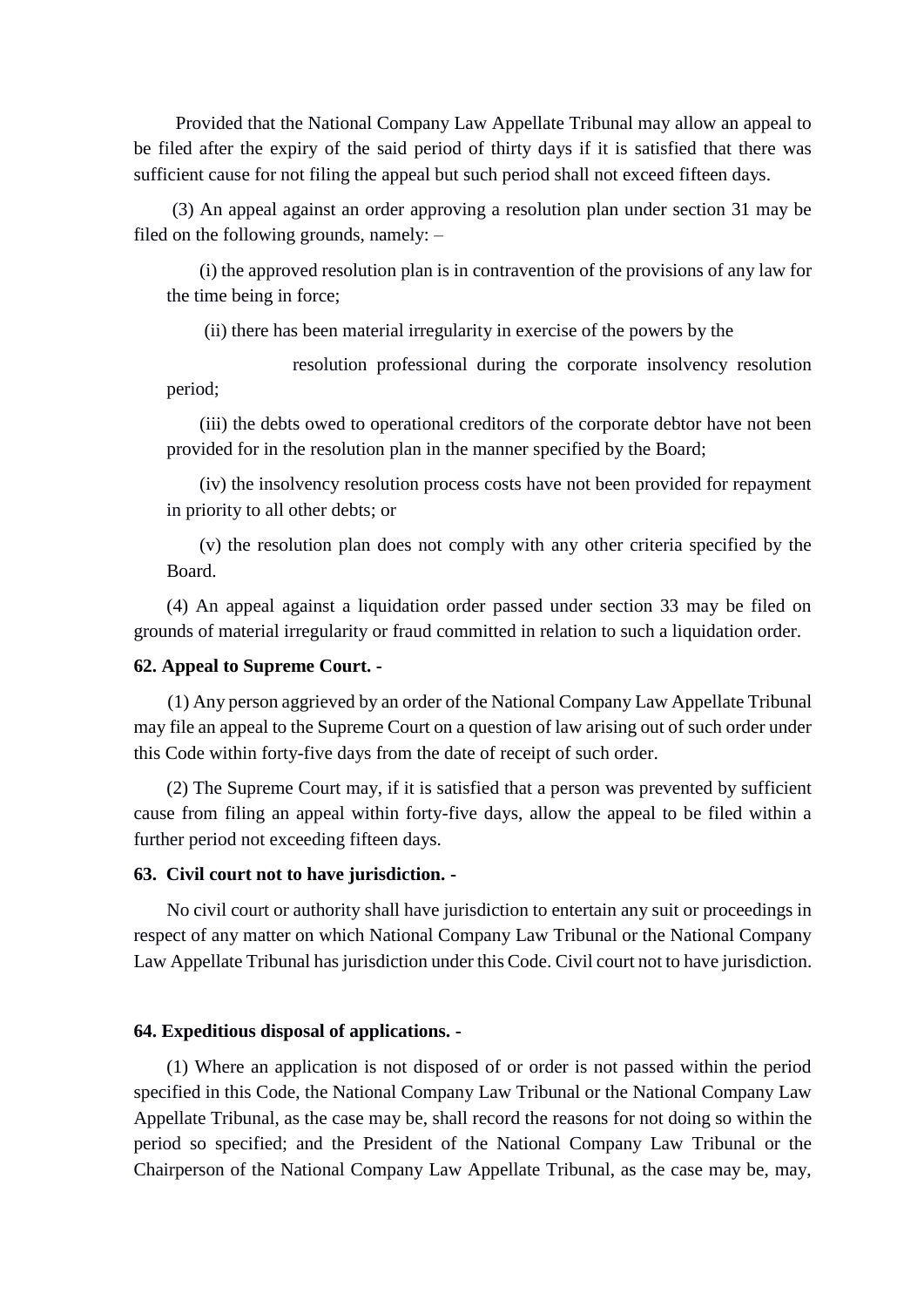after taking into account the reasons so recorded, extend the period specified in the Act but not exceeding ten days.

(2) No injunction shall be granted by any court, tribunal or authority in respect of any action taken, or to be taken, in pursuance of any power conferred on the National Company Law Tribunal or the National Company Law Appellate Tribunal under this Code.

# **65. Fraudulent or malicious initiation of proceedings. -**

(1) If, any person initiates the insolvency resolution process or liquidation proceedings fraudulently or with malicious intent for any purpose other than for the resolution of insolvency, or liquidation, as the case may be, the Adjudicating Authority may impose upon a such person a penalty which shall not be less than one lakh rupees, but may extend to one crore rupees.

(2) If, any person initiates voluntary liquidation proceedings with the intent to defraud any person, the Adjudicating Authority may impose upon such person a penalty which shall not be less than one lakh rupees but may extend to one crore rupees.

# **66. Fraudulent trading or wrongful trading**. -

(1) If during the corporate insolvency resolution process or a liquidation process, it is found that any business of the corporate debtor has been carried on with intent to defraud creditors of the corporate debtor or for any fraudulent purpose, the Adjudicating Authority may on the application of the resolution professional pass an order that any persons who were knowingly parties to the carrying on of the business in such manner shall be liable to make such contributions to the assets of the corporate debtor as it may deem fit.

(2) On an application made by a resolution professional during the corporate insolvency resolution process, the Adjudicating Authority may by an order direct that a director or partner of the corporate debtor, as the case may be, shall be liable to make such contribution to the assets of the corporate debtor as it may deem fit, if-

(a) before the insolvency commencement date, such director or partner knew or ought to have known that the there was no reasonable prospect of avoiding the commencement of a corporate insolvency resolution process in respect of such corporate debtor; and

(b) such director or partner did not exercise due diligence in minimising the potential loss to the creditors of the corporate debtor.

*Explanation*. – For the purposes of this section a director or partner of the corporate debtor, as the case may be, shall be deemed to have exercised due diligence if such diligence was reasonably expected of a person carrying out the same functions as are carried out by such director or partner, as the case may be, in relation to the corporate debtor.

# **67. Proceedings under section 66. -**

(1) Where the Adjudicating Authority passes an order under sub-section (1) or sub-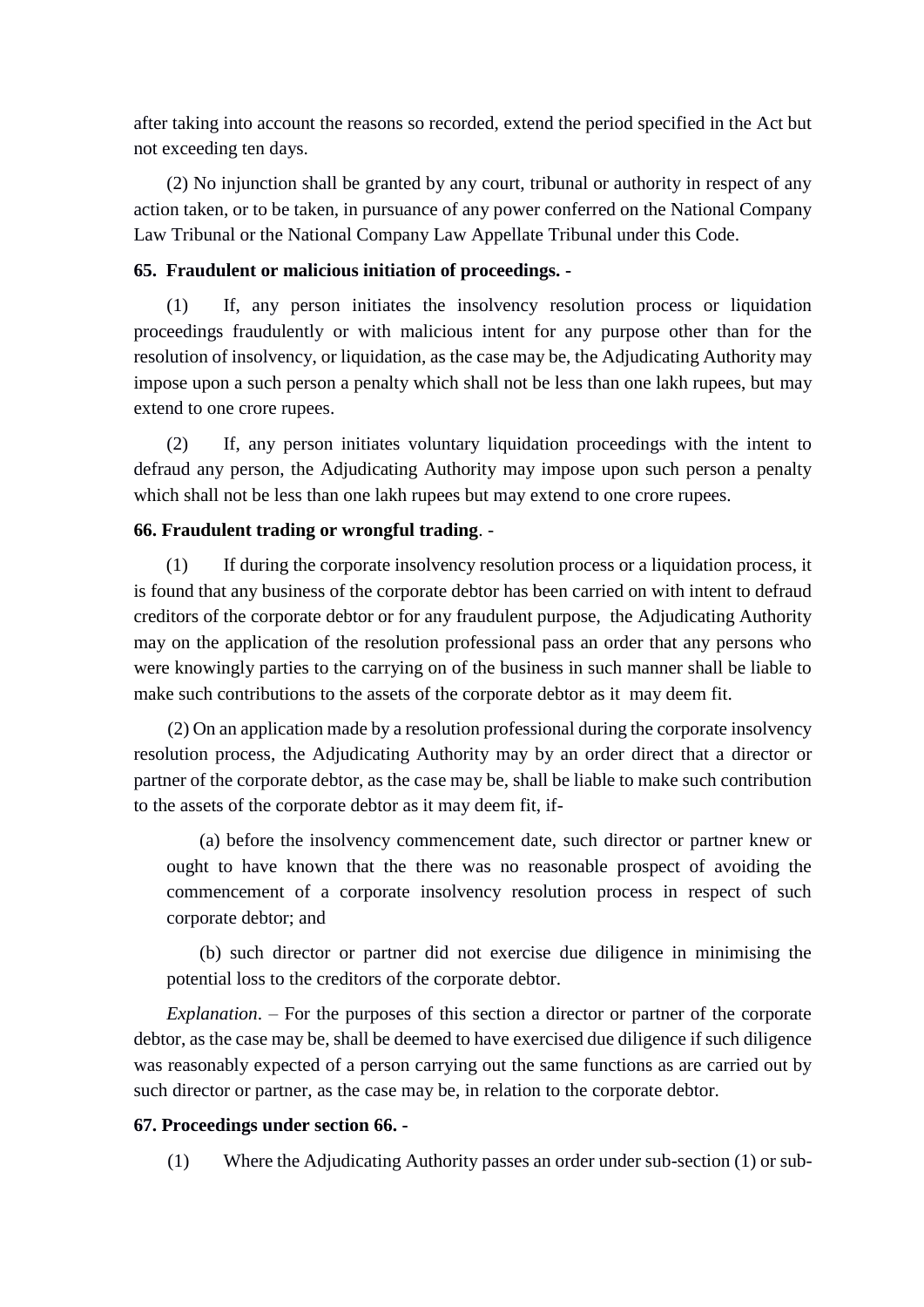section *(2*) of section 66, as the case may be, it may give such further directions as it may deem appropriate for giving effect to the order, and in particular, the Adjudicating Authority may—

(a) provide for the liability of any person under the order to be a charge on any debt or obligation due from the corporate debtor to him, or on any mortgage or charge or any interest in a mortgage or charge on assets of the corporate debtor held by or vested in him, or any person on his behalf, or any person claiming as assignee from or through the person liable or any person acting on his behalf; and

(b) from time to time, make such further directions as may be necessary for enforcing any charge imposed under this section.

*Explanation.* – For the purposes of this section, "assignee" includes a person to whom or in whose favour, by the directions of the person held liable under clause (a) the debt, obligation, mortgage or charge was created, issued or transferred or the interest created, but does not include an assignee for valuable consideration given in good faith and without notice of any of the grounds on which the declaration has been made.

(2) Where the Adjudicating Authority has passed an order under sub-section (1) or (2) of section 66, as the case may be, in relation to a person who is a creditor of the corporate debtor, it may, by an order, direct that the whole or any part of any debt owed by the corporate debtor to that person and any interest thereon shall rank in the order of priority of payment under section 53 after all other debts owed by the corporate debtor.

## **CHAPTER VII**

# **OFFENCES AND PENALTIES**

#### **68. Punishment for concealment of property. -**

(1) Where any officer of the corporate debtor has, –

(i) within the twelve months immediately preceding the insolvency commencement date, –

(a) wilfully concealed any property or part of such property of the corporate debtor or concealed any debt due to, or from, the corporate debtor, of the value of ten thousand rupees or more; or

(b) fraudulently removed any part of the property of the corporate debtor of the value of ten thousand rupees or more; or

(c) wilfully concealed, destroyed, mutilated or falsified any book or paper affecting or relating to the property of the corporate debtor or its affairs, or

(d) wilfully made any false entry in any book or paper affecting or relating to the property of the corporate debtor or its affairs, or

(e) fraudulently parted with, altered or made any omission in any document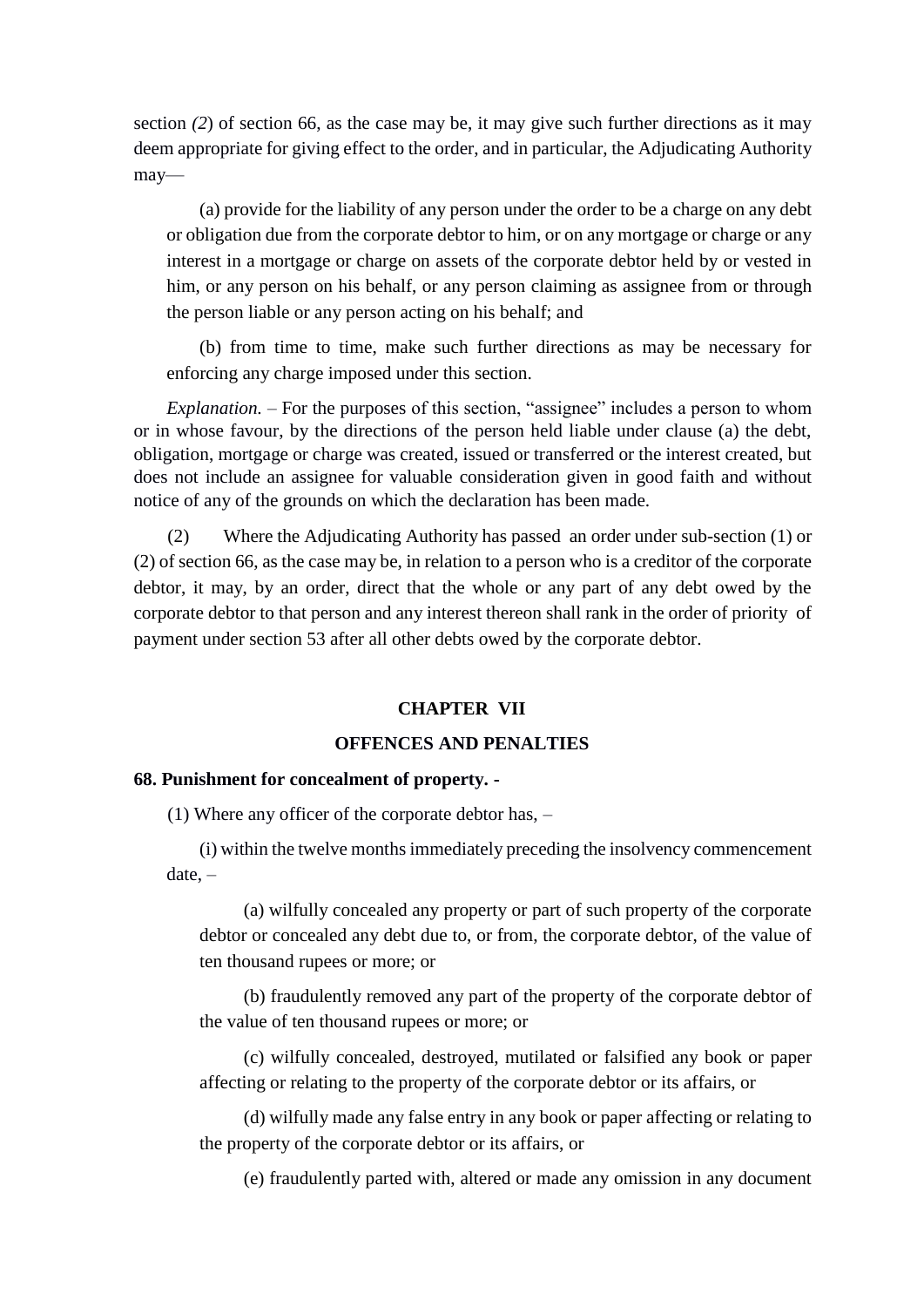affecting or relating to the property of the corporate debtor or its affairs, or

(f) wilfully created any security interest over, transferred or disposed of any property of the corporate debtor which has been obtained on credit and has not been paid for unless such creation, transfer or disposal was in the ordinary course of the business of the corporate debtor, or

(g) wilfully concealed the knowledge of the doing by others of any of the acts mentioned in clauses (c), (d) or clause (e); or

(ii) at any time after the insolvency commencement date, committed any of the acts mentioned in sub-clause (a) to (f) of clause (i) or has the knowledge of the doing by others of any of the things mentioned in sub-clauses (c) to (e) of clause (i); or

(iii) at any time after the insolvency commencement date, taken in pawn or pledge, or otherwise received the property knowing it to be so secured, transferred or disposed,

such officer shall be punishable with imprisonment for a term which shall not be less than three years but which may extend to five years and with fine, which shall not be less than one lakh rupees, but may extend to one crore rupees, or with both:

Provided that nothing in this section shall render a person liable to any punishment under this section if he proves that he had no intent to defraud or to conceal the state of affairs of the corporate debtor.

#### **69. Punishment for transactions defrauding creditors. -**

1

**<sup>76</sup>[If]** an officer of the corporate debtor or the corporate debtor-

(a) has made or caused to be made any gift or transfer of, or charge on, or has caused or connived in the execution of a decree or order against, the property of the corporate debtor;

(b)has concealed or removed any part of the property of the corporate debtor within two months before the date of any unsatisfied judgment, decree or order for payment of money obtained against the corporate debtor,

such officer of the corporate debtor or the corporate debtor, as the case may be, shall be punishable with imprisonment for a term which shall not be less than one year, but which may extend to five years, or with fine which shall not be less than one lakh rupees, but may extend to one crore rupees, or with both:

Provided that a person shall not be punishable under this section if the acts mentioned in clause (a) were committed more than five years before the insolvency commencement date; or if he proves that, at the time of commission of those acts, he had no intent to defraud the creditors of the corporate debtor.

<sup>&</sup>lt;sup>76</sup> Subs. by Act. No 26 of 2018, sec. 30, for the words "On or after the insolvency commencement date, if" (w.e.f. 6-6-2018).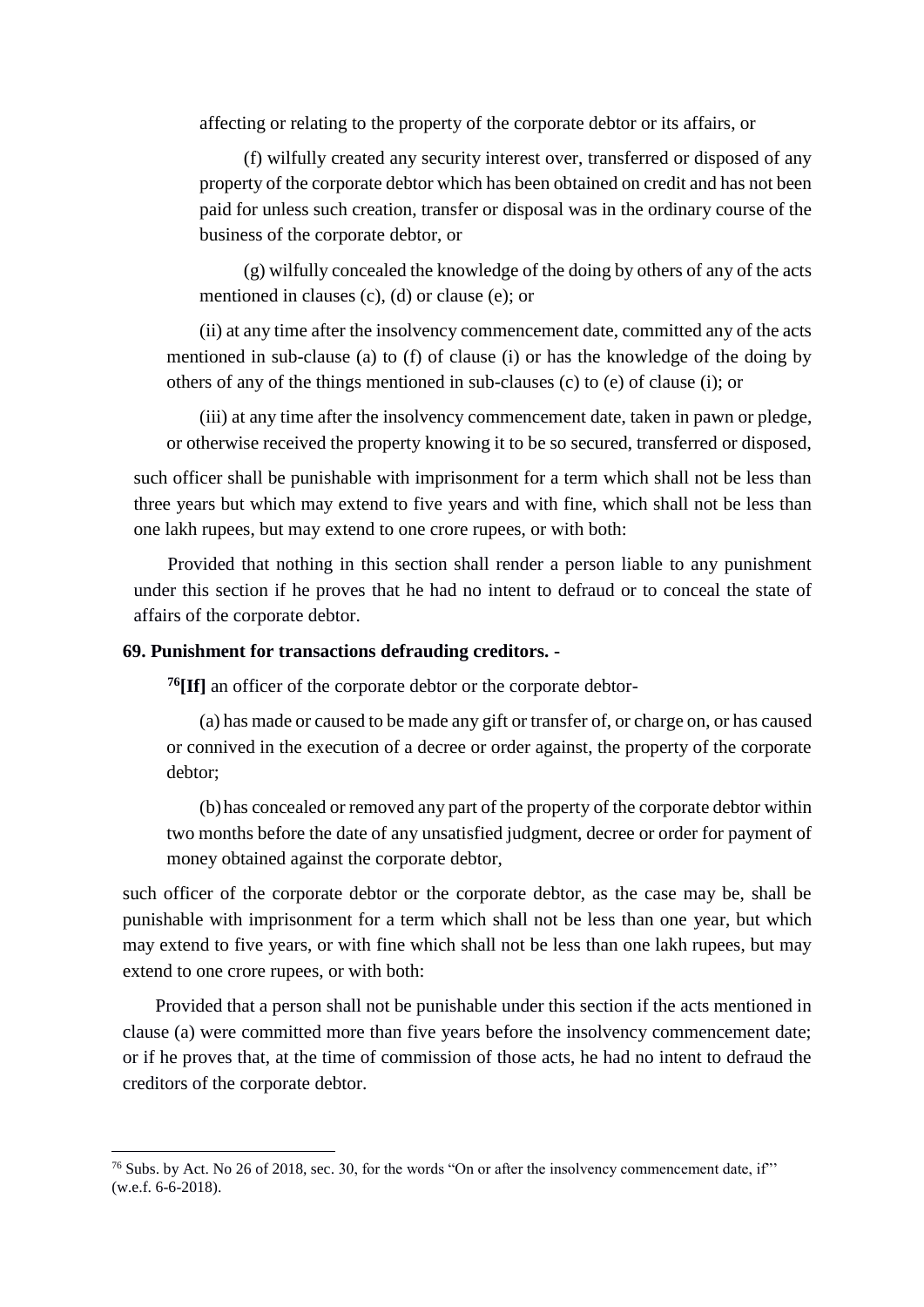## **70. Punishment for misconduct in course of corporate insolvency resolution process. -**

(1) On or after the insolvency commencement date, where an officer of the corporate debtor —

(a) does not disclose to the resolution professional all the details of property of the corporate debtor, and details of transactions thereof, or any such other information as the resolution professional may require; or

(b)does not deliver to the resolution professional all or part of the property of the corporate debtor in his control or custody and which he is required to deliver; or

(c) does not deliver to the resolution professional all books and papers in his control or custody belonging to the corporate debtor and which he is required to deliver; or

(d) fails to inform their solution professional the information in his knowledge that a debt has been falsely proved by any person during the corporate insolvency resolution process; or

(e) prevents the production of any book or paper affecting or relating to the property or affairs of the corporate debtor; or

(f) accounts for any part of the property of the corporate debtor by fictitious losses or expenses, or if he has so attempted at any meeting of the creditors of the corporate debtor within the twelve months immediately preceding the insolvency commencement date,

he shall be punishable with imprisonment for a term which shall not be less than three years, but which may extend to five years, or with fine, which shall not be less than one lakh rupees, but may extend to one crore rupees, or with both:

 Provided that nothing in this section shall render a person liable to any punishment under this section if he proves that he had no intent to do so in relation to the state of affairs of the corporate debtor.

(2) If an insolvency professional deliberately contravenes the provisions of this Part, the shall be punishable with imprisonment for a term which may extend to six months, or with fine which shall not less than one lakh rupees, but may extend to five lakhs rupees, or with both.

#### **71. Punishment for falsification of books of corporate debtor. -**

On and after the insolvency commencement date, where any person destroys, mutilates, alters or falsifies any books, papers or securities, or makes or is in the knowledge of making of any false or fraudulent entry in any register, books of account or document belonging to the corporate debtor with intent to defraud or deceive any person, he shall be punishable with imprisonment for a term which shall not be less than three years, but which may extend to five years, and with fine which shall not be less than one lakh rupees, but may extend to one crore rupees, or with both.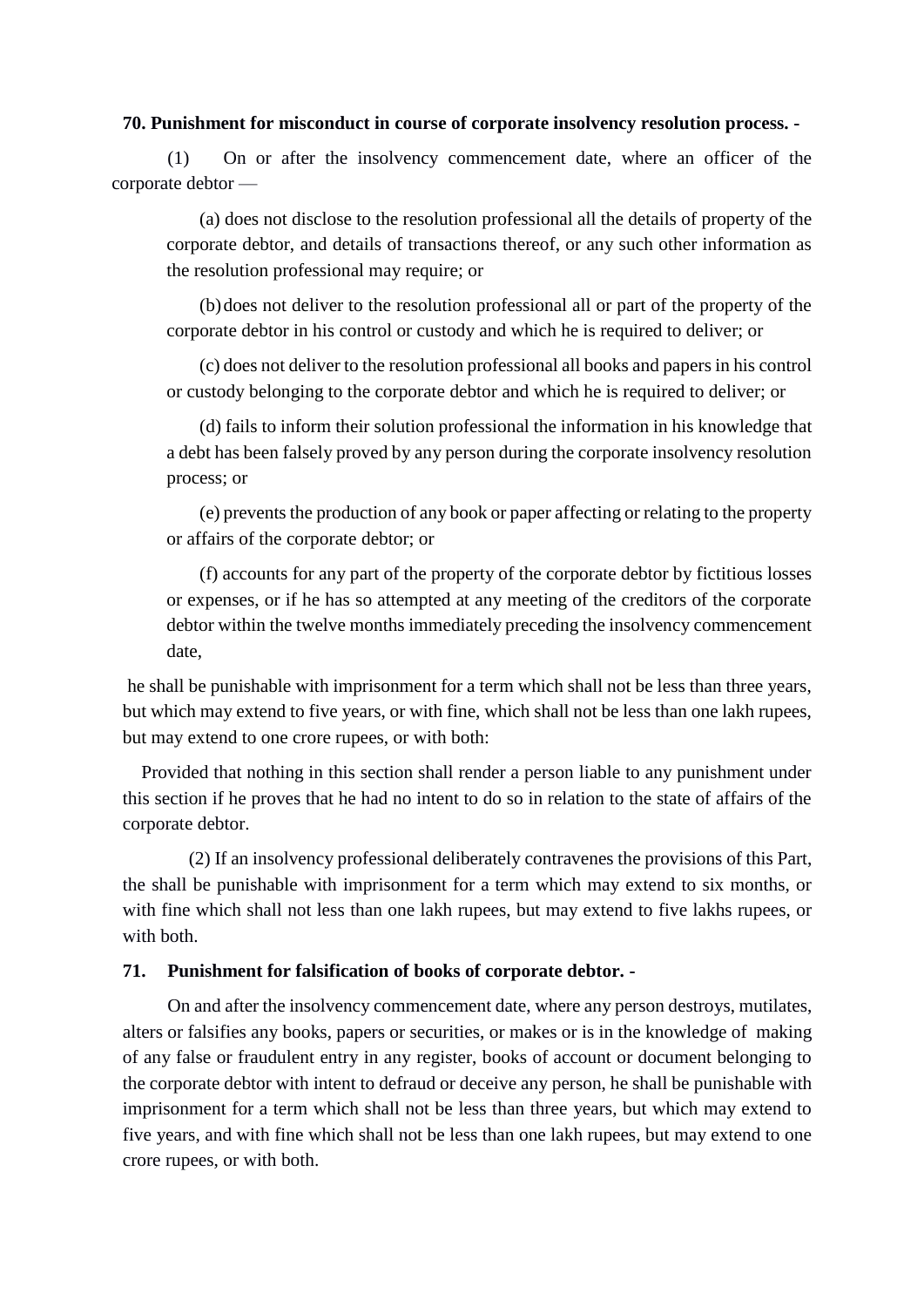# **72. Punishment for wilful and material omissions from statements relating to affairs of corporate debtor. -**

Where an officer of the corporate debtor makes any material and wilful omission in any statement relating to the affairs of the corporate debtor, he shall be punishable with imprisonment for a term which shall not be less than three years but which may extend to five years, or with fine which shall not be less than one lakh rupees, but may extend to one crore rupees, or with both.

# **73. Punishment for false representations to creditors. -**

(1) Where any officer of the corporate debtor —

(a) on or after the insolvency commencement date, makes a false representation or commits any fraud for the purpose of obtaining the consent of the creditors of the corporate debtor or any of them to an agreement with reference to the affairs of the corporate debtor, during the corporate insolvency resolution process, or the liquidation process;

(b) prior to the insolvency commencement date, has made any false representation, or committed any fraud, for that purpose,

he shall be punishable with imprisonment for a term which shall not be less than three years, but may extend to five years or with fine which shall not be less than one lakh rupees, but may extend to one crore rupees, or with both.

# **74. Punishment for contravention of moratorium or the resolution plan**. -

(1) Where the corporate debtor or any of its officer violates the provisions of section 14, any such officer who knowingly or wilfully committed or authorised or permitted such contravention shall be punishable with imprisonment for a term which shall not be less than three years, but may extend to five years or with fine which shall not be less than one lakh rupees, but may extend to three lakh rupees, or with both.

(2) Where any creditor violates the provisions of section 14, any person who knowingly and wilfully authorised or permitted such contravention by a creditor shall be punishable with imprisonment for a term which shall not be less than one year, but may extend to five years, or with fine which shall not be less than one lakh rupees, but may extend to one crore rupees, or with both.

(3) Where the corporate debtor, any of its officers or creditors or any person on whom the approved resolution plan is binding under section 31, knowingly and wilfully contravenes any of the terms of such resolution plan or abets such contravention, such corporate debtor, officer, creditor or person shall be punishable with imprisonment of not less than one year, but may extend to five years, or with fine which shall not be less than one lakh rupees, but may extend to one crore rupees, or with both.

# **75. Punishment for false information furnished in application. -**